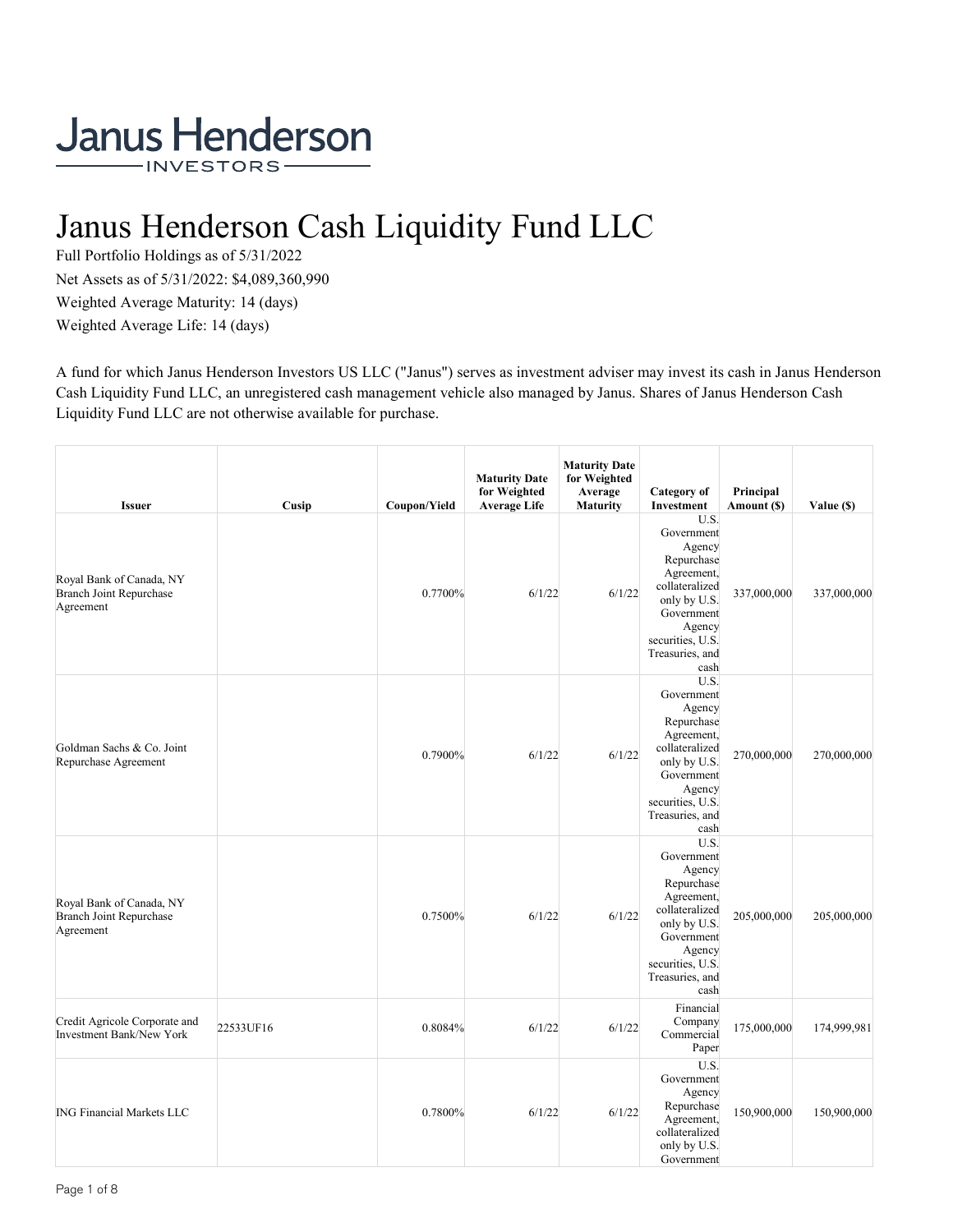| <b>Issuer</b>                                                  | Cusip     | Coupon/Yield | <b>Maturity Date</b><br>for Weighted<br><b>Average Life</b> | <b>Maturity Date</b><br>for Weighted<br>Average<br><b>Maturity</b> | Category of<br>Investment                                                                                                                                         | Principal<br>Amount (\$) | Value (\$)  |
|----------------------------------------------------------------|-----------|--------------|-------------------------------------------------------------|--------------------------------------------------------------------|-------------------------------------------------------------------------------------------------------------------------------------------------------------------|--------------------------|-------------|
|                                                                |           |              |                                                             |                                                                    | Agency<br>securities, U.S.<br>Treasuries, and<br>cash                                                                                                             |                          |             |
| <b>ING Financial Markets LLC Joint</b><br>Repurchase Agreement |           | 0.7800%      | 6/1/22                                                      | 6/1/22                                                             | U.S.<br>Government<br>Agency<br>Repurchase<br>Agreement,<br>collateralized<br>only by U.S.<br>Government<br>Agency<br>securities, U.S.<br>Treasuries, and<br>cash | 120,000,000              | 120,000,000 |
| HSBC Securities (USA), Inc.<br>Joint Repurchase Agreement      |           | 0.7900%      | 6/1/22                                                      | 6/1/22                                                             | U.S.<br>Government<br>Agency<br>Repurchase<br>Agreement,<br>collateralized<br>only by U.S.<br>Government<br>Agency<br>securities, U.S.<br>Treasuries, and<br>cash | 105,000,000              | 105,000,000 |
| Federal Home Loan Bank<br><b>Discount Notes</b>                | 313385YU4 | 0.9330%      | 7/1/22                                                      | 7/1/22                                                             | U.S.<br>Government<br>Agency Debt                                                                                                                                 | 100,000,000              | 99,922,013  |
| Credit Agricole, New York Joint<br>Repurchase Agreement        |           | 0.7500%      | 6/1/22                                                      | 6/1/22                                                             | U.S.<br>Government<br>Agency<br>Repurchase<br>Agreement,<br>collateralized<br>only by U.S.<br>Government<br>Agency<br>securities, U.S.<br>Treasuries, and<br>cash | 99,700,000               | 99,700,000  |
| Gotham Funding Corp                                            | 38346MG16 | 1.0185%      | 7/1/22                                                      | 7/1/22                                                             | Asset Backed<br>Commercial<br>Paper                                                                                                                               | 97,650,000               | 97,568,573  |
| <b>ING Financial Markets LLC Joint</b><br>Repurchase Agreement |           | 0.7600%      | 6/1/22                                                      | 6/1/22                                                             | U.S.<br>Government<br>Agency<br>Repurchase<br>Agreement,<br>collateralized<br>only by U.S.<br>Government<br>Agency<br>securities, U.S.<br>Treasuries, and<br>cash | 85,000,000               | 85,000,000  |
| Federal Farm Credit Discount<br>Notes                          | 313313XN3 | $0.0000\%$   | 6/1/22                                                      | 6/1/22                                                             | U.S.<br>Government<br>Agency Debt                                                                                                                                 | 50,000,000               | 50,000,916  |
| Federal Home Loan Bank<br>Discount Notes                       | 313385XN1 | $0.0000\%$   | 6/1/22                                                      | 6/1/22                                                             | U.S.<br>Government<br><b>Agency Debt</b>                                                                                                                          | 50,000,000               | 50,000,556  |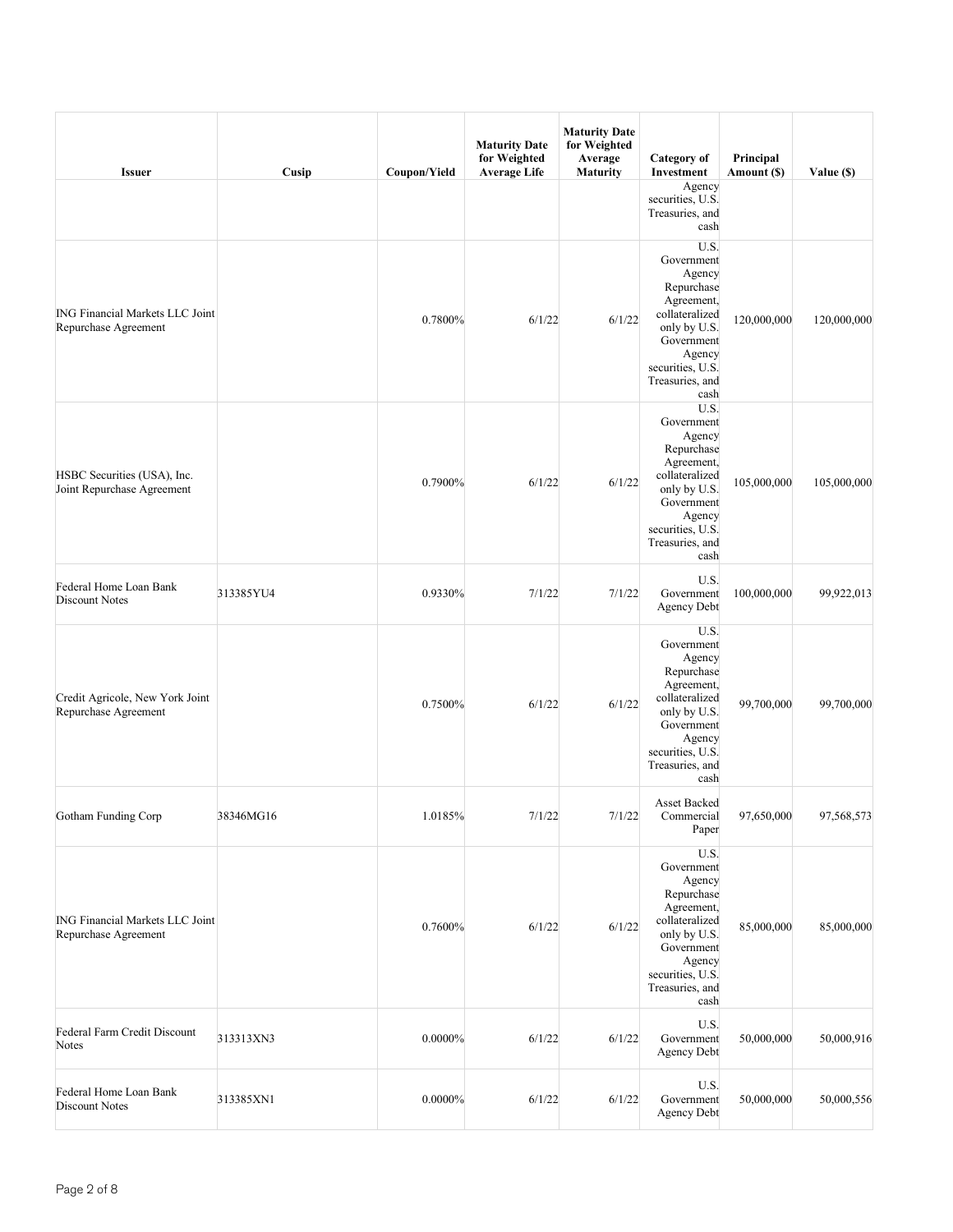| <b>Issuer</b>                                                  | Cusip     | Coupon/Yield | <b>Maturity Date</b><br>for Weighted<br><b>Average Life</b> | <b>Maturity Date</b><br>for Weighted<br>Average<br><b>Maturity</b> | Category of<br>Investment                                                                                                                                         | Principal<br>Amount (\$) | Value (\$) |
|----------------------------------------------------------------|-----------|--------------|-------------------------------------------------------------|--------------------------------------------------------------------|-------------------------------------------------------------------------------------------------------------------------------------------------------------------|--------------------------|------------|
| <b>ING Financial Markets LLC Joint</b><br>Repurchase Agreement |           | 0.7600%      | 6/1/22                                                      | 6/1/22                                                             | U.S.<br>Government<br>Agency<br>Repurchase<br>Agreement,<br>collateralized<br>only by U.S.<br>Government<br>Agency<br>securities, U.S.<br>Treasuries, and<br>cash | 50,000,000               | 50,000,000 |
| MUFG Bank Ltd/New York NY 62479MF16                            |           | 0.8051%      | 6/1/22                                                      | 6/1/22                                                             | Financial<br>Company<br>Commercial<br>Paper                                                                                                                       | 50,000,000               | 50,000,041 |
| JP Morgan Securities LLC                                       | 46640QF71 | 0.8656%      | 6/7/22                                                      | 6/7/22                                                             | Financial<br>Company<br>Commercial<br>Paper                                                                                                                       | 50,000,000               | 49,992,779 |
| Credit Agricole, New York Joint<br>Repurchase Agreement        |           | 0.7500%      | 6/1/22                                                      | 6/1/22                                                             | U.S.<br>Government<br>Agency<br>Repurchase<br>Agreement,<br>collateralized<br>only by U.S.<br>Government<br>Agency<br>securities, U.S.<br>Treasuries, and<br>cash | 40,000,000               | 40,000,000 |
| Federal Home Loan Bank<br>Discount Notes                       | 313385ZW9 | 0.8849%      | 7/27/22                                                     | 7/27/22                                                            | U.S.<br>Government<br>Agency Debt                                                                                                                                 | 40,000,000               | 40,000,000 |
| MUFG Bank Ltd/New York NY 55380T2C3                            |           | 0.9000%      | 6/22/22                                                     | 6/22/22                                                            | Certificate of<br>Deposit                                                                                                                                         | 40,000,000               | 39,997,059 |
| Societe Generale SA                                            | 83369CF17 | 0.7970%      | 6/1/22                                                      | 6/1/22                                                             | Financial<br>Company<br>Commercial<br>Paper                                                                                                                       | 40,000,000               | 40,000,030 |
| <b>BNP Paribas SA</b>                                          | 09660KF28 | 0.8134%      | 6/2/22                                                      | 6/2/22                                                             | Financial<br>Company<br>Commercial<br>Paper                                                                                                                       | 40,000,000               | 39,999,114 |
| Societe Generale SA                                            | 83369CF25 | 0.8002%      | 6/2/22                                                      | 6/2/22                                                             | Financial<br>Company<br>Commercial<br>Paper                                                                                                                       | 40,000,000               | 39,999,153 |
| MUFG Bank Ltd/New York NY 62479MF24                            |           | 0.8175%      | 6/2/22                                                      | 6/2/22                                                             | Financial<br>Company<br>Commercial<br>Paper                                                                                                                       | 40,000,000               | 39,999,138 |
| Societe Generale SA                                            | 83369CF33 | 0.8032%      | 6/3/22                                                      | 6/3/22                                                             | Financial<br>Company<br>Commercial<br>Paper                                                                                                                       | 40,000,000               | 39,998,270 |
| <b>BNP Paribas SA</b>                                          | 09660KF36 | 0.8175%      | 6/3/22                                                      | 6/3/22                                                             | Financial<br>Company<br>Commercial<br>Paper                                                                                                                       | 40,000,000               | 39,998,235 |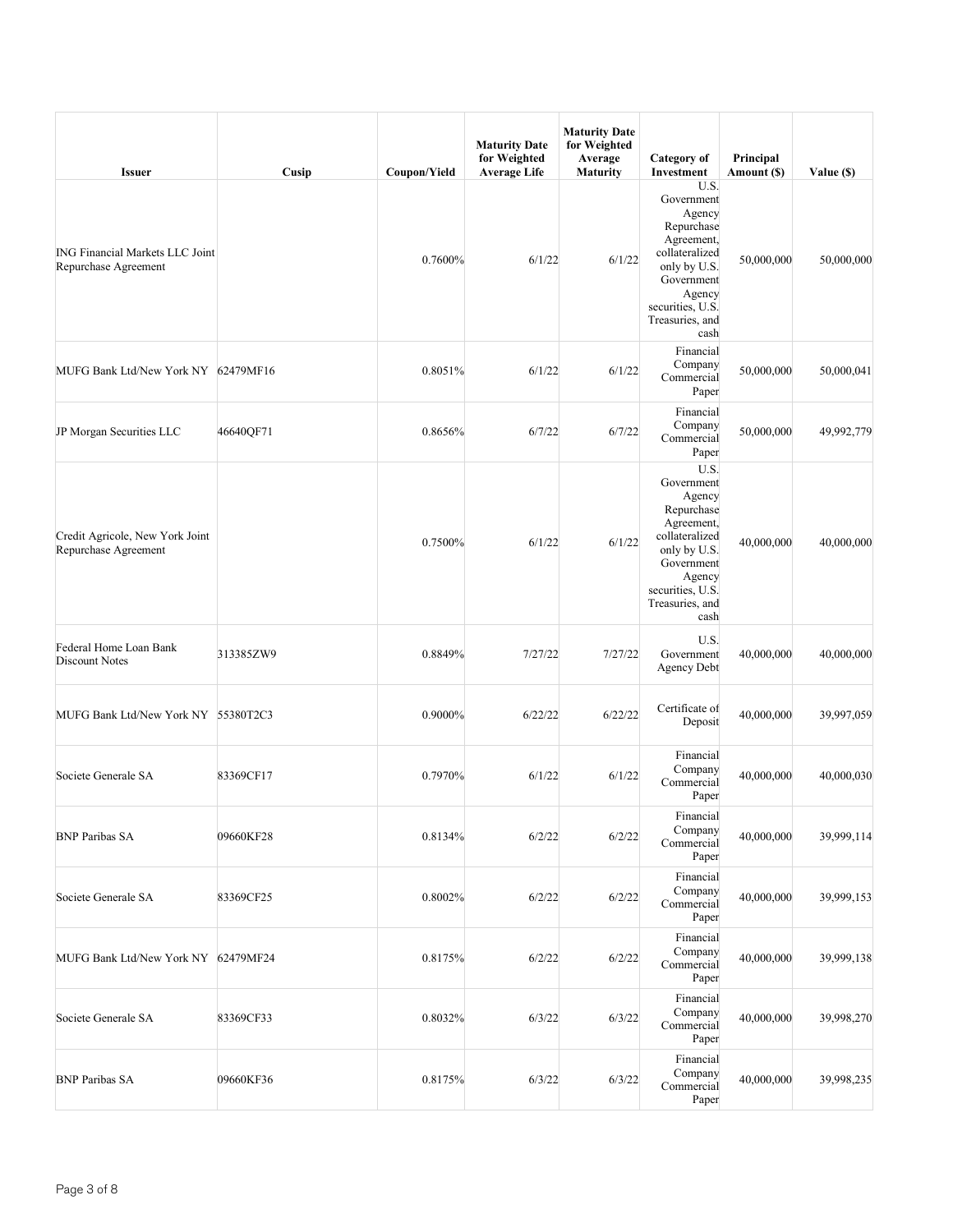| <b>Issuer</b>                                       | Cusip     | Coupon/Yield | <b>Maturity Date</b><br>for Weighted<br><b>Average Life</b> | <b>Maturity Date</b><br>for Weighted<br>Average<br><b>Maturity</b> | Category of<br>Investment                   | Principal<br>Amount (\$) | Value (\$) |
|-----------------------------------------------------|-----------|--------------|-------------------------------------------------------------|--------------------------------------------------------------------|---------------------------------------------|--------------------------|------------|
| Federal Home Loan Bank<br><b>Discount Notes</b>     | 313385XX9 | 0.7377%      | 6/10/22                                                     | 6/10/22                                                            | U.S.<br>Government<br><b>Agency Debt</b>    | 40,000,000               | 39,992,429 |
| Australia & New Zealand<br><b>Banking Group Ltd</b> | 05253CFF8 | 0.8667%      | 6/15/22                                                     | 6/15/22                                                            | Financial<br>Company<br>Commercial<br>Paper | 40,000,000               | 39,986,484 |
| Nieuw Amsterdam Receivables<br>Corp BV              | 65409SFD5 | 0.8994%      | 6/13/22                                                     | 6/13/22                                                            | Asset Backed<br>Commercial<br>Paper         | 40,000,000               | 39,988,135 |
| Toronto-Dominion Bank/The                           | 89119BFM3 | 0.9538%      | 6/21/22                                                     | 6/21/22                                                            | Financial<br>Company<br>Commercial<br>Paper | 40,000,000               | 39,978,827 |
| United States Treasury Bill                         | 912796R43 | 0.6114%      | 6/23/22                                                     | 6/23/22                                                            | U.S. Treasury<br>Debt                       | 40,000,000               | 39,986,609 |
| MUFG Bank Ltd/New York NY 62479MFH1                 |           | 0.9783%      | 6/17/22                                                     | 6/17/22                                                            | Financial<br>Company<br>Commercial<br>Paper | 40,000,000               | 39,982,833 |
| United States Treasury Bill                         | 912796W39 | 0.7585%      | 6/28/22                                                     | 6/28/22                                                            | U.S. Treasury<br>Debt                       | 40,000,000               | 39,979,223 |
| Toronto-Dominion Bank/The                           | 89119BFQ4 | 0.9794%      | 6/24/22                                                     | 6/24/22                                                            | Financial<br>Company<br>Commercial<br>Paper | 40,000,000               | 39,975,284 |
| Nieuw Amsterdam Receivables<br>Corp BV              | 65409SFP8 | 0.9804%      | 6/23/22                                                     | 6/23/22                                                            | Asset Backed<br>Commercial<br>Paper         | 40,000,000               | 39,976,383 |
| Nieuw Amsterdam Receivables<br>Corp BV              | 65409SFQ6 | 0.9917%      | 6/24/22                                                     | 6/24/22                                                            | Asset Backed<br>Commercial<br>Paper         | 40,000,000               | 39,975,031 |
| Atlantic Asset Securitization LLC 04821UFT4         |           | 0.9784%      | 6/27/22                                                     | 6/27/22                                                            | Asset Backed<br>Commercial<br>Paper         | 40,000,000               | 39,972,244 |
| Federal Home Loan Bank<br>Discount Notes            | 313385YZ3 | 0.9332%      | 7/6/22                                                      | 7/6/22                                                             | U.S.<br>Government<br><b>Agency Debt</b>    | 40,000,000               | 39,963,659 |
| Atlantic Asset Securitization LLC 04821UFV9         |           | 0.9990%      | 6/29/22                                                     | 6/29/22                                                            | Asset Backed<br>Commercial<br>Paper         | 40,000,000               | 39,969,466 |
| Toronto-Dominion Bank/The                           | 89119BG18 | 1.0369%      | 7/1/22                                                      | 7/1/22                                                             | Financial<br>Company<br>Commercial<br>Paper | 40,000,000               | 39,966,059 |
| JP Morgan Securities LLC                            | 46640QG70 | 1.0924%      | 7/7/22                                                      | 7/7/22                                                             | Financial<br>Company<br>Commercial<br>Paper | 40,000,000               | 39,957,136 |
| Federal Home Loan Bank<br>Discount Notes            | 313385ZP4 | 0.9407%      | 7/20/22                                                     | 7/20/22                                                            | U.S.<br>Government<br><b>Agency Debt</b>    | 40,000,000               | 39,948,961 |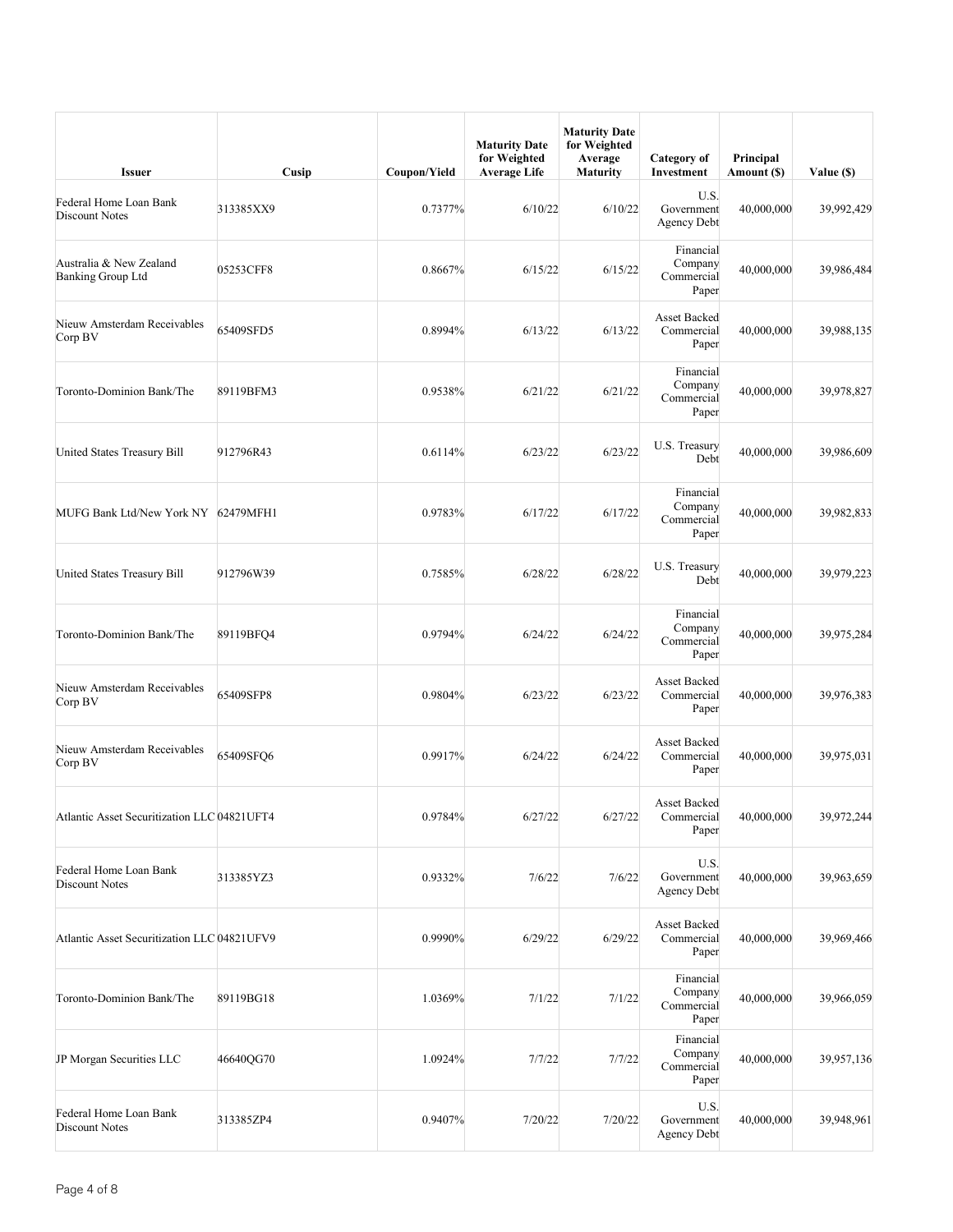| <b>Issuer</b>                                       | Cusip     | Coupon/Yield | <b>Maturity Date</b><br>for Weighted<br><b>Average Life</b> | <b>Maturity Date</b><br>for Weighted<br>Average<br><b>Maturity</b> | Category of<br>Investment                   | Principal<br>Amount (\$) | Value (\$) |
|-----------------------------------------------------|-----------|--------------|-------------------------------------------------------------|--------------------------------------------------------------------|---------------------------------------------|--------------------------|------------|
| Swedbank AB                                         | 87019SGM0 | 0.9931%      | 7/21/22                                                     | 7/21/22                                                            | Financial<br>Company<br>Commercial<br>Paper | 40,000,000               | 39,946,073 |
| Australia & New Zealand<br><b>Banking Group Ltd</b> | 05253CGU4 | 1.1379%      | 7/28/22                                                     | 7/28/22                                                            | Financial<br>Company<br>Commercial<br>Paper | 40,000,000               | 39,929,510 |
| JP Morgan Securities LLC                            | 46640QH20 | 1.2923%      | 8/2/22                                                      | 8/2/22                                                             | Financial<br>Company<br>Commercial<br>Paper | 40,000,000               | 39,913,004 |
| Swedbank AB                                         | 87019SH56 | 1.1329%      | 8/5/22                                                      | 8/5/22                                                             | Financial<br>Company<br>Commercial<br>Paper | 40,000,000               | 39,920,149 |
| JP Morgan Securities LLC                            | 46640OHV6 | 1.5250%      | 8/29/22                                                     | 8/29/22                                                            | Financial<br>Company<br>Commercial<br>Paper | 40,000,000               | 39,852,719 |
| Bank of Montreal/Chicago IL                         | 06367CSH1 | 0.6400%      | 6/15/22                                                     | 6/15/22                                                            | Certificate of<br>Deposit                   | 38,790,000               | 38,786,250 |
| GTA Amber Lane LLC                                  | 3622AVAA6 | 0.9500%      | 6/7/22                                                      | 6/7/22                                                             | Variable Rate<br>Demand Note                | 37,500,000               | 37,500,000 |
| Australia & New Zealand<br>Banking Group Ltd        | 05253CHN9 | 1.4298%      | 8/22/22                                                     | 8/22/22                                                            | Financial<br>Company<br>Commercial<br>Paper | 36,895,000               | 36,777,549 |
| <b>BNP Paribas SA</b>                               | 09660KF85 | 0.8421%      | 6/8/22                                                      | 6/8/22                                                             | Financial<br>Company<br>Commercial<br>Paper | 35,000,000               | 34,994,365 |
| United States Treasury Bill                         | 912796J42 | 0.6362%      | 6/16/22                                                     | 6/16/22                                                            | U.S. Treasury<br>Debt                       | 35,000,000               | 34,991,895 |
| Atlantic Asset Securitization LLC 04821UFU1         |           | 0.9887%      | 6/28/22                                                     | 6/28/22                                                            | Asset Backed<br>Commercial<br>Paper         | 35,000,000               | 34,974,508 |
| Australia & New Zealand<br><b>Banking Group Ltd</b> | 05253CH25 | 1.1894%      | 8/2/22                                                      | 8/2/22                                                             | Financial<br>Company<br>Commercial<br>Paper | 35,000,000               | 34,929,858 |
| <b>ANZ New Zealand Int'l</b><br>Ltd/London          | 0018A3H80 | 1.2615%      | 8/8/22                                                      | 8/8/22                                                             | Financial<br>Company<br>Commercial<br>Paper | 35,000,000               | 34,918,464 |
| Five Points Housing LP                              | 33834RAA1 | 0.9500%      | 6/7/22                                                      | 6/7/22                                                             | Variable Rate<br>Demand Note                | 33,110,000               | 33,110,000 |
| Cellmark Inc                                        | 15118CAA8 | 0.9500%      | 6/7/22                                                      | 6/7/22                                                             | Variable Rate<br>Demand Note                | 30,000,000               | 30,000,000 |
| New Reserve LLC                                     | 64831RAA9 | $0.0000\%$   | 6/7/22                                                      | 6/7/22                                                             | Variable Rate<br>Demand Note                | 30,000,000               | 30,000,000 |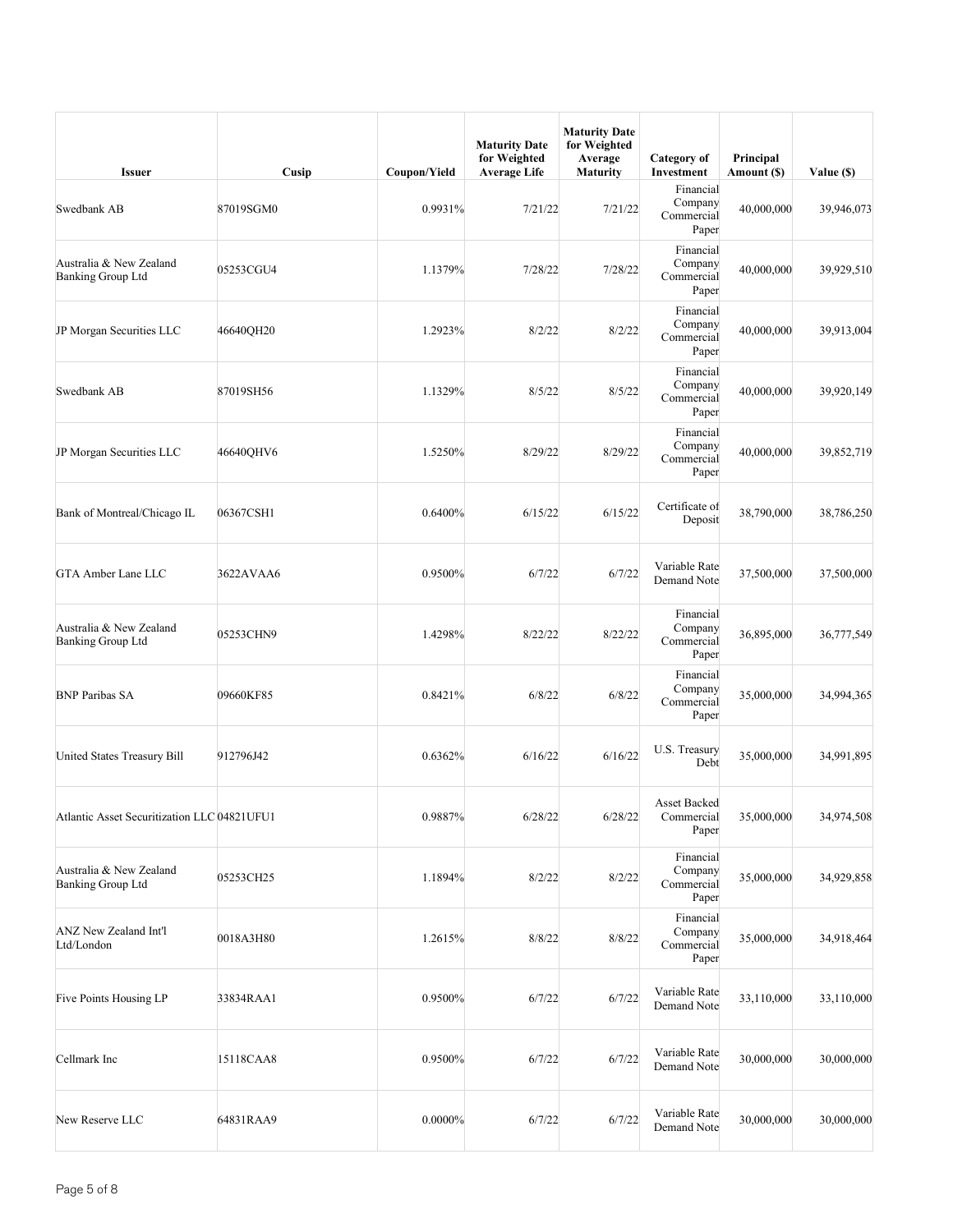| <b>Issuer</b>                                    | Cusip     | Coupon/Yield | <b>Maturity Date</b><br>for Weighted<br><b>Average Life</b> | <b>Maturity Date</b><br>for Weighted<br>Average<br><b>Maturity</b> | Category of<br>Investment                   | Principal<br>Amount (\$) | Value (\$) |
|--------------------------------------------------|-----------|--------------|-------------------------------------------------------------|--------------------------------------------------------------------|---------------------------------------------|--------------------------|------------|
| <b>Issaquah Gateway SR</b><br>Development LLC    | 465163AA1 | 0.9500%      | 6/7/22                                                      | 6/7/22                                                             | Variable Rate<br>Demand Note                | 28,000,000               | 28,000,000 |
| Swedbank AB                                      | 87019SGJ7 | 0.9808%      | 7/18/22                                                     | 7/18/22                                                            | Financial<br>Company<br>Commercial<br>Paper | 26,310,000               | 26,277,013 |
| Reynolds Ranch SR Development 76183AAA4<br>Co LP |           | 0.9500%      | 6/7/22                                                      | 6/7/22                                                             | Variable Rate<br>Demand Note                | 25,000,000               | 25,000,000 |
| Victory Receivables Corp                         | 92646LFM7 | 0.9169%      | 6/21/22                                                     | 6/21/22                                                            | <b>Asset Backed</b><br>Commercial<br>Paper  | 25,000,000               | 24,987,479 |
| Jefferson Centerpointe LLC                       | 47248TAA7 | 0.9500%      | 6/7/22                                                      | 6/7/22                                                             | Variable Rate<br>Demand Note                | 24,980,000               | 24,980,000 |
| Gotham Funding Corp                              | 38346MF66 | 0.8554%      | 6/6/22                                                      | 6/6/22                                                             | <b>Asset Backed</b><br>Commercial<br>Paper  | 23,000,000               | 22,997,272 |
| Nieuw Amsterdam Receivables<br>Corp BV           | 65409SG85 | 1.1376%      | 7/8/22                                                      | 7/8/22                                                             | <b>Asset Backed</b><br>Commercial<br>Paper  | 20,817,000               | 20,793,089 |
| Bellevue 10 Apartments LLC                       | 07911EAA0 | 1.5529%      | 6/7/22                                                      | 6/7/22                                                             | Variable Rate<br>Demand Note                | 20,200,000               | 20,200,000 |
| Legado Encino LLC                                | 52473EAA6 | 1.5529%      | 6/7/22                                                      | 6/7/22                                                             | Variable Rate<br>Demand Note                | 20,000,000               | 20,000,000 |
| Nieuw Amsterdam Receivables<br>Corp BV           | 65409SG51 | 1.1088%      | 7/5/22                                                      | 7/5/22                                                             | <b>Asset Backed</b><br>Commercial<br>Paper  | 20,000,000               | 19,979,502 |
| Nieuw Amsterdam Receivables<br>Corp BV           | 65409SHP6 | 1.5558%      | 8/23/22                                                     | 8/23/22                                                            | <b>Asset Backed</b><br>Commercial<br>Paper  | 20,000,000               | 19,929,871 |
| Mississippi Business Finance<br>Corp             | 605279ML9 | 1.0600%      | 6/7/22                                                      | 6/7/22                                                             | Variable Rate<br>Demand Note                | 19,655,000               | 19,655,000 |
| New Pullman Pointe Llc                           | 648243AA1 | 0.9500%      | 6/7/22                                                      | 6/7/22                                                             | Variable Rate<br>Demand Note                | 19,600,000               | 19,600,000 |
| Encinitas Senior Living LP                       | 29254AAA7 | 0.9500%      | 6/7/22                                                      | 6/7/22                                                             | Variable Rate<br>Demand Note                | 19,205,000               | 19,205,000 |
| Alper Drive Apts LLC                             | 02072TAA3 | 0.9800%      | 6/7/22                                                      | 6/7/22                                                             | Variable Rate<br>Demand Note                | 19,000,000               | 19,000,000 |
| New Sawmill Ridge LLC                            | 648638AA2 | 1.5529%      | 6/7/22                                                      | 6/7/22                                                             | Variable Rate<br>Demand Note                | 19,000,000               | 19,000,000 |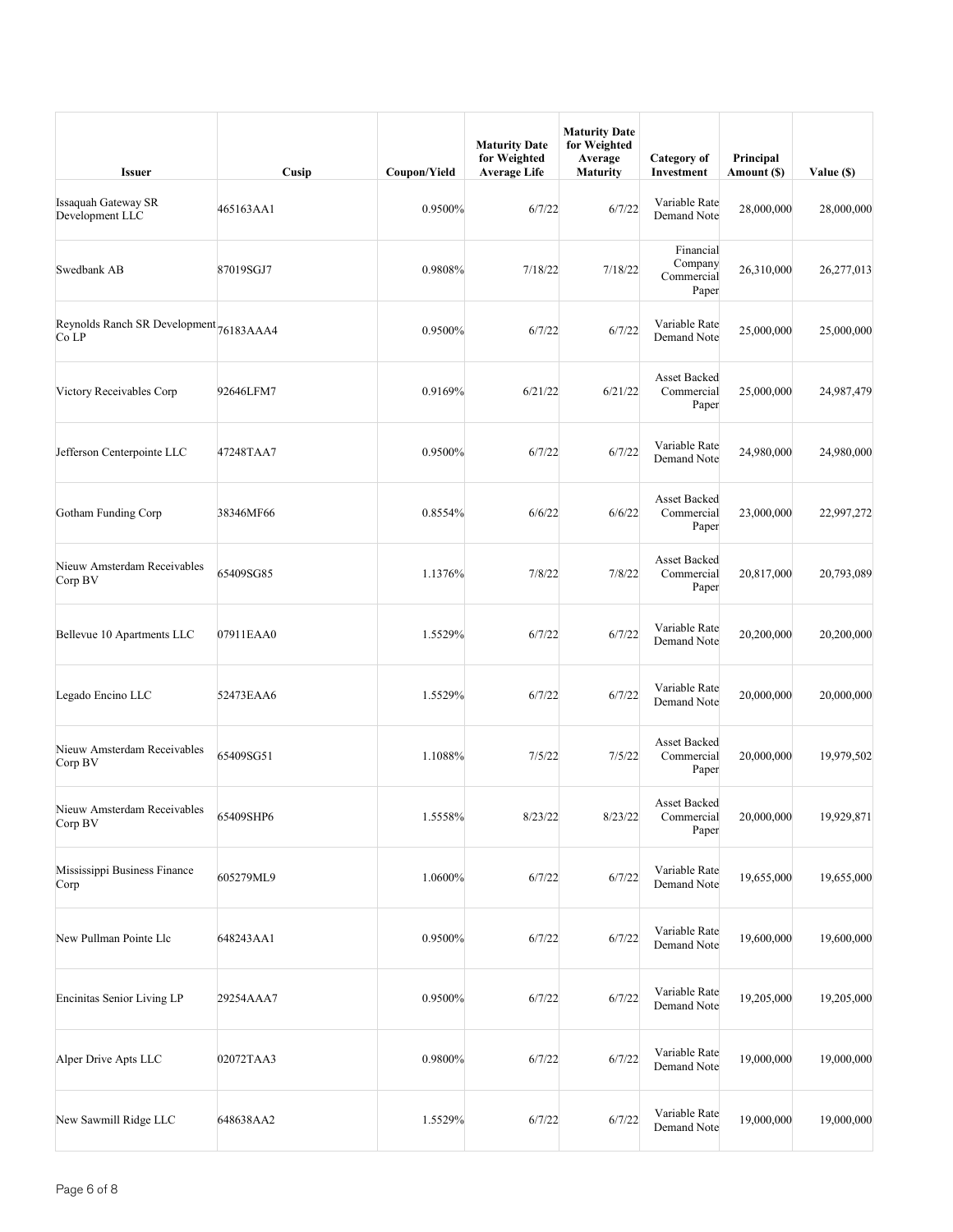| <b>Issuer</b>                                               | Cusip     | Coupon/Yield | <b>Maturity Date</b><br>for Weighted<br><b>Average Life</b> | <b>Maturity Date</b><br>for Weighted<br>Average<br><b>Maturity</b> | Category of<br>Investment    | Principal<br>Amount (\$) | Value (\$) |
|-------------------------------------------------------------|-----------|--------------|-------------------------------------------------------------|--------------------------------------------------------------------|------------------------------|--------------------------|------------|
| Mizuho Bank Ltd/New York NY 60710RXX8                       |           | 1.0000%      | 6/15/22                                                     | 6/15/22                                                            | Certificate of<br>Deposit    | 17,000,000               | 17,000,802 |
| New Polaris LLC                                             | 64812PAA6 | 0.9500%      | 6/7/22                                                      | 6/7/22                                                             | Variable Rate<br>Demand Note | 16,600,000               | 16,600,000 |
| New Grafton Park LLC                                        | 64457QAA4 | 0.9500%      | 6/7/22                                                      | 6/7/22                                                             | Variable Rate<br>Demand Note | 16,000,000               | 16,000,000 |
| CG-USA Simi Valley LP                                       | 12540HAA2 | 0.9500%      | 6/7/22                                                      | 6/7/22                                                             | Variable Rate<br>Demand Note | 15,000,000               | 15,000,000 |
| Thomas J Nemic 2020<br>Irrevocable Trust                    | 884435AA6 | 0.9500%      | 6/7/22                                                      | 6/7/22                                                             | Variable Rate<br>Demand Note | 14,455,000               | 14,455,000 |
| Alberta Street Development LLC 01307LAA9                    |           | 0.9500%      | 6/7/22                                                      | 6/7/22                                                             | Variable Rate<br>Demand Note | 13,500,000               | 13,500,000 |
| Irvine Inn Apartments LP                                    | 46363PAA6 | 0.9500%      | 6/7/22                                                      | 6/7/22                                                             | Variable Rate<br>Demand Note | 11,500,000               | 11,500,000 |
| Novato Village LP                                           | 669897AA8 | 0.9500%      | 6/7/22                                                      | 6/7/22                                                             | Variable Rate<br>Demand Note | 10,800,000               | 10,800,000 |
| Michael Dennis Sullivan<br>Irrevocable Trust                | 594070AB0 | 0.9500%      | 6/7/22                                                      | 6/7/22                                                             | Variable Rate<br>Demand Note | 10,485,000               | 10,485,000 |
| Eagle Yucaipa 55 LP                                         | 27003CAA1 | 0.9500%      | 6/7/22                                                      | 6/7/22                                                             | Variable Rate<br>Demand Note | 10,000,000               | 10,000,000 |
| Lodi LV Loca LP                                             | 54028AAA0 | 0.9500%      | 6/7/22                                                      | 6/7/22                                                             | Variable Rate<br>Demand Note | 10,000,000               | 10,000,000 |
| Schulder Family 2017 Trust                                  | 808155AB1 | 0.9500%      | 6/7/22                                                      | 6/7/22                                                             | Variable Rate<br>Demand Note | 9,995,000                | 9,995,000  |
| Ventana Housing LP                                          | 922760AA1 | 0.9500%      | 6/7/22                                                      | 6/7/22                                                             | Variable Rate<br>Demand Note | 9,700,000                | 9,700,000  |
| <b>KDF Post Street LP</b>                                   | 48244VAA4 | 1.5529%      | 6/7/22                                                      | 6/7/22                                                             | Variable Rate<br>Demand Note | 9,450,000                | 9,450,000  |
| Jerry L Hodge and Francis M<br>Hodge 2018 Irrevocable Trust | 47653LAA2 | 0.9500%      | 6/7/22                                                      | 6/7/22                                                             | Variable Rate<br>Demand Note | 8,580,000                | 8,580,000  |
| Eagle Hesperia 55 LP                                        | 26960GAA5 | 0.9500%      | 6/7/22                                                      | 6/7/22                                                             | Variable Rate<br>Demand Note | 8,160,000                | 8,160,000  |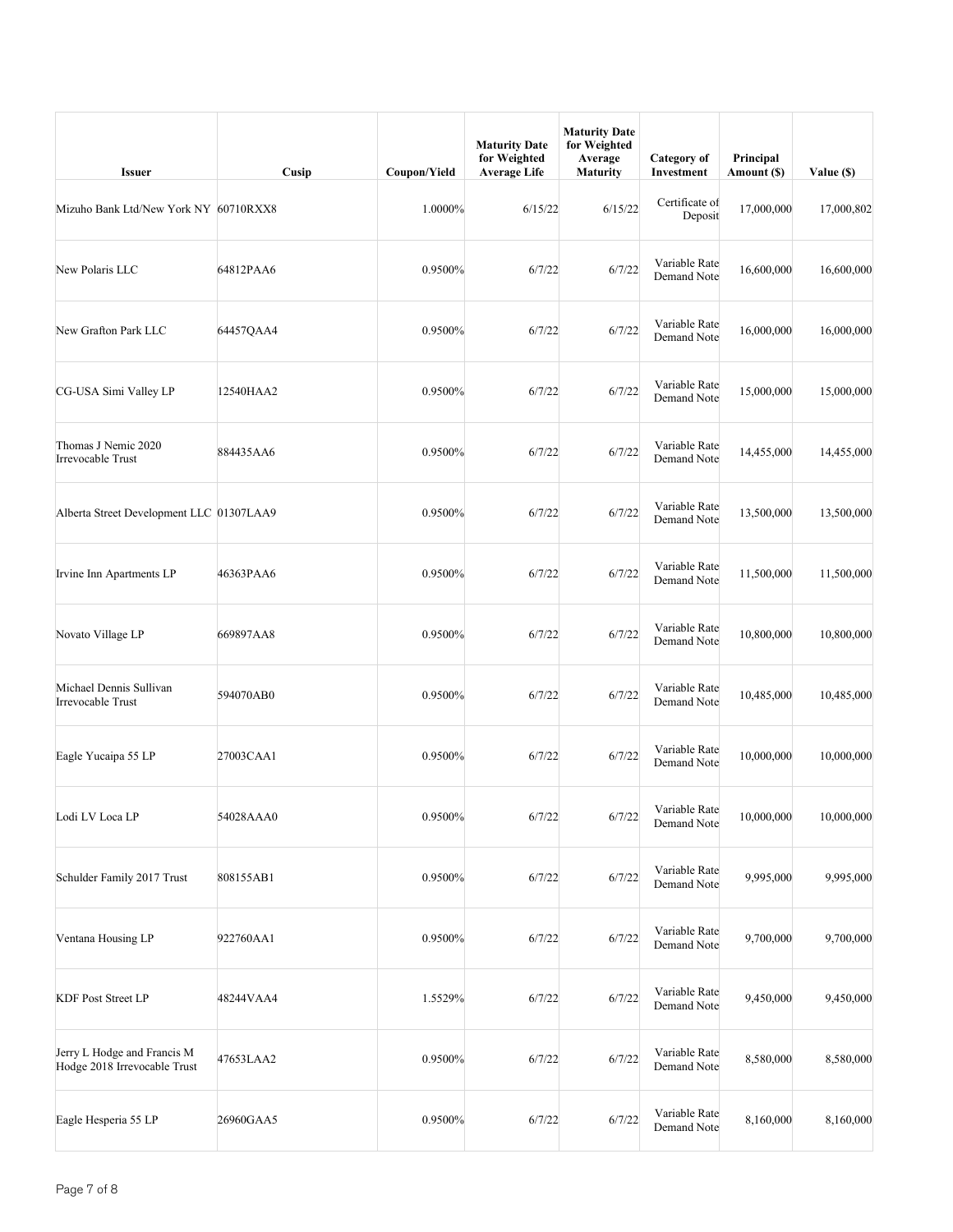| <b>Issuer</b>                                           | Cusip     | Coupon/Yield | <b>Maturity Date</b><br>for Weighted<br><b>Average Life</b> | <b>Maturity Date</b><br>for Weighted<br>Average<br><b>Maturity</b> | Category of<br>Investment    | Principal<br>Amount (\$) | Value (\$) |
|---------------------------------------------------------|-----------|--------------|-------------------------------------------------------------|--------------------------------------------------------------------|------------------------------|--------------------------|------------|
| Greenback San Juan Associates<br>LP                     | 393574AA6 | 0.9500%      | 6/7/22                                                      | 6/7/22                                                             | Variable Rate<br>Demand Note | 7,800,000                | 7,800,000  |
| Olivetree Apartments LP                                 | 681042AA5 | 0.9500%      | 6/7/22                                                      | 6/7/22                                                             | Variable Rate<br>Demand Note | 7,000,000                | 7,000,000  |
| Lou and Eileen Vogt Irrevocable<br>Life Insurance Trust | 54573QAA4 | 0.9500%      | 6/7/22                                                      | 6/7/22                                                             | Variable Rate<br>Demand Note | 6,615,000                | 6,615,000  |
| Callewart Life Insurance Trust                          | 13125BAA6 | 0.9500%      | 6/7/22                                                      | 6/7/22                                                             | Variable Rate<br>Demand Note | 4,265,000                | 4,265,000  |
| 6213 Montezuma LLC                                      | 83006QAA0 | 0.9500%      | 6/7/22                                                      | 6/7/22                                                             | Variable Rate<br>Demand Note | 1,000,000                | 1,000,000  |

The weighted average life is a measure of a fund's credit quality risk and is the weighted average maturity of a portfolio's individual securities without taking into account interest rate readjustment dates. The calculation is based on a security's stated final maturity date or, when relevant, the date of the next demand feature when the fund may receive payment of principal and interest.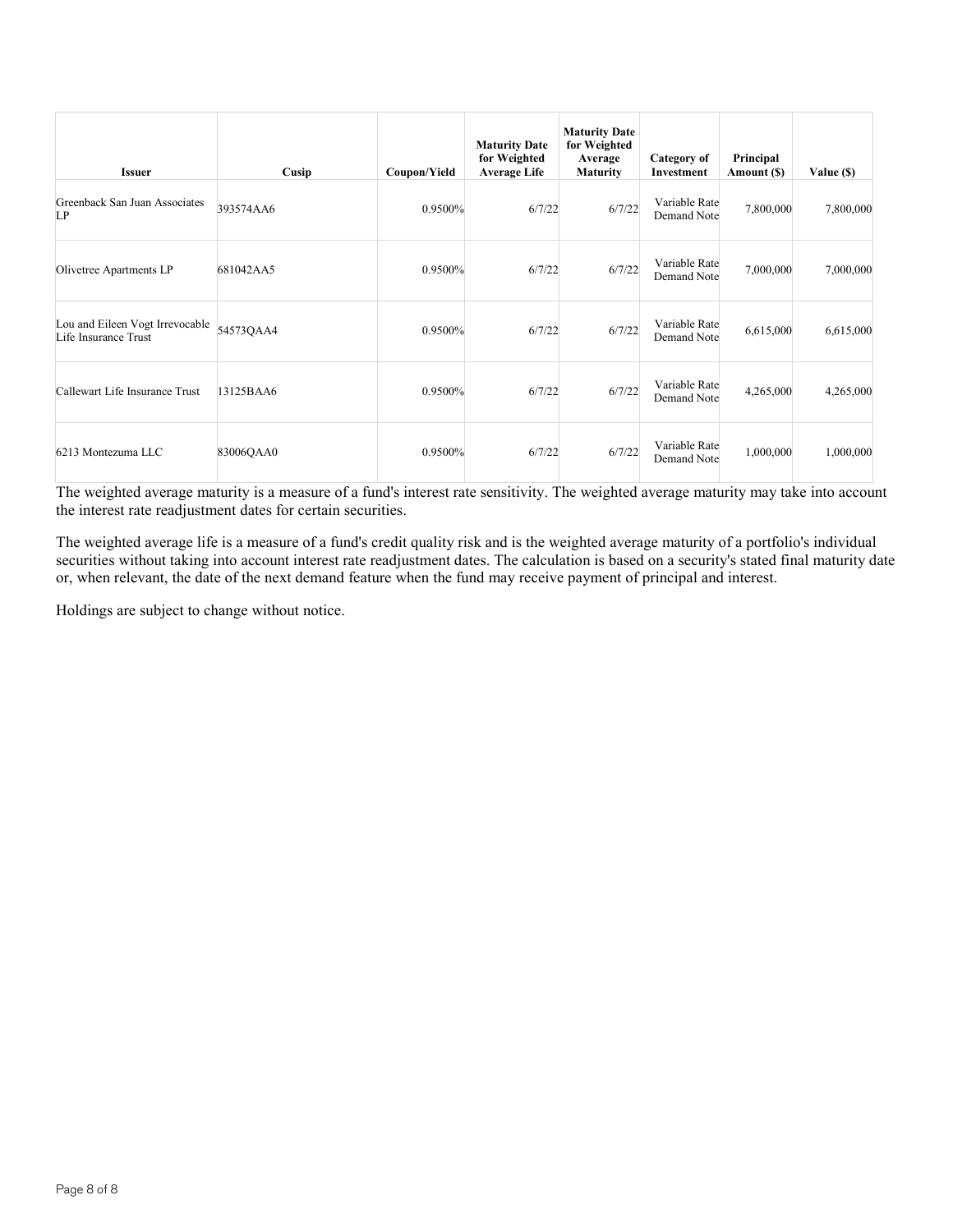# Janus Henderson Cash Liquidity Fund LLC

Full Portfolio Holdings as of 4/30/2022 Net Assets as of 4/30/2022: \$4,158,695,619 Weighted Average Maturity: 15 (days) Weighted Average Life: 15 (days)

A fund for which Janus Henderson Investors US LLC ("Janus") serves as investment adviser may invest its cash in Janus Henderson Cash Liquidity Fund LLC, an unregistered cash management vehicle also managed by Janus. Shares of Janus Henderson Cash Liquidity Fund LLC are not otherwise available for purchase.

| <b>Issuer</b>                                                           | Cusip | Coupon/Yield | <b>Maturity Date</b><br>for Weighted<br><b>Average Life</b> | <b>Maturity Date</b><br>for Weighted<br>Average<br><b>Maturity</b> | <b>Category</b> of<br>Investment                                                                                                                                  | Principal<br>Amount (\$) | Value (\$)  |
|-------------------------------------------------------------------------|-------|--------------|-------------------------------------------------------------|--------------------------------------------------------------------|-------------------------------------------------------------------------------------------------------------------------------------------------------------------|--------------------------|-------------|
| Royal Bank of Canada, NY<br><b>Branch Joint Repurchase</b><br>Agreement |       | 0.2800%      | 5/2/22                                                      | 5/2/22                                                             | U.S.<br>Government<br>Agency<br>Repurchase<br>Agreement,<br>collateralized<br>only by U.S.<br>Government<br>Agency<br>securities, U.S.<br>Treasuries, and<br>cash | 340,700,000              | 340,700,000 |
| Goldman Sachs & Co. Joint<br>Repurchase Agreement                       |       | 0.2900%      | 5/2/22                                                      | 5/2/22                                                             | U.S.<br>Government<br>Agency<br>Repurchase<br>Agreement,<br>collateralized<br>only by U.S.<br>Government<br>Agency<br>securities, U.S.<br>Treasuries, and<br>cash | 270,000,000              | 270,000,000 |
| Royal Bank of Canada, NY<br><b>Branch Joint Repurchase</b><br>Agreement |       | 0.2600%      | 5/2/22                                                      | 5/2/22                                                             | U.S.<br>Government<br>Agency<br>Repurchase<br>Agreement,<br>collateralized<br>only by U.S.<br>Government<br>Agency<br>securities, U.S.<br>Treasuries, and<br>cash | 205,000,000              | 205,000,000 |
| <b>ING Financial Markets LLC</b>                                        |       | 0.2700%      | 5/2/22                                                      | 5/2/22                                                             | U.S.<br>Government<br>Agency<br>Repurchase<br>Agreement,<br>collateralized<br>only by U.S.<br>Government<br>Agency<br>securities, U.S.<br>Treasuries, and<br>cash | 174,300,000              | 174,300,000 |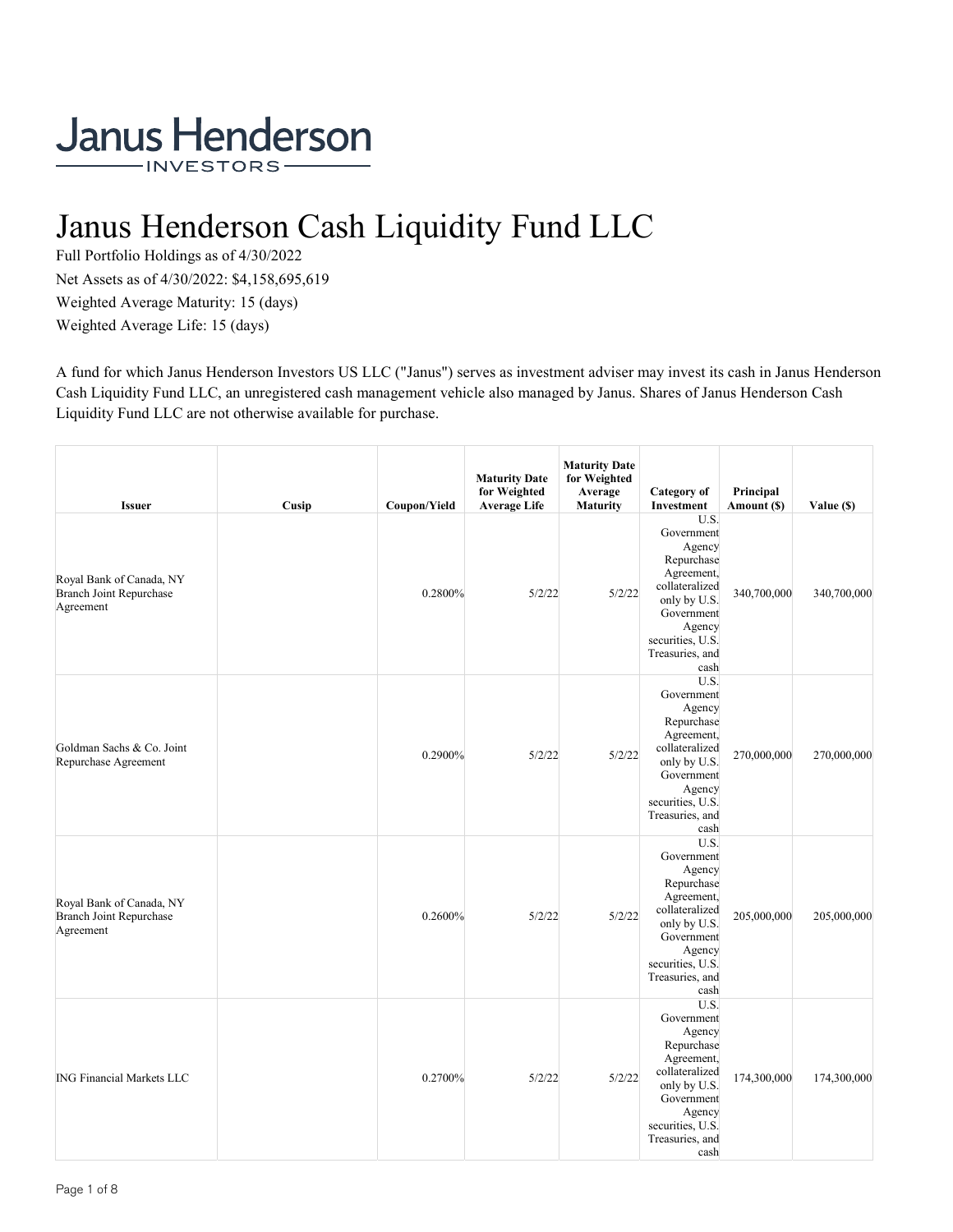| <b>Issuer</b>                                                    | Cusip     | Coupon/Yield | <b>Maturity Date</b><br>for Weighted<br><b>Average Life</b> | <b>Maturity Date</b><br>for Weighted<br>Average<br><b>Maturity</b> | Category of<br>Investment                                                                                                                                         | Principal<br>Amount (\$) | Value (\$)  |
|------------------------------------------------------------------|-----------|--------------|-------------------------------------------------------------|--------------------------------------------------------------------|-------------------------------------------------------------------------------------------------------------------------------------------------------------------|--------------------------|-------------|
| Credit Agricole Corporate and<br><b>Investment Bank/New York</b> | 22533UE25 | 0.3687%      | 5/2/22                                                      | 5/2/22                                                             | Financial<br>Company<br>Commercial<br>Paper                                                                                                                       | 120,000,000              | 119,999,471 |
| <b>ING Financial Markets LLC Joint</b><br>Repurchase Agreement   |           | 0.2600%      | 5/2/22                                                      | 5/2/22                                                             | U.S.<br>Government<br>Agency<br>Repurchase<br>Agreement,<br>collateralized<br>only by U.S.<br>Government<br>Agency<br>securities, U.S.<br>Treasuries, and<br>cash | 115,000,000              | 115,000,000 |
| Credit Agricole, New York Joint<br>Repurchase Agreement          |           | 0.2700%      | 5/2/22                                                      | 5/2/22                                                             | U.S.<br>Government<br>Agency<br>Repurchase<br>Agreement,<br>collateralized<br>only by U.S.<br>Government<br>Agency<br>securities, U.S.<br>Treasuries, and<br>cash | 105,800,000              | 105,800,000 |
| HSBC Securities (USA), Inc.<br>Joint Repurchase Agreement        |           | 0.2900%      | 5/2/22                                                      | 5/2/22                                                             | U.S.<br>Government<br>Agency<br>Repurchase<br>Agreement,<br>collateralized<br>only by U.S.<br>Government<br>Agency<br>securities, U.S.<br>Treasuries, and<br>cash | 100,000,000              | 100,000,000 |
| Societe Generale SA                                              | 83369CE26 | 0.3483%      | 5/2/22                                                      | 5/2/22                                                             | Financial<br>Company<br>Commercial<br>Paper                                                                                                                       | 100,000,000              | 99,999,850  |
| ING Financial Markets LLC Joint<br>Repurchase Agreement          |           | 0.2700%      | 5/2/22                                                      | 5/2/22                                                             | U.S.<br>Government<br>Agency<br>Repurchase<br>Agreement,<br>collateralized<br>only by U.S.<br>Government<br>Agency<br>securities, U.S.<br>Treasuries, and<br>cash | 85,000,000               | 85,000,000  |
| <b>ING Financial Markets LLC Joint</b><br>Repurchase Agreement   |           | 0.2600%      | 5/2/22                                                      | 5/2/22                                                             | U.S.<br>Government<br>Agency<br>Repurchase<br>Agreement,<br>collateralized<br>only by U.S.<br>Government<br>Agency<br>securities, U.S.<br>Treasuries, and<br>cash | 70,000,000               | 70,000,000  |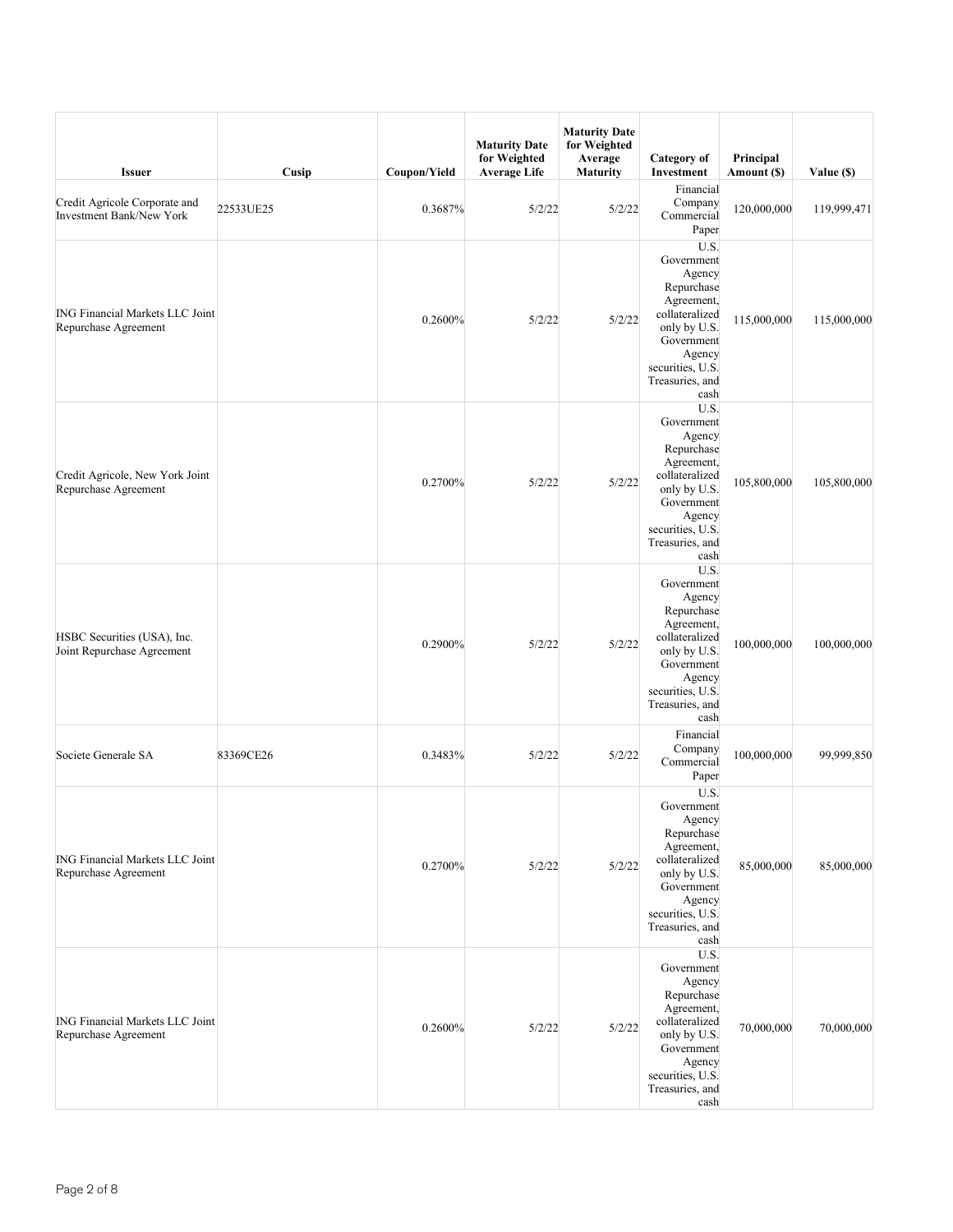| <b>Issuer</b>                                       | Cusip     | Coupon/Yield | <b>Maturity Date</b><br>for Weighted<br><b>Average Life</b> | <b>Maturity Date</b><br>for Weighted<br>Average<br><b>Maturity</b> | Category of<br>Investment                   | Principal<br>Amount (\$) | Value (\$) |
|-----------------------------------------------------|-----------|--------------|-------------------------------------------------------------|--------------------------------------------------------------------|---------------------------------------------|--------------------------|------------|
| JP Morgan Securities LLC                            | 46640QE23 | 0.3922%      | 5/2/22                                                      | 5/2/22                                                             | Financial<br>Company<br>Commercial<br>Paper | 60,000,000               | 60,000,570 |
| Toronto-Dominion Bank/The                           | 89119BE28 | 0.3464%      | 5/2/22                                                      | 5/2/22                                                             | Financial<br>Company<br>Commercial<br>Paper | 50,000,000               | 49,999,996 |
| MUFG Bank Ltd/New York NY 62479ME33                 |           | 0.3972%      | 5/3/22                                                      | 5/3/22                                                             | Financial<br>Company<br>Commercial<br>Paper | 50,000,000               | 49,999,453 |
| Societe Generale SA                                 | 83369CE59 | 0.3921%      | 5/5/22                                                      | 5/5/22                                                             | Financial<br>Company<br>Commercial<br>Paper | 50,000,000               | 49,998,159 |
| Societe Generale SA                                 | 83369CEC4 | 0.4889%      | 5/12/22                                                     | 5/12/22                                                            | Financial<br>Company<br>Commercial<br>Paper | 50,000,000               | 49,993,232 |
| Victory Receivables Corp                            | 92646LEJ5 | 0.6562%      | 5/18/22                                                     | 5/18/22                                                            | Asset Backed<br>Commercial<br>Paper         | 50,000,000               | 49,985,396 |
| Toronto-Dominion Bank/The                           | 89119BER3 | 0.6695%      | 5/25/22                                                     | 5/25/22                                                            | Financial<br>Company<br>Commercial<br>Paper | 50,000,000               | 49,978,322 |
| Federal Home Loan Bank<br>Discount Notes            | 313385XN1 | 0.6543%      | 6/1/22                                                      | 6/1/22                                                             | U.S.<br>Government<br><b>Agency Debt</b>    | 50,000,000               | 49,971,783 |
| JP Morgan Securities LLC                            | 46640QF71 | 0.8598%      | 6/7/22                                                      | 6/7/22                                                             | Financial<br>Company<br>Commercial<br>Paper | 50,000,000               | 49,957,409 |
| Federal Home Loan Bank<br>Discount Notes            | 313385YU4 | 0.8602%      | 7/1/22                                                      | 7/1/22                                                             | U.S.<br>Government<br><b>Agency Debt</b>    | 50,000,000               | 49,927,684 |
| MUFG Bank Ltd/New York NY 62479ME25                 |           | 0.3748%      | 5/2/22                                                      | 5/2/22                                                             | Financial<br>Company<br>Commercial<br>Paper | 45,000,000               | 45,000,267 |
| Australia & New Zealand<br><b>Banking Group Ltd</b> | 05253CE28 | 0.3687%      | 5/2/22                                                      | 5/2/22                                                             | Financial<br>Company<br>Commercial<br>Paper | 40,000,000               | 39,999,631 |
| MUFG Bank Ltd/New York NY 55380TV64                 |           | 0.4900%      | 5/16/22                                                     | 5/16/22                                                            | Certificate of<br>Deposit                   | 40,000,000               | 39,998,242 |
| United States Treasury Bill                         | 912796U72 | 0.2100%      | 5/3/22                                                      | 5/3/22                                                             | U.S. Treasury<br>Debt                       | 40,000,000               | 40,000,600 |
| <b>BNP Paribas SA</b>                               | 09660KE37 | 0.3952%      | 5/3/22                                                      | 5/3/22                                                             | Financial<br>Company<br>Commercial<br>Paper | 40,000,000               | 39,999,538 |
| <b>BNP Paribas SA</b>                               | 09660KE45 | 0.4125%      | 5/4/22                                                      | 5/4/22                                                             | Financial<br>Company<br>Commercial<br>Paper | 40,000,000               | 39,999,011 |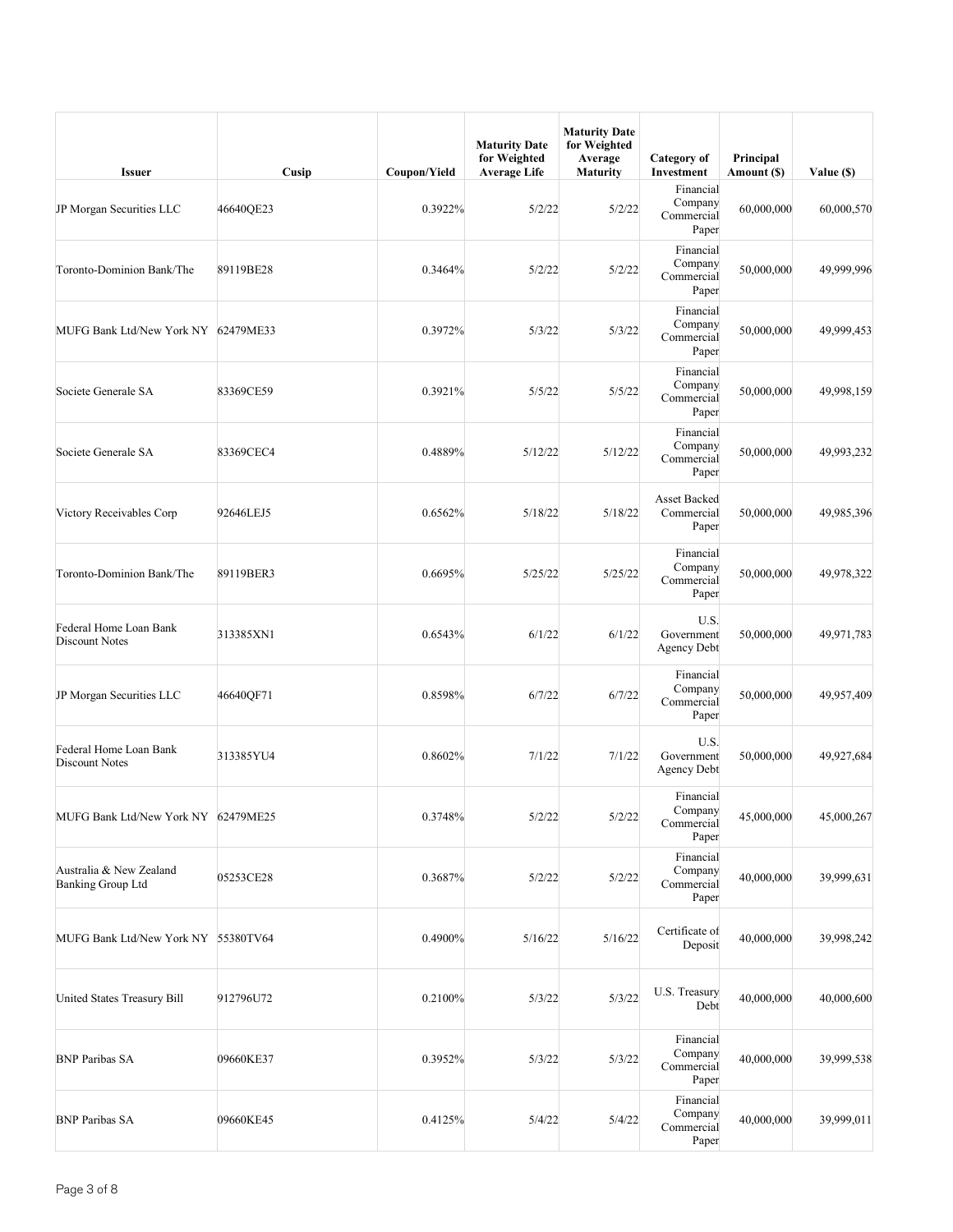| <b>Issuer</b>                                       | Cusip     | Coupon/Yield | <b>Maturity Date</b><br>for Weighted<br><b>Average Life</b> | <b>Maturity Date</b><br>for Weighted<br>Average<br>Maturity | Category of<br>Investment                   | Principal<br>Amount (\$) | Value (\$) |
|-----------------------------------------------------|-----------|--------------|-------------------------------------------------------------|-------------------------------------------------------------|---------------------------------------------|--------------------------|------------|
| Toronto-Dominion Bank/The                           | 89119BE51 | 0.3993%      | 5/5/22                                                      | 5/5/22                                                      | Financial<br>Company<br>Commercial<br>Paper | 40,000,000               | 39,998,447 |
| Federal Home Loan Bank<br>Discount Notes            | 313385WL6 | 0.2740%      | 5/6/22                                                      | 5/6/22                                                      | U.S.<br>Government<br><b>Agency Debt</b>    | 40,000,000               | 39,998,699 |
| Mizuho Bank Ltd/New York NY 60689GE69               |           | 0.4268%      | 5/6/22                                                      | 5/6/22                                                      | Financial<br>Company<br>Commercial<br>Paper | 40,000,000               | 39,998,550 |
| MUFG Bank Ltd/New York NY 62479ME90                 |           | 0.5011%      | 5/9/22                                                      | 5/9/22                                                      | Financial<br>Company<br>Commercial<br>Paper | 40,000,000               | 39,996,089 |
| MUFG Bank Ltd/New York NY 62479MEC3                 |           | 0.5338%      | 5/12/22                                                     | 5/12/22                                                     | Financial<br>Company<br>Commercial<br>Paper | 40,000,000               | 39,993,984 |
| Federal Home Loan Bank<br>Discount Notes            | 313385XA9 | 0.4113%      | 5/20/22                                                     | 5/20/22                                                     | U.S.<br>Government<br><b>Agency Debt</b>    | 40,000,000               | 39,991,325 |
| Toronto-Dominion Bank/The                           | 89119BEP7 | 0.6420%      | 5/23/22                                                     | 5/23/22                                                     | Financial<br>Company<br>Commercial<br>Paper | 40,000,000               | 39,984,506 |
| Atlantic Asset Securitization LLC 04821UEK4         |           | 0.6685%      | 5/19/22                                                     | 5/19/22                                                     | Asset Backed<br>Commercial<br>Paper         | 40,000,000               | 39,987,233 |
| <b>BNP Paribas SA</b>                               | 09660KEL7 | 0.6276%      | 5/20/22                                                     | 5/20/22                                                     | Financial<br>Company<br>Commercial<br>Paper | 40,000,000               | 39,987,370 |
| Atlantic Asset Securitization LLC 04821UEP3         |           | 0.7145%      | 5/23/22                                                     | 5/23/22                                                     | Asset Backed<br>Commercial<br>Paper         | 40,000,000               | 39,983,380 |
| Manhattan Asset Funding Co<br>LLC                   | 56274MES7 | 0.6879%      | 5/26/22                                                     | 5/26/22                                                     | Asset Backed<br>Commercial<br>Paper         | 40,000,000               | 39,981,853 |
| Atlantic Asset Securitization LLC 04821UER9         |           | 0.7380%      | 5/25/22                                                     | 5/25/22                                                     | Asset Backed<br>Commercial<br>Paper         | 40,000,000               | 39,981,322 |
| Federal Home Loan Bank<br><b>Discount Notes</b>     | 313385XX9 | 0.6684%      | 6/10/22                                                     | 6/10/22                                                     | U.S.<br>Government<br>Agency Debt           | 40,000,000               | 39,970,706 |
| Australia & New Zealand<br><b>Banking Group Ltd</b> | 05253CFF8 | 0.8926%      | 6/15/22                                                     | 6/15/22                                                     | Financial<br>Company<br>Commercial<br>Paper | 40,000,000               | 39,956,253 |
| United States Treasury Bill                         | 912796R43 | 0.6123%      | 6/23/22                                                     | 6/23/22                                                     | U.S. Treasury<br>Debt                       | 40,000,000               | 39,967,799 |
| Toronto-Dominion Bank/The                           | 89119BFM3 | 0.9501%      | 6/21/22                                                     | 6/21/22                                                     | Financial<br>Company<br>Commercial<br>Paper | 40,000,000               | 39,947,115 |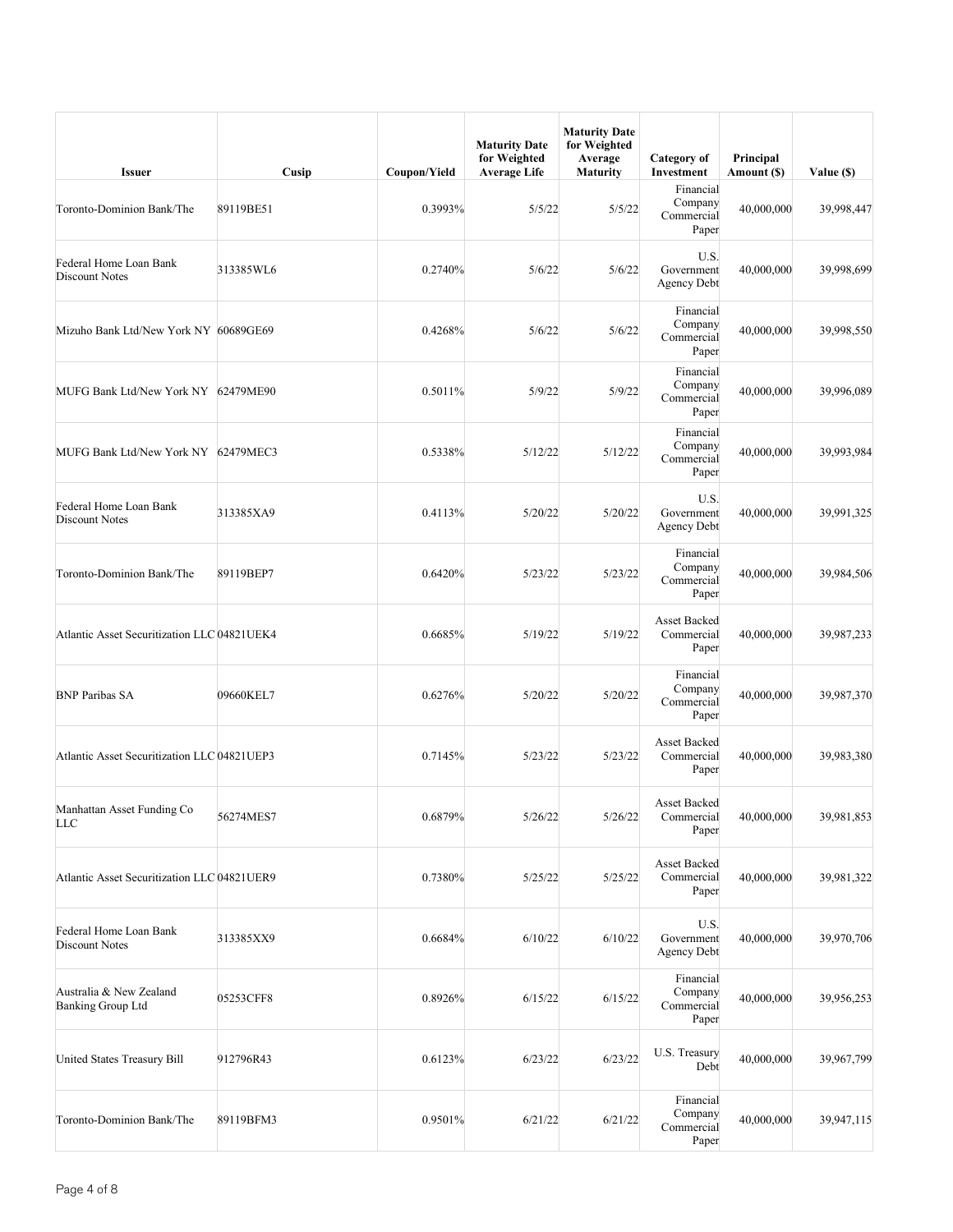| <b>Issuer</b>                                       | Cusip     | Coupon/Yield | <b>Maturity Date</b><br>for Weighted<br><b>Average Life</b> | <b>Maturity Date</b><br>for Weighted<br>Average<br><b>Maturity</b> | Category of<br>Investment                   | Principal<br>Amount (\$) | Value (\$) |
|-----------------------------------------------------|-----------|--------------|-------------------------------------------------------------|--------------------------------------------------------------------|---------------------------------------------|--------------------------|------------|
| Nieuw Amsterdam Receivables<br>Corp BV              | 65409SFD5 | 0.9582%      | 6/13/22                                                     | 6/13/22                                                            | Asset Backed<br>Commercial<br>Paper         | 40,000,000               | 39,955,666 |
| Nieuw Amsterdam Receivables<br>Corp BV              | 65409SFP8 | 1.0403%      | 6/23/22                                                     | 6/23/22                                                            | Asset Backed<br>Commercial<br>Paper         | 40,000,000               | 39,940,565 |
| Federal Home Loan Bank<br><b>Discount Notes</b>     | 313385YZ3 | 0.8601%      | 7/6/22                                                      | 7/6/22                                                             | U.S.<br>Government<br>Agency Debt           | 40,000,000               | 39,937,732 |
| Nieuw Amsterdam Receivables<br>Corp BV              | 65409SFQ6 | 1.0486%      | 6/24/22                                                     | 6/24/22                                                            | Asset Backed<br>Commercial<br>Paper         | 40,000,000               | 39,938,967 |
| Federal Home Loan Bank<br><b>Discount Notes</b>     | 313385ZP4 | 0.8669%      | 7/20/22                                                     | 7/20/22                                                            | U.S.<br>Government<br><b>Agency Debt</b>    | 40,000,000               | 39,924,262 |
| Swedbank AB                                         | 87019SGM0 | 1.2474%      | 7/21/22                                                     | 7/21/22                                                            | Financial<br>Company<br>Commercial<br>Paper | 40,000,000               | 39,891,192 |
| Bank of Montreal/Chicago IL                         | 06367CSH1 | 0.6400%      | 6/15/22                                                     | 6/15/22                                                            | Certificate of<br>Deposit                   | 38,790,000               | 38,780,159 |
| Federal Home Loan Bank<br>Discount Notes            | 313385WT9 | 0.3770%      | 5/13/22                                                     | 5/13/22                                                            | U.S.<br>Government<br>Agency Debt           | 35,000,000               | 34,995,740 |
| United States Treasury Bill                         | 912796J42 | 0.4620%      | 6/16/22                                                     | 6/16/22                                                            | U.S. Treasury<br>Debt                       | 35,000,000               | 34,981,783 |
| <b>GTA Amber Lane LLC</b>                           | 3622AVAA6 | 0.6600%      | 5/7/22                                                      | 5/7/22                                                             | Variable Rate<br>Demand Note                | 34,100,000               | 34,100,000 |
| Five Points Housing LP                              | 33834RAA1 | 0.6600%      | 5/7/22                                                      | 5/7/22                                                             | Variable Rate<br>Demand Note                | 33,110,000               | 33,110,000 |
| Cellmark Inc                                        | 15118CAA8 | 0.6600%      | 5/7/22                                                      | 5/7/22                                                             | Variable Rate<br>Demand Note                | 30,000,000               | 30,000,000 |
| Federal Home Loan Bank<br><b>Discount Notes</b>     | 313385WJ1 | 0.1917%      | 5/4/22                                                      | 5/4/22                                                             | U.S.<br>Government<br><b>Agency Debt</b>    | 30,000,000               | 29,999,744 |
| Australia & New Zealand<br><b>Banking Group Ltd</b> | 05253CE69 | 0.4268%      | 5/6/22                                                      | 5/6/22                                                             | Financial<br>Company<br>Commercial<br>Paper | 30,000,000               | 29,998,300 |
| Manhattan Asset Funding Co<br>LLC                   | 56274MEB4 | 0.5419%      | 5/11/22                                                     | 5/11/22                                                            | Asset Backed<br>Commercial<br>Paper         | 30,000,000               | 29,995,795 |
| Nieuw Amsterdam Receivables<br>Corp BV              | 65409SER5 | 0.7840%      | 5/25/22                                                     | 5/25/22                                                            | Asset Backed<br>Commercial<br>Paper         | 30,000,000               | 29,984,242 |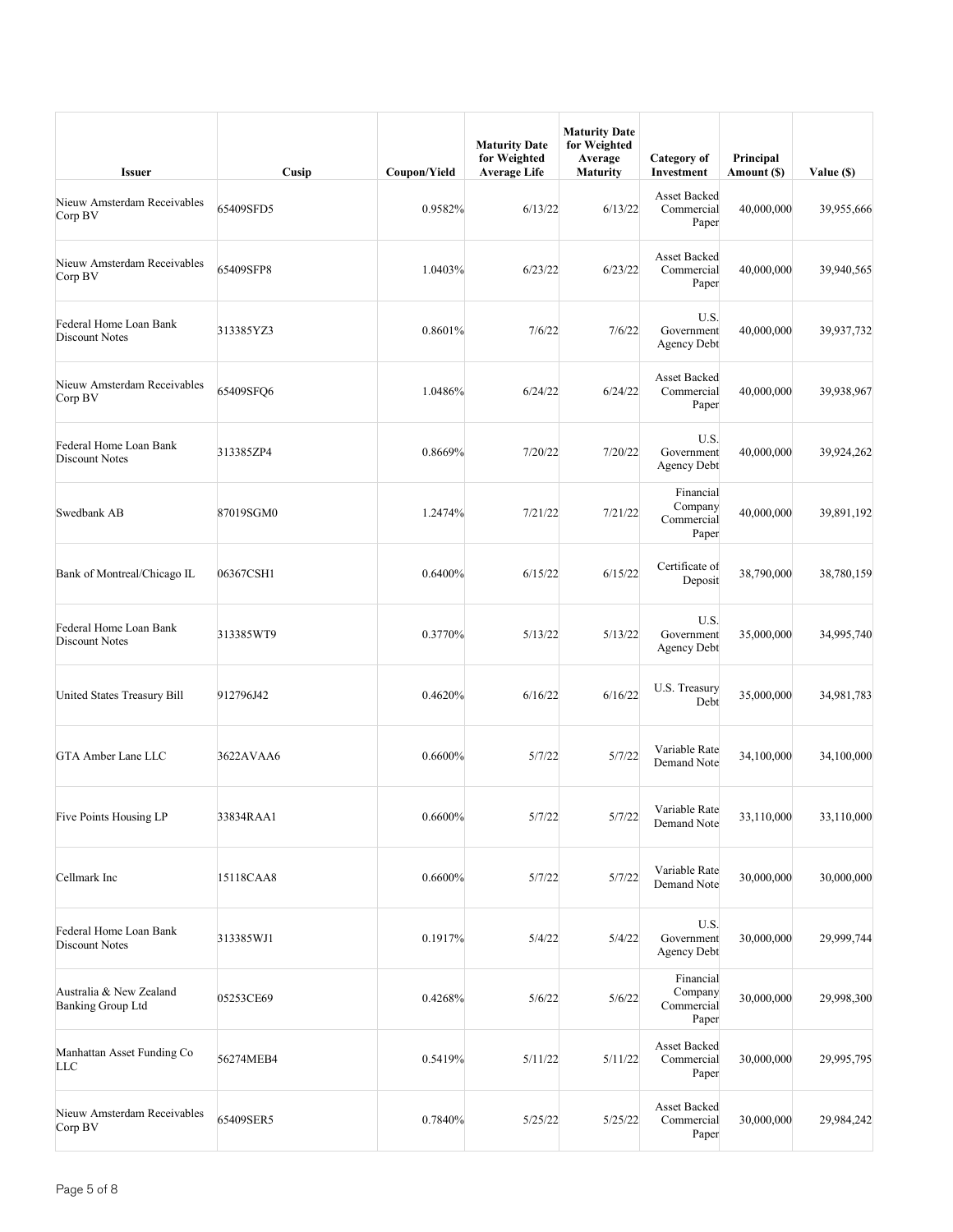| <b>Issuer</b>                                           | Cusip     | Coupon/Yield | <b>Maturity Date</b><br>for Weighted<br><b>Average Life</b> | <b>Maturity Date</b><br>for Weighted<br>Average<br><b>Maturity</b> | Category of<br>Investment                                                                                                                                         | Principal<br>Amount (\$) | Value (\$) |
|---------------------------------------------------------|-----------|--------------|-------------------------------------------------------------|--------------------------------------------------------------------|-------------------------------------------------------------------------------------------------------------------------------------------------------------------|--------------------------|------------|
| <b>Issaquah Gateway SR</b><br>Development LLC           | 465163AA1 | 0.6600%      | 5/7/22                                                      | 5/7/22                                                             | Variable Rate<br>Demand Note                                                                                                                                      | 28,000,000               | 28,000,000 |
| Swedbank AB                                             | 87019SGJ7 | 1.2124%      | 7/18/22                                                     | 7/18/22                                                            | Financial<br>Company<br>Commercial<br>Paper                                                                                                                       | 26,310,000               | 26,242,878 |
| Reynolds Ranch SR Development 76183AAA4<br>Co LP        |           | 0.6600%      | 5/7/22                                                      | 5/7/22                                                             | Variable Rate<br>Demand Note                                                                                                                                      | 25,000,000               | 25,000,000 |
| Commonwealth Bank of<br>Australia/New York NY           | 20271EXL8 | 0.2500%      | 5/24/22                                                     | 5/24/22                                                            | Certificate of<br>Deposit                                                                                                                                         | 25,000,000               | 24,992,474 |
| Jefferson Centerpointe LLC                              | 47248TAA7 | 0.6600%      | 5/7/22                                                      | 5/7/22                                                             | Variable Rate<br>Demand Note                                                                                                                                      | 24,980,000               | 24,980,000 |
| Nieuw Amsterdam Receivables<br>Corp BV                  | 65409SG85 | 1.1669%      | 7/8/22                                                      | 7/8/22                                                             | Asset Backed<br>Commercial<br>Paper                                                                                                                               | 20,817,000               | 20,772,502 |
| Bellevue 10 Apartments LLC                              | 07911EAA0 | 1.2389%      | 5/7/22                                                      | 5/7/22                                                             | Variable Rate<br>Demand Note                                                                                                                                      | 20,200,000               | 20,200,000 |
| Credit Agricole, New York Joint<br>Repurchase Agreement |           | 0.2700%      | 5/2/22                                                      | 5/2/22                                                             | U.S.<br>Government<br>Agency<br>Repurchase<br>Agreement,<br>collateralized<br>only by U.S.<br>Government<br>Agency<br>securities, U.S.<br>Treasuries, and<br>cash | 20,000,000               | 20,000,000 |
| Legado Encino LLC                                       | 52473EAA6 | 0.6600%      | 5/7/22                                                      | 5/7/22                                                             | Variable Rate<br>Demand Note                                                                                                                                      | 20,000,000               | 20,000,000 |
| Mississippi Business Finance<br>Corp                    | 605279ML9 | 0.7000%      | 5/7/22                                                      | 5/7/22                                                             | Variable Rate<br>Demand Note                                                                                                                                      | 19,655,000               | 19,655,000 |
| New Pullman Pointe Llc                                  | 648243AA1 | 0.6600%      | 5/7/22                                                      | 5/7/22                                                             | Variable Rate<br>Demand Note                                                                                                                                      | 19,600,000               | 19,600,000 |
| Encinitas Senior Living LP                              | 29254AAA7 | 0.6600%      | 5/7/22                                                      | 5/7/22                                                             | Variable Rate<br>Demand Note                                                                                                                                      | 19,205,000               | 19,205,000 |
| New Sawmill Ridge LLC                                   | 648638AA2 | 1.2389%      | 5/7/22                                                      | 5/7/22                                                             | Variable Rate<br>Demand Note                                                                                                                                      | 19,000,000               | 19,000,000 |
| New Polaris LLC                                         | 64812PAA6 | 0.6600%      | 5/7/22                                                      | 5/7/22                                                             | Variable Rate<br>Demand Note                                                                                                                                      | 16,600,000               | 16,600,000 |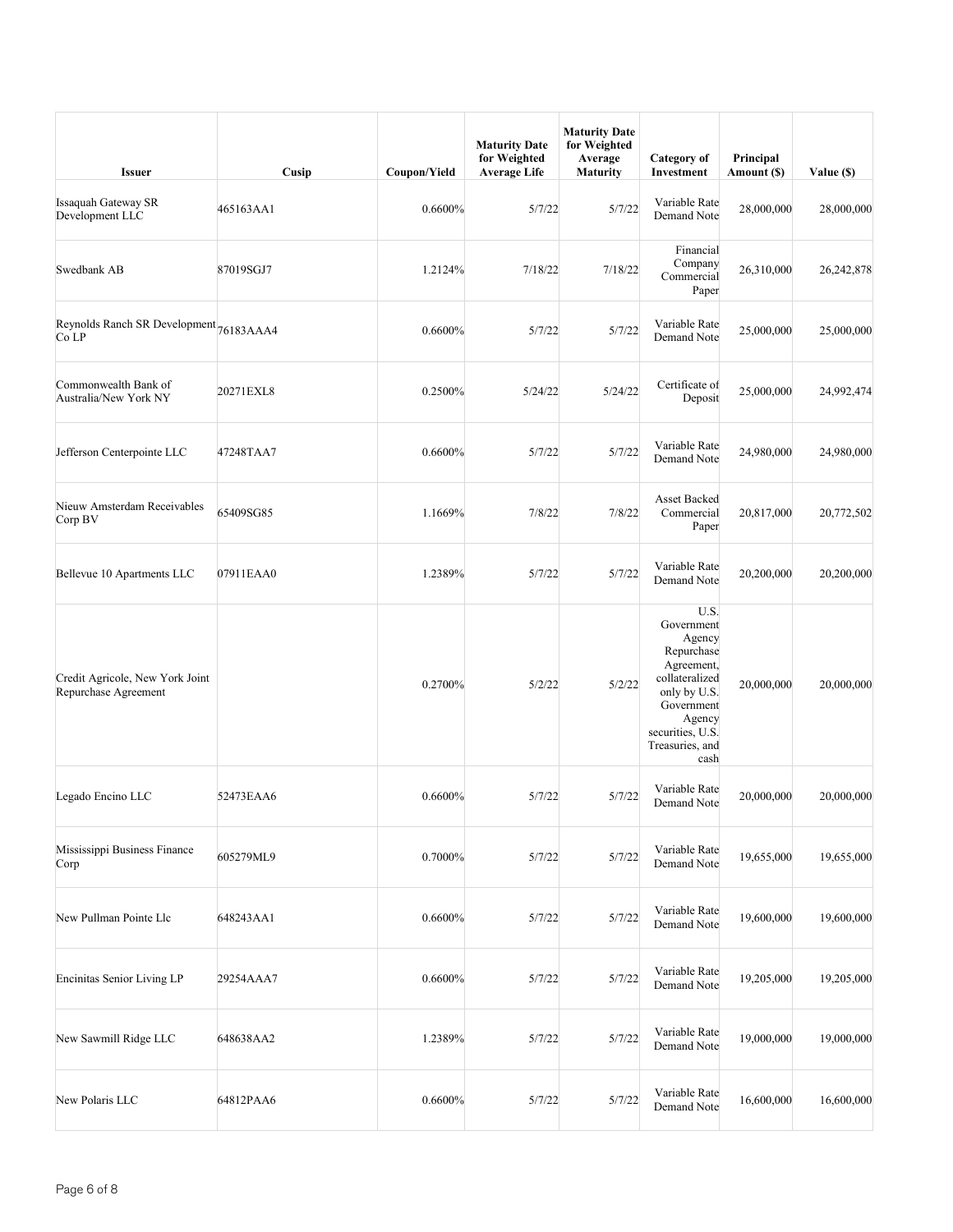| <b>Issuer</b>                                               | Cusip     | Coupon/Yield | <b>Maturity Date</b><br>for Weighted<br><b>Average Life</b> | <b>Maturity Date</b><br>for Weighted<br>Average<br><b>Maturity</b> | Category of<br>Investment                  | Principal<br>Amount (\$) | Value (\$) |
|-------------------------------------------------------------|-----------|--------------|-------------------------------------------------------------|--------------------------------------------------------------------|--------------------------------------------|--------------------------|------------|
| New Grafton Park LLC                                        | 64457QAA4 | 0.6000%      | 5/7/22                                                      | 5/7/22                                                             | Variable Rate<br>Demand Note               | 16,000,000               | 16,000,000 |
| Gotham Funding Corp                                         | 38346MEA8 | 0.5185%      | 5/10/22                                                     | 5/10/22                                                            | <b>Asset Backed</b><br>Commercial<br>Paper | 15,294,000               | 15,292,229 |
| CG-USA Simi Valley LP                                       | 12540HAA2 | 0.6600%      | 5/7/22                                                      | 5/7/22                                                             | Variable Rate<br>Demand Note               | 15,000,000               | 15,000,000 |
| Thomas J Nemic 2020<br>Irrevocable Trust                    | 884435AA6 | 0.6600%      | 5/7/22                                                      | 5/7/22                                                             | Variable Rate<br>Demand Note               | 14,455,000               | 14,455,000 |
| Alberta Street Development LLC 01307LAA9                    |           | 0.6600%      | 5/7/22                                                      | 5/7/22                                                             | Variable Rate<br>Demand Note               | 12,000,000               | 12,000,000 |
| Alper Drive Apts LLC                                        | 02072TAA3 | 0.6900%      | 5/7/22                                                      | 5/7/22                                                             | Variable Rate<br>Demand Note               | 12,000,000               | 12,000,000 |
| Irvine Inn Apartments LP                                    | 46363PAA6 | 0.6600%      | 5/7/22                                                      | 5/7/22                                                             | Variable Rate<br>Demand Note               | 11,500,000               | 11,500,000 |
| Novato Village LP                                           | 669897AA8 | 0.6600%      | 5/7/22                                                      | 5/7/22                                                             | Variable Rate<br>Demand Note               | 10,800,000               | 10,800,000 |
| Michael Dennis Sullivan<br>Irrevocable Trust                | 594070AB0 | 0.6600%      | 5/7/22                                                      | 5/7/22                                                             | Variable Rate<br>Demand Note               | 10,485,000               | 10,485,000 |
| ASC Admiral Way LLC                                         | 00215XAA6 | 0.6600%      | 5/7/22                                                      | 5/7/22                                                             | Variable Rate<br>Demand Note               | 10,000,000               | 10,000,000 |
| Eagle Yucaipa 55 LP                                         | 27003CAA1 | 0.6600%      | 5/7/22                                                      | 5/7/22                                                             | Variable Rate<br>Demand Note               | 10,000,000               | 10,000,000 |
| Lodi LV Loca LP                                             | 54028AAA0 | 0.6600%      | 5/7/22                                                      | 5/7/22                                                             | Variable Rate<br>Demand Note               | 10,000,000               | 10,000,000 |
| Schulder Family 2017 Trust                                  | 808155AB1 | 0.6600%      | 5/7/22                                                      | 5/7/22                                                             | Variable Rate<br>Demand Note               | 9,995,000                | 9,995,000  |
| Ventana Housing LP                                          | 922760AA1 | 0.6600%      | 5/7/22                                                      | 5/7/22                                                             | Variable Rate<br>Demand Note               | 9,700,000                | 9,700,000  |
| <b>KDF Post Street LP</b>                                   | 48244VAA4 | 1.2389%      | 5/7/22                                                      | 5/7/22                                                             | Variable Rate<br>Demand Note               | 9,450,000                | 9,450,000  |
| Jerry L Hodge and Francis M<br>Hodge 2018 Irrevocable Trust | 47653LAA2 | 0.6600%      | 5/7/22                                                      | 5/7/22                                                             | Variable Rate<br>Demand Note               | 8,580,000                | 8,580,000  |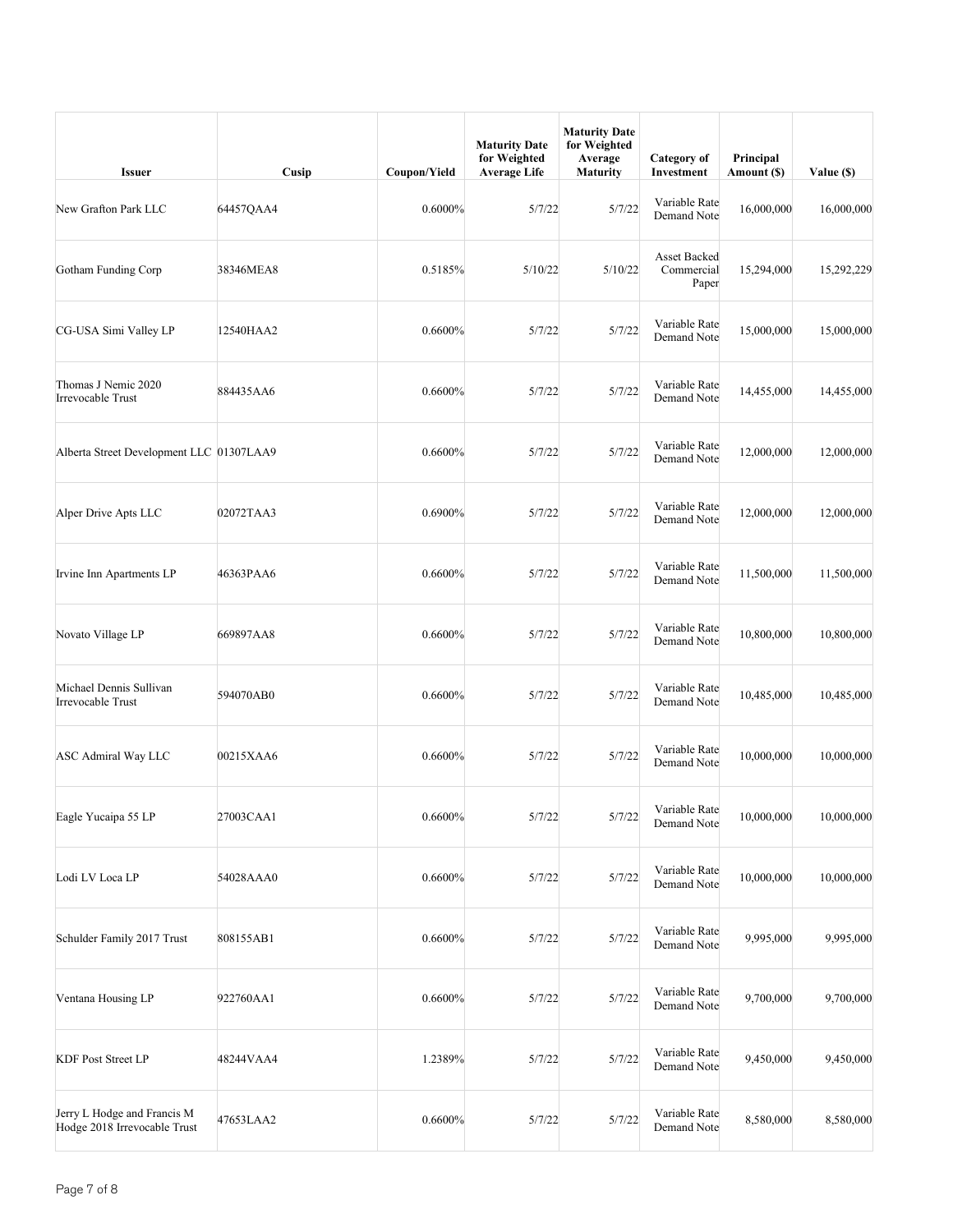| <b>Issuer</b>                                           | Cusip     | Coupon/Yield | <b>Maturity Date</b><br>for Weighted<br><b>Average Life</b> | <b>Maturity Date</b><br>for Weighted<br>Average<br><b>Maturity</b> | Category of<br>Investment    | Principal<br>Amount (\$) | Value (\$) |
|---------------------------------------------------------|-----------|--------------|-------------------------------------------------------------|--------------------------------------------------------------------|------------------------------|--------------------------|------------|
| Eagle Hesperia 55 LP                                    | 26960GAA5 | 0.6600%      | 5/7/22                                                      | 5/7/22                                                             | Variable Rate<br>Demand Note | 8,160,000                | 8,160,000  |
| Greenback San Juan Associates<br>LP                     | 393574AA6 | 0.6600%      | 5/7/22                                                      | 5/7/22                                                             | Variable Rate<br>Demand Note | 7,800,000                | 7,800,000  |
| Olivetree Apartments LP                                 | 681042AA5 | 0.6600%      | 5/7/22                                                      | 5/7/22                                                             | Variable Rate<br>Demand Note | 7,000,000                | 7,000,000  |
| Lou and Eileen Vogt Irrevocable<br>Life Insurance Trust | 54573QAA4 | 0.6600%      | 5/7/22                                                      | 5/7/22                                                             | Variable Rate<br>Demand Note | 6,615,000                | 6,615,000  |
| Callewart Life Insurance Trust                          | 13125BAA6 | 0.6600%      | 5/7/22                                                      | 5/7/22                                                             | Variable Rate<br>Demand Note | 4,265,000                | 4,265,000  |
| 6213 Montezuma LLC                                      | 83006QAA0 | 0.6600%      | 5/7/22                                                      | 5/7/22                                                             | Variable Rate<br>Demand Note | 1,000,000                | 1,000,000  |

The weighted average life is a measure of a fund's credit quality risk and is the weighted average maturity of a portfolio's individual securities without taking into account interest rate readjustment dates. The calculation is based on a security's stated final maturity date or, when relevant, the date of the next demand feature when the fund may receive payment of principal and interest.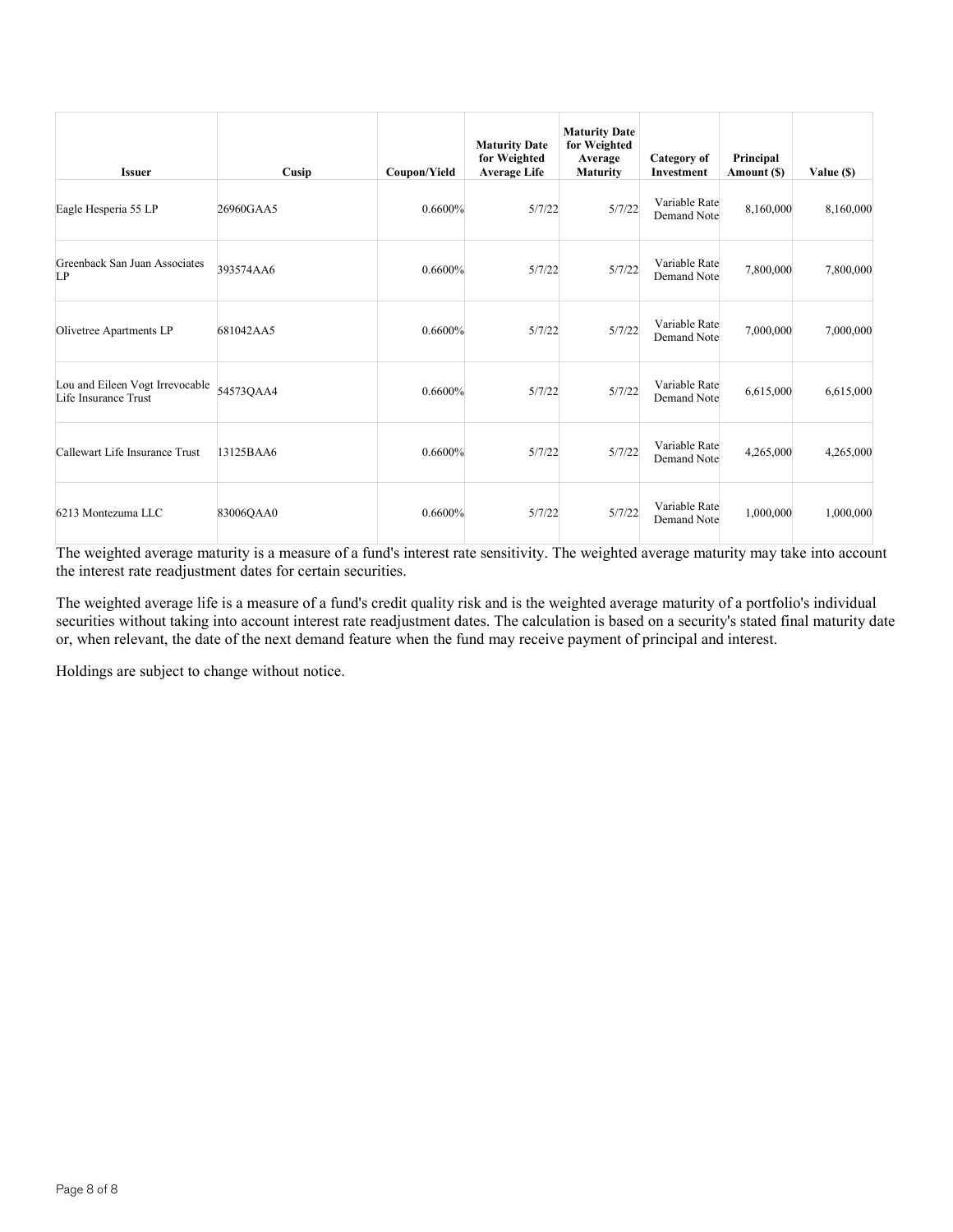# Janus Henderson Cash Liquidity Fund LLC

Full Portfolio Holdings as of 3/31/2022 Net Assets as of 3/31/2022: \$4,273,178,501 Weighted Average Maturity: 11 (days) Weighted Average Life: 11 (days)

A fund for which Janus Henderson Investors US LLC ("Janus") serves as investment adviser may invest its cash in Janus Henderson Cash Liquidity Fund LLC, an unregistered cash management vehicle also managed by Janus. Shares of Janus Henderson Cash Liquidity Fund LLC are not otherwise available for purchase.

| <b>Issuer</b>                                                           | Cusip | Coupon/Yield | <b>Maturity Date</b><br>for Weighted<br><b>Average Life</b> | <b>Maturity Date</b><br>for Weighted<br>Average<br><b>Maturity</b> | <b>Category</b> of<br>Investment                                                                                                                                  | Principal<br>Amount (\$) | Value (\$)  |
|-------------------------------------------------------------------------|-------|--------------|-------------------------------------------------------------|--------------------------------------------------------------------|-------------------------------------------------------------------------------------------------------------------------------------------------------------------|--------------------------|-------------|
| Royal Bank of Canada, NY<br><b>Branch Joint Repurchase</b><br>Agreement |       | 0.2900%      | 4/1/22                                                      | 4/1/22                                                             | U.S.<br>Government<br>Agency<br>Repurchase<br>Agreement,<br>collateralized<br>only by U.S.<br>Government<br>Agency<br>securities, U.S.<br>Treasuries, and<br>cash | 323,600,000              | 323,600,000 |
| Goldman Sachs & Co. Joint<br>Repurchase Agreement                       |       | 0.2900%      | 4/1/22                                                      | 4/1/22                                                             | U.S.<br>Government<br>Agency<br>Repurchase<br>Agreement,<br>collateralized<br>only by U.S.<br>Government<br>Agency<br>securities, U.S.<br>Treasuries, and<br>cash | 260,000,000              | 260,000,000 |
| Royal Bank of Canada, NY<br><b>Branch Joint Repurchase</b><br>Agreement |       | 0.2700%      | 4/1/22                                                      | 4/1/22                                                             | U.S.<br>Government<br>Agency<br>Repurchase<br>Agreement,<br>collateralized<br>only by U.S.<br>Government<br>Agency<br>securities, U.S.<br>Treasuries, and<br>cash | 200,000,000              | 200,000,000 |
| HSBC Securities (USA), Inc.<br>Joint Repurchase Agreement               |       | 0.2900%      | 4/1/22                                                      | 4/1/22                                                             | U.S.<br>Government<br>Agency<br>Repurchase<br>Agreement,<br>collateralized<br>only by U.S.<br>Government<br>Agency<br>securities, U.S.<br>Treasuries, and<br>cash | 130,000,000              | 130,000,000 |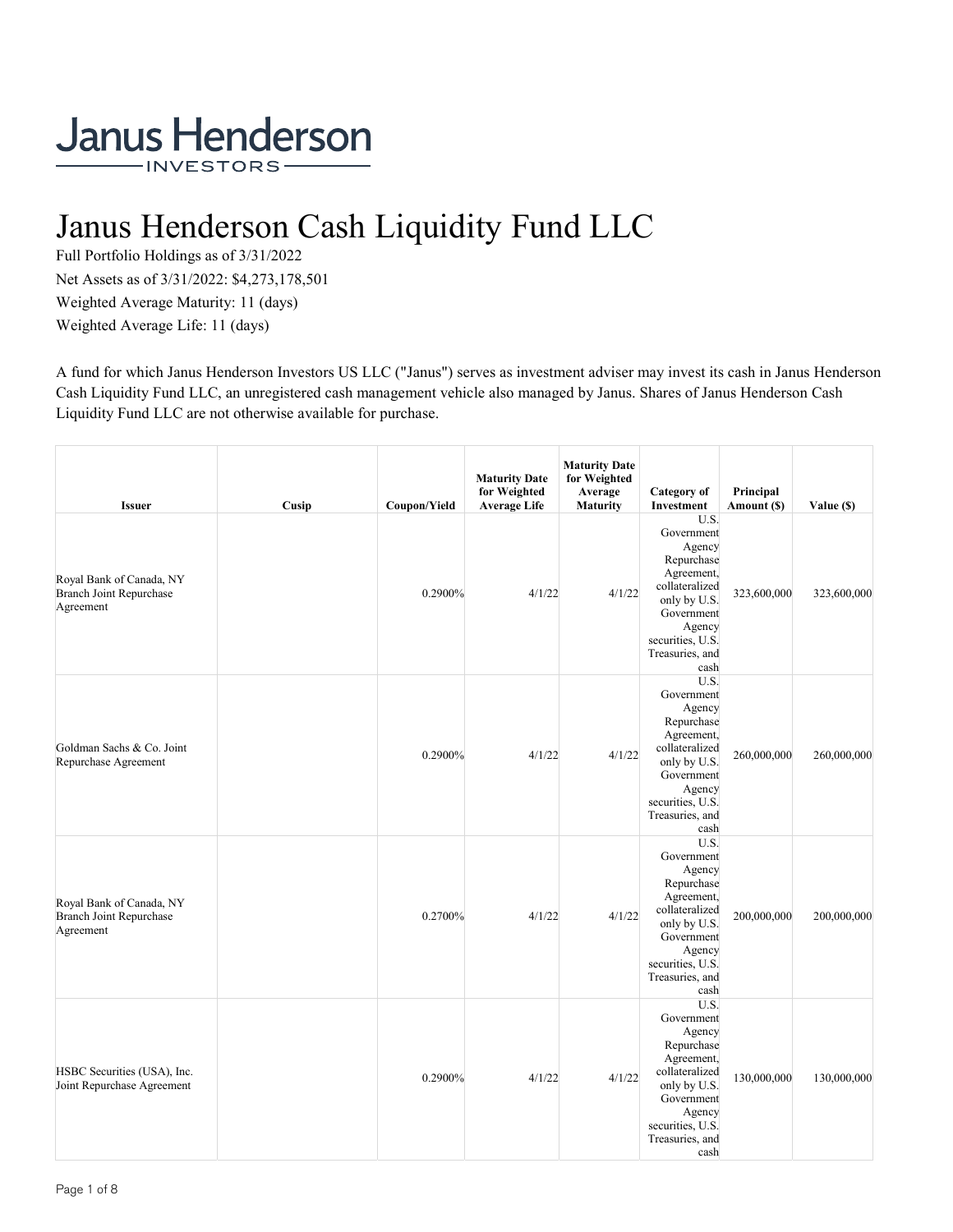| <b>Issuer</b>                                                  | Cusip     | Coupon/Yield | <b>Maturity Date</b><br>for Weighted<br><b>Average Life</b> | <b>Maturity Date</b><br>for Weighted<br>Average<br><b>Maturity</b> | <b>Category</b> of<br>Investment                                                                                                                                  | Principal<br>Amount (\$) | Value (\$)  |
|----------------------------------------------------------------|-----------|--------------|-------------------------------------------------------------|--------------------------------------------------------------------|-------------------------------------------------------------------------------------------------------------------------------------------------------------------|--------------------------|-------------|
| <b>ING Financial Markets LLC</b>                               |           | 0.2800%      | 4/1/22                                                      | 4/1/22                                                             | U.S.<br>Government<br>Agency<br>Repurchase<br>Agreement,<br>collateralized<br>only by U.S.<br>Government<br>Agency<br>securities, U.S.<br>Treasuries, and<br>cash | 126,100,000              | 126,100,000 |
| Federal Home Loan Bank<br><b>Discount Notes</b>                | 313385UZ7 | 0.0700%      | 4/1/22                                                      | 4/1/22                                                             | U.S.<br>Government<br><b>Agency Debt</b>                                                                                                                          | 125,000,000              | 125,000,310 |
| <b>ING Financial Markets LLC Joint</b><br>Repurchase Agreement |           | 0.2700%      | 4/1/22                                                      | 4/1/22                                                             | U.S.<br>Government<br>Agency<br>Repurchase<br>Agreement,<br>collateralized<br>only by U.S.<br>Government<br>Agency<br>securities, U.S.<br>Treasuries, and<br>cash | 110,000,000              | 110,000,000 |
| <b>BNP Paribas SA</b>                                          | 09660KD46 | 0.3362%      | 4/4/22                                                      | 4/4/22                                                             | Financial<br>Company<br>Commercial<br>Paper                                                                                                                       | 110,000,000              | 109,996,977 |
| Nieuw Amsterdam Receivables<br>Corp BV                         | 65409SD13 | 0.3360%      | 4/1/22                                                      | 4/1/22                                                             | Asset Backed<br>Commercial<br>Paper                                                                                                                               | 90,000,000               | 89,999,910  |
| <b>ING Financial Markets LLC Joint</b><br>Repurchase Agreement |           | 0.2800%      | 4/1/22                                                      | 4/1/22                                                             | U.S.<br>Government<br>Agency<br>Repurchase<br>Agreement,<br>collateralized<br>only by U.S.<br>Government<br>Agency<br>securities, U.S.<br>Treasuries, and<br>cash | 85,000,000               | 85,000,000  |
| Atlantic Asset Securitization LLC 04821UDN9                    |           | 0.4910%      | 4/22/22                                                     | 4/22/22                                                            | Asset Backed<br>Commercial<br>Paper                                                                                                                               | 80,000,000               | 79,977,664  |
| Credit Agricole, New York Joint<br>Repurchase Agreement        |           | 0.2800%      | 4/1/22                                                      | 4/1/22                                                             | U.S.<br>Government<br>Agency<br>Repurchase<br>Agreement,<br>collateralized<br>only by U.S.<br>Government<br>Agency<br>securities, U.S.<br>Treasuries, and<br>cash | 78,700,000               | 78,700,000  |
| JP Morgan Securities LLC                                       | 46640QE23 | 0.5032%      | 5/2/22                                                      | 5/2/22                                                             | Financial<br>Company<br>Commercial<br>Paper                                                                                                                       | 60,000,000               | 59,974,433  |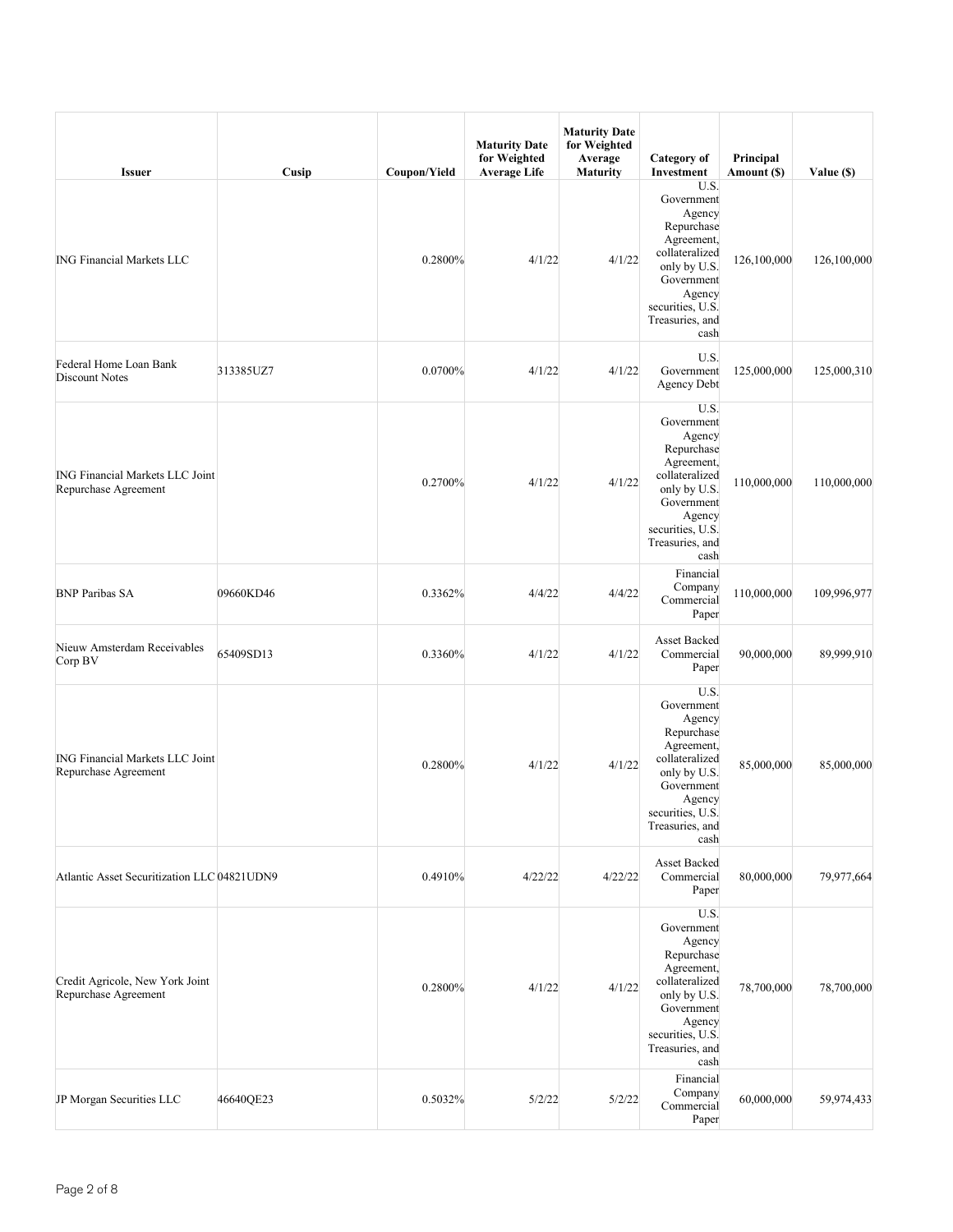| <b>Issuer</b>                                                  | Cusip     | Coupon/Yield | <b>Maturity Date</b><br>for Weighted<br><b>Average Life</b> | <b>Maturity Date</b><br>for Weighted<br>Average<br><b>Maturity</b> | Category of<br>Investment                                                                                                                                         | Principal<br>Amount (\$) | Value (\$) |
|----------------------------------------------------------------|-----------|--------------|-------------------------------------------------------------|--------------------------------------------------------------------|-------------------------------------------------------------------------------------------------------------------------------------------------------------------|--------------------------|------------|
| Federal Home Loan Bank<br>Discount Notes                       | 313385YU4 | 0.6495%      | 7/1/22                                                      | 7/1/22                                                             | U.S.<br>Government<br><b>Agency Debt</b>                                                                                                                          | 50,000,000               | 50,000,000 |
| <b>ING Financial Markets LLC Joint</b><br>Repurchase Agreement |           | 0.2700%      | 4/1/22                                                      | 4/1/22                                                             | U.S.<br>Government<br>Agency<br>Repurchase<br>Agreement,<br>collateralized<br>only by U.S.<br>Government<br>Agency<br>securities, U.S.<br>Treasuries, and<br>cash | 50,000,000               | 50,000,000 |
| Cooperatieve Rabobank UA/NY 21687BD40                          |           | 0.3046%      | 4/4/22                                                      | 4/4/22                                                             | Financial<br>Company<br>Commercial<br>Paper                                                                                                                       | 50,000,000               | 49,998,695 |
| Societe Generale SA                                            | 83369CD50 | 0.3047%      | 4/5/22                                                      | 4/5/22                                                             | Financial<br>Company<br>Commercial<br>Paper                                                                                                                       | 50,000,000               | 49,998,347 |
| MUFG Bank Ltd/New York NY 62479MD75                            |           | 0.3046%      | 4/7/22                                                      | 4/7/22                                                             | Financial<br>Company<br>Commercial<br>Paper                                                                                                                       | 50,000,000               | 49,997,556 |
| MUFG Bank Ltd/New York NY 62479MD83                            |           | 0.3117%      | 4/8/22                                                      | 4/8/22                                                             | Financial<br>Company<br>Commercial<br>Paper                                                                                                                       | 50,000,000               | 49,997,061 |
| Societe Generale SA                                            | 83369CDC5 | 0.3046%      | 4/12/22                                                     | 4/12/22                                                            | Financial<br>Company<br>Commercial<br>Paper                                                                                                                       | 50,000,000               | 49,995,417 |
| Swedbank AB                                                    | 87019SDM3 | 0.2863%      | 4/21/22                                                     | 4/21/22                                                            | Financial<br>Company<br>Commercial<br>Paper                                                                                                                       | 50,000,000               | 49,992,143 |
| Societe Generale SA                                            | 83369CDK7 | 0.3046%      | 4/19/22                                                     | 4/19/22                                                            | Financial<br>Company<br>Commercial<br>Paper                                                                                                                       | 50,000,000               | 49,992,514 |
| Toronto-Dominion Bank/The                                      | 89119BDR4 | 0.3230%      | 4/25/22                                                     | 4/25/22                                                            | Financial<br>Company<br>Commercial<br>Paper                                                                                                                       | 50,000,000               | 49,989,403 |
| JP Morgan Securities LLC                                       | 46640QDK4 | 0.4064%      | 4/19/22                                                     | 4/19/22                                                            | Financial<br>Company<br>Commercial<br>Paper                                                                                                                       | 50,000,000               | 49,990,111 |
| Toronto-Dominion Bank/The                                      | 89119BE28 | 0.3464%      | 5/2/22                                                      | 5/2/22                                                             | Financial<br>Company<br>Commercial<br>Paper                                                                                                                       | 50,000,000               | 49,985,317 |
| JP Morgan Securities LLC                                       | 46640QF71 | 0.7894%      | 6/7/22                                                      | 6/7/22                                                             | Financial<br>Company<br>Commercial<br>Paper                                                                                                                       | 50,000,000               | 49,927,847 |
| MUFG Bank Ltd/New York NY 62479ME25                            |           | 0.4849%      | 5/2/22                                                      | 5/2/22                                                             | Financial<br>Company<br>Commercial<br>Paper                                                                                                                       | 45,000,000               | 44,981,470 |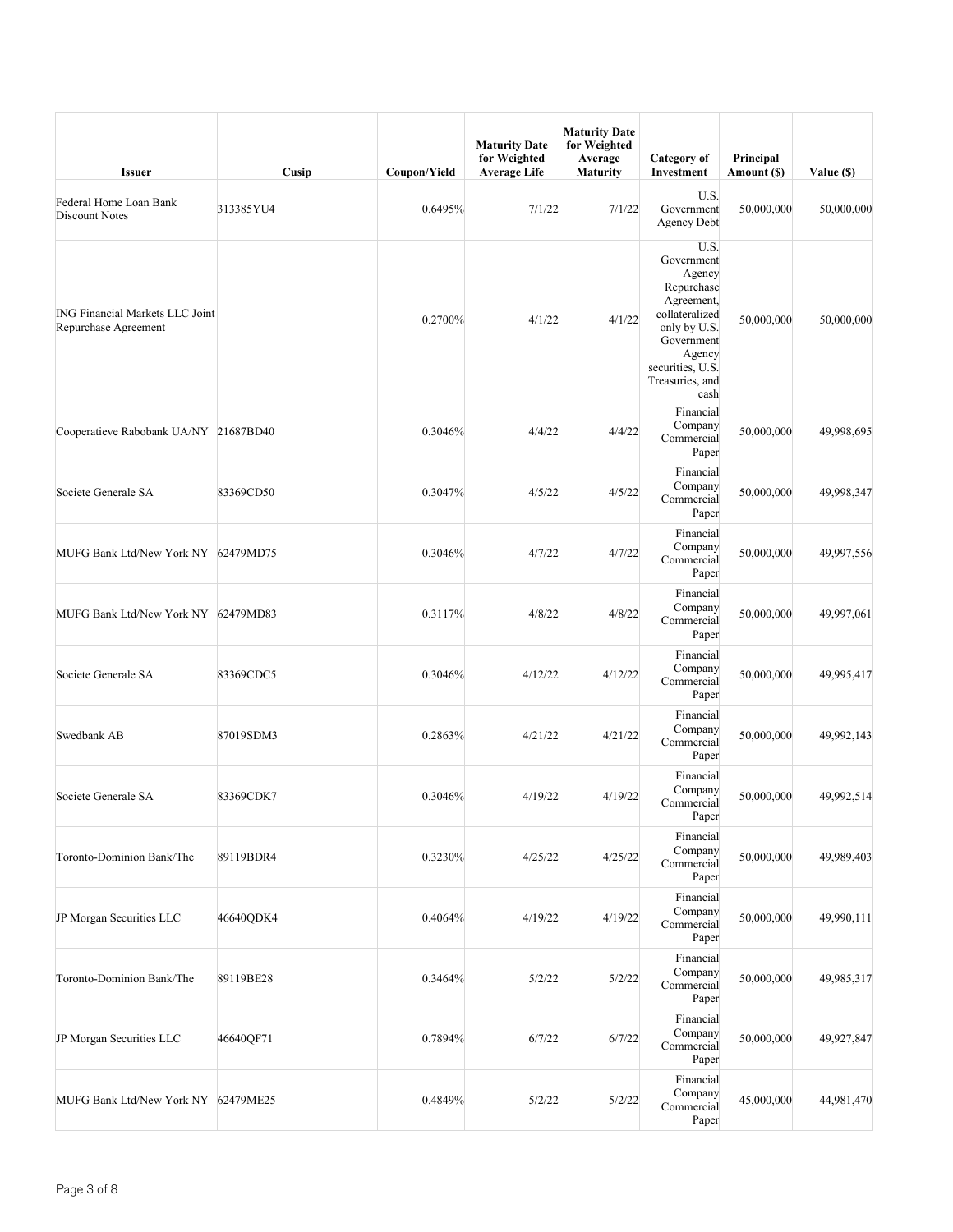| <b>Issuer</b>                                             | Cusip     | Coupon/Yield | <b>Maturity Date</b><br>for Weighted<br><b>Average Life</b> | <b>Maturity Date</b><br>for Weighted<br>Average<br><b>Maturity</b> | Category of<br>Investment                   | Principal<br>Amount (\$) | Value (\$) |
|-----------------------------------------------------------|-----------|--------------|-------------------------------------------------------------|--------------------------------------------------------------------|---------------------------------------------|--------------------------|------------|
| Credit Agricole Corporate and<br>Investment Bank/New York | 22533UD18 | 0.3250%      | 4/1/22                                                      | 4/1/22                                                             | Financial<br>Company<br>Commercial<br>Paper | 40,000,000               | 39,999,989 |
| Mizuho Bank Ltd/New York NY 60710RXB6                     |           | 0.5000%      | 4/11/22                                                     | 4/11/22                                                            | Certificate of<br>Deposit                   | 40,000,000               | 40,001,490 |
| MUFG Bank Ltd/New York NY 55380TN55                       |           | 0.2400%      | 4/4/22                                                      | 4/4/22                                                             | Certificate of<br>Deposit                   | 40,000,000               | 39,999,689 |
| Toronto-Dominion Bank/The                                 | 89119BD52 | 0.3087%      | 4/5/22                                                      | 4/5/22                                                             | Financial<br>Company<br>Commercial<br>Paper | 40,000,000               | 39,998,589 |
| Federal Home Loan Bank<br>Discount Notes                  | 313385VM5 | 0.1569%      | 4/13/22                                                     | 4/13/22                                                            | U.S.<br>Government<br><b>Agency Debt</b>    | 40,000,000               | 39,997,868 |
| Manhattan Asset Funding Co<br><b>LLC</b>                  | 56274MD58 | 0.3219%      | 4/5/22                                                      | 4/5/22                                                             | <b>Asset Backed</b><br>Commercial<br>Paper  | 40,000,000               | 39,998,661 |
| Manhattan Asset Funding Co<br><b>LLC</b>                  | 56274MD66 | 0.3240%      | 4/6/22                                                      | 4/6/22                                                             | <b>Asset Backed</b><br>Commercial<br>Paper  | 40,000,000               | 39,998,295 |
| Federal Home Loan Bank<br>Discount Notes                  | 313385VU7 | 0.1615%      | 4/20/22                                                     | 4/20/22                                                            | U.S.<br>Government<br><b>Agency Debt</b>    | 40,000,000               | 39,996,611 |
| Manhattan Asset Funding Co<br><b>LLC</b>                  | 56274MD82 | 0.3321%      | 4/8/22                                                      | 4/8/22                                                             | Asset Backed<br>Commercial<br>Paper         | 40,000,000               | 39,997,715 |
| Federal Home Loan Bank<br><b>Discount Notes</b>           | 313385VS2 | 0.1607%      | 4/18/22                                                     | 4/18/22                                                            | U.S.<br>Government<br>Agency Debt           | 40,000,000               | 39,997,057 |
| Swedbank AB                                               | 87019SDJ0 | 0.2904%      | 4/18/22                                                     | 4/18/22                                                            | Financial<br>Company<br>Commercial<br>Paper | 40,000,000               | 39,994,552 |
| <b>BNP Paribas SA</b>                                     | 09660KDK0 | 0.4248%      | 4/19/22                                                     | 4/19/22                                                            | Financial<br>Company<br>Commercial<br>Paper | 40,000,000               | 39,991,453 |
| Nieuw Amsterdam Receivables<br>Corp BV                    | 65409SDL9 | 0.4981%      | 4/20/22                                                     | 4/20/22                                                            | <b>Asset Backed</b><br>Commercial<br>Paper  | 40,000,000               | 39,989,378 |
| Federal Farm Credit Discount<br>Notes                     | 313313WD6 | 0.1641%      | 4/29/22                                                     | 4/29/22                                                            | U.S.<br>Government<br><b>Agency Debt</b>    | 40,000,000               | 39,994,916 |
| Toronto-Dominion Bank/The                                 | 89119BDM5 | 0.3209%      | 4/21/22                                                     | 4/21/22                                                            | Financial<br>Company<br>Commercial<br>Paper | 40,000,000               | 39,992,960 |
| Australia & New Zealand<br><b>Banking Group Ltd</b>       | 05253CDS2 | 0.4339%      | 4/26/22                                                     | 4/26/22                                                            | Financial<br>Company<br>Commercial<br>Paper | 40,000,000               | 39,987,953 |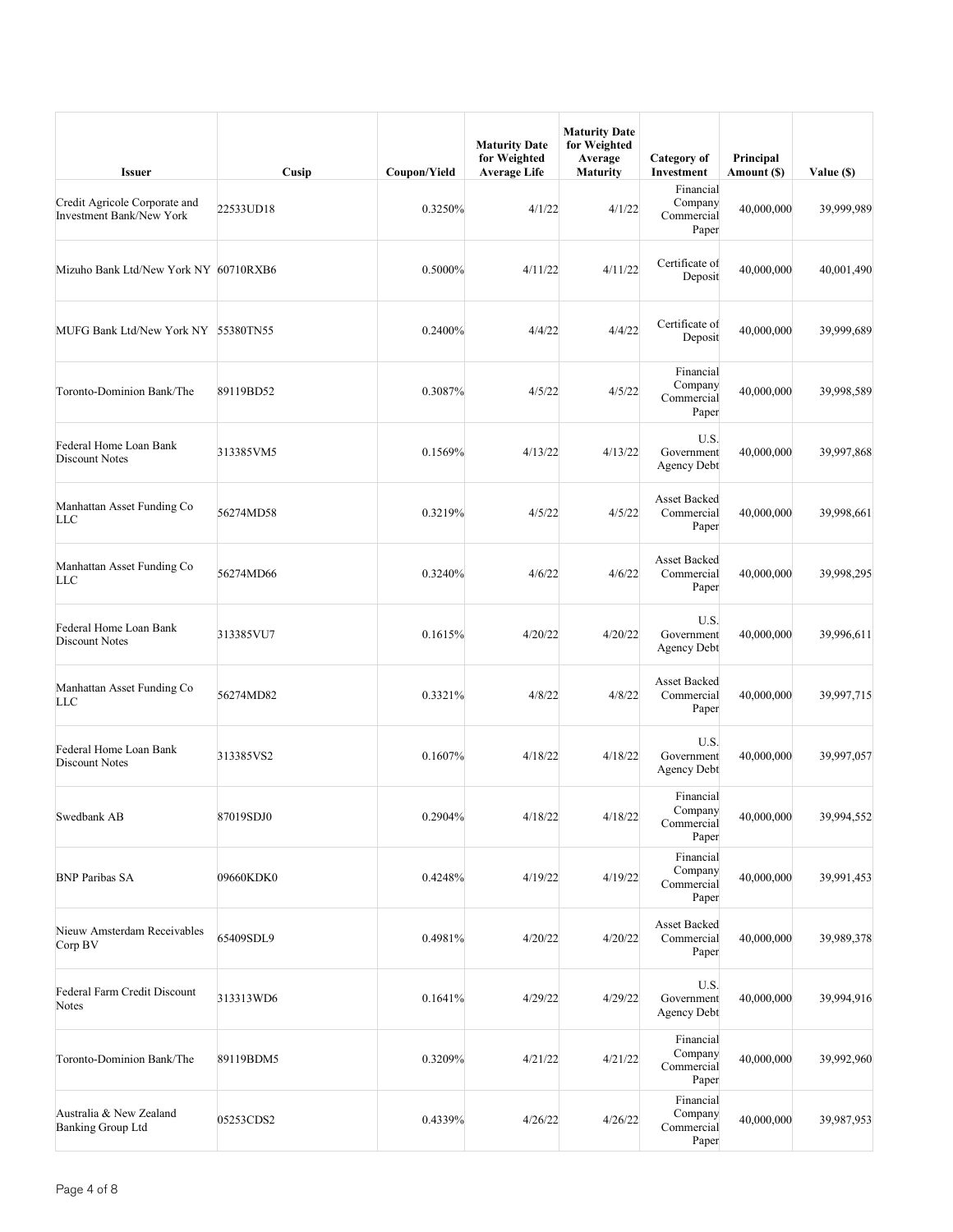| <b>Issuer</b>                                       | Cusip     | Coupon/Yield | <b>Maturity Date</b><br>for Weighted<br><b>Average Life</b> | <b>Maturity Date</b><br>for Weighted<br>Average<br>Maturity | Category of<br>Investment                   | Principal<br>Amount (\$) | Value (\$) |
|-----------------------------------------------------|-----------|--------------|-------------------------------------------------------------|-------------------------------------------------------------|---------------------------------------------|--------------------------|------------|
| United States Treasury Bill                         | 912796U72 | 0.1484%      | 5/3/22                                                      | 5/3/22                                                      | U.S. Treasury<br>Debt                       | 40,000,000               | 39,995,522 |
| Atlantic Asset Securitization LLC 04821UDE9         |           | 0.3779%      | 4/14/22                                                     | 4/14/22                                                     | Asset Backed<br>Commercial<br>Paper         | 40,000,000               | 39,994,880 |
| Australia & New Zealand<br><b>Banking Group Ltd</b> | 05253CE28 | 0.4747%      | 5/2/22                                                      | 5/2/22                                                      | Financial<br>Company<br>Commercial<br>Paper | 40,000,000               | 39,983,676 |
| Federal Home Loan Bank<br>Discount Notes            | 313385WL6 | 0.4083%      | 5/6/22                                                      | 5/6/22                                                      | U.S.<br>Government<br><b>Agency Debt</b>    | 40,000,000               | 39,983,980 |
| Mizuho Bank Ltd/New York NY 60689GDJ2               |           | 0.4614%      | 4/18/22                                                     | 4/18/22                                                     | Financial<br>Company<br>Commercial<br>Paper | 40,000,000               | 39,991,526 |
| Federal Home Loan Bank<br>Discount Notes            | 313385XA9 | 0.4116%      | 5/20/22                                                     | 5/20/22                                                     | U.S.<br>Government<br><b>Agency Debt</b>    | 40,000,000               | 39,977,488 |
| Mizuho Bank Ltd/New York NY 60689GE69               |           | 0.6287%      | 5/6/22                                                      | 5/6/22                                                      | Financial<br>Company<br>Commercial<br>Paper | 40,000,000               | 39,975,885 |
| <b>GOTHAM FUNDING CORP</b>                          | 38346MD43 | 0.3209%      | 4/4/22                                                      | 4/4/22                                                      | Asset Backed<br>Commercial<br>Paper         | 36,500,000               | 36,499,073 |
| <b>BNP Paribas SA</b>                               | 09660KD12 | 0.3279%      | 4/1/22                                                      | 4/1/22                                                      | Financial<br>Company<br>Commercial<br>Paper | 35,000,000               | 35,000,017 |
| <b>BNP Paribas SA</b>                               | 09660KD53 | 0.3392%      | 4/5/22                                                      | 4/5/22                                                      | Financial<br>Company<br>Commercial<br>Paper | 35,000,000               | 34,998,707 |
| MUFG Bank Ltd/New York NY 62479MD67                 |           | 0.3046%      | 4/6/22                                                      | 4/6/22                                                      | Financial<br>Company<br>Commercial<br>Paper | 35,000,000               | 34,998,522 |
| Federal Home Loan Bank<br>Discount Notes            | 313385WT9 | 0.4102%      | 5/13/22                                                     | 5/13/22                                                     | U.S.<br>Government<br><b>Agency Debt</b>    | 35,000,000               | 34,983,177 |
| Five Points Housing LP                              | 33834RAA1 | 0.5500%      | 4/7/22                                                      | 4/7/22                                                      | Variable Rate<br>Demand Note                | 33,110,000               | 33,110,000 |
| Cellmark Inc                                        | 15118CAA8 | 0.6000%      | 4/7/22                                                      | 4/7/22                                                      | Variable Rate<br>Demand Note                | 30,000,000               | 30,000,000 |
| Nieuw Amsterdam Receivables<br>Corp BV              | 65409SD47 | 0.3412%      | 4/4/22                                                      | 4/4/22                                                      | Asset Backed<br>Commercial<br>Paper         | 30,000,000               | 29,999,088 |
| Federal Home Loan Bank<br>Discount Notes            | 313385VW3 | 0.1623%      | 4/22/22                                                     | 4/22/22                                                     | U.S.<br>Government<br><b>Agency Debt</b>    | 30,000,000               | 29,997,175 |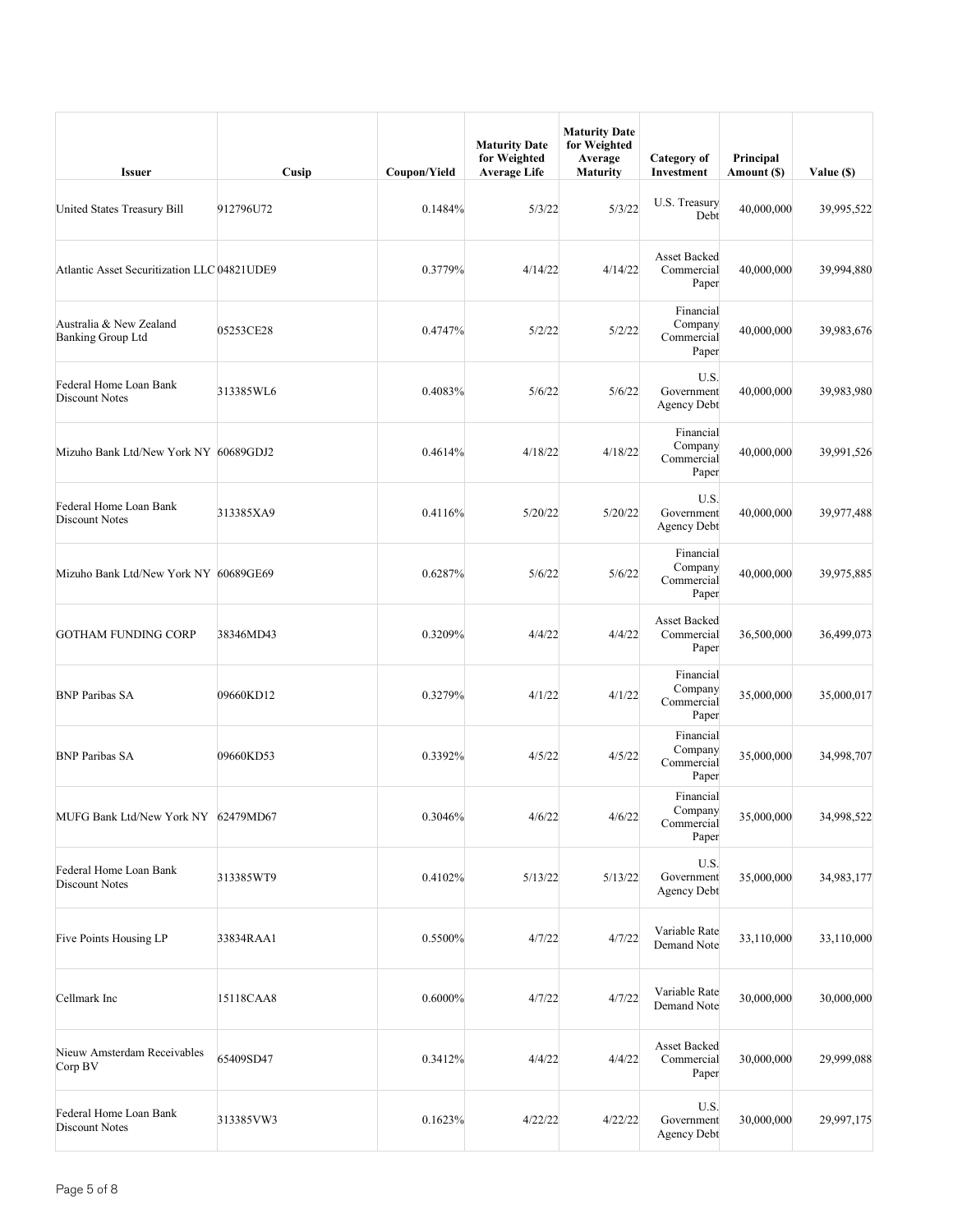| <b>Issuer</b>                                       | Cusip     | Coupon/Yield | <b>Maturity Date</b><br>for Weighted<br><b>Average Life</b> | <b>Maturity Date</b><br>for Weighted<br>Average<br><b>Maturity</b> | Category of<br>Investment                   | Principal<br>Amount (\$) | Value (\$) |
|-----------------------------------------------------|-----------|--------------|-------------------------------------------------------------|--------------------------------------------------------------------|---------------------------------------------|--------------------------|------------|
| Manhattan Asset Funding Co<br><b>LLC</b>            | 56274MDE9 | 0.3779%      | 4/14/22                                                     | 4/14/22                                                            | <b>Asset Backed</b><br>Commercial<br>Paper  | 30,000,000               | 29,996,043 |
| Federal Home Loan Bank<br>Discount Notes            | 313385WJ1 | 0.4076%      | 5/4/22                                                      | 5/4/22                                                             | U.S.<br>Government<br><b>Agency Debt</b>    | 30,000,000               | 29,988,657 |
| Australia & New Zealand<br><b>Banking Group Ltd</b> | 05253CE69 | 0.5104%      | 5/6/22                                                      | 5/6/22                                                             | Financial<br>Company<br>Commercial<br>Paper | 30,000,000               | 29,985,190 |
| Nieuw Amsterdam Receivables<br>Corp BV              | 65409SER5 | 0.8487%      | 5/25/22                                                     | 5/25/22                                                            | Asset Backed<br>Commercial<br>Paper         | 30,000,000               | 29,962,129 |
| GTA Amber Lane LLC                                  | 3622AVAA6 | 0.5500%      | 4/7/22                                                      | 4/7/22                                                             | Variable Rate<br>Demand Note                | 29,980,000               | 29,980,000 |
| <b>Issaquah Gateway SR</b><br>Development LLC       | 465163AA1 | 0.5500%      | 4/7/22                                                      | 4/7/22                                                             | Variable Rate<br>Demand Note                | 28,000,000               | 28,000,000 |
| Reynolds Ranch SR Development 76183AAA4<br>Co LP    |           | 0.5500%      | 4/7/22                                                      | 4/7/22                                                             | Variable Rate<br>Demand Note                | 25,000,000               | 25,000,000 |
| Federal Home Loan Bank<br><b>Discount Notes</b>     | 313385VC7 | 0.1274%      | 4/4/22                                                      | 4/4/22                                                             | U.S.<br>Government<br><b>Agency Debt</b>    | 25,000,000               | 24,999,750 |
| Skandinaviska Enskilda Banken<br>AB                 | 83050UD13 | 0.3148%      | 4/1/22                                                      | 4/1/22                                                             | Financial<br>Company<br>Commercial<br>Paper | 23,250,000               | 23,249,927 |
| Jefferson Centerpointe LLC                          | 47248TAA7 | 0.5500%      | 4/7/22                                                      | 4/7/22                                                             | Variable Rate<br>Demand Note                | 20,580,000               | 20,580,000 |
| Bellevue 10 Apartments LLC                          | 07911EAA0 | 0.9669%      | 4/7/22                                                      | 4/7/22                                                             | Variable Rate<br>Demand Note                | 20,200,000               | 20,200,000 |
| Legado Encino LLC                                   | 52473EAA6 | 0.5500%      | 4/7/22                                                      | 4/7/22                                                             | Variable Rate<br>Demand Note                | 20,000,000               | 20,000,000 |
| Federal Farm Credit Discount<br>Notes               | 313313VE5 | 0.1416%      | 4/6/22                                                      | 4/6/22                                                             | U.S.<br>Government<br>Agency Debt           | 20,000,000               | 19,999,607 |
| Manhattan Asset Funding Co<br>LLC                   | 56274MD74 | 0.3250%      | 4/7/22                                                      | 4/7/22                                                             | <b>Asset Backed</b><br>Commercial<br>Paper  | 20,000,000               | 19,998,967 |
| Mississippi Business Finance<br>Corp                | 605279ML9 | 0.6200%      | 4/7/22                                                      | 4/7/22                                                             | Variable Rate<br>Demand Note                | 19,655,000               | 19,655,000 |
| New Pullman Pointe Llc                              | 648243AA1 | 0.5500%      | 4/7/22                                                      | 4/7/22                                                             | Variable Rate<br>Demand Note                | 19,600,000               | 19,600,000 |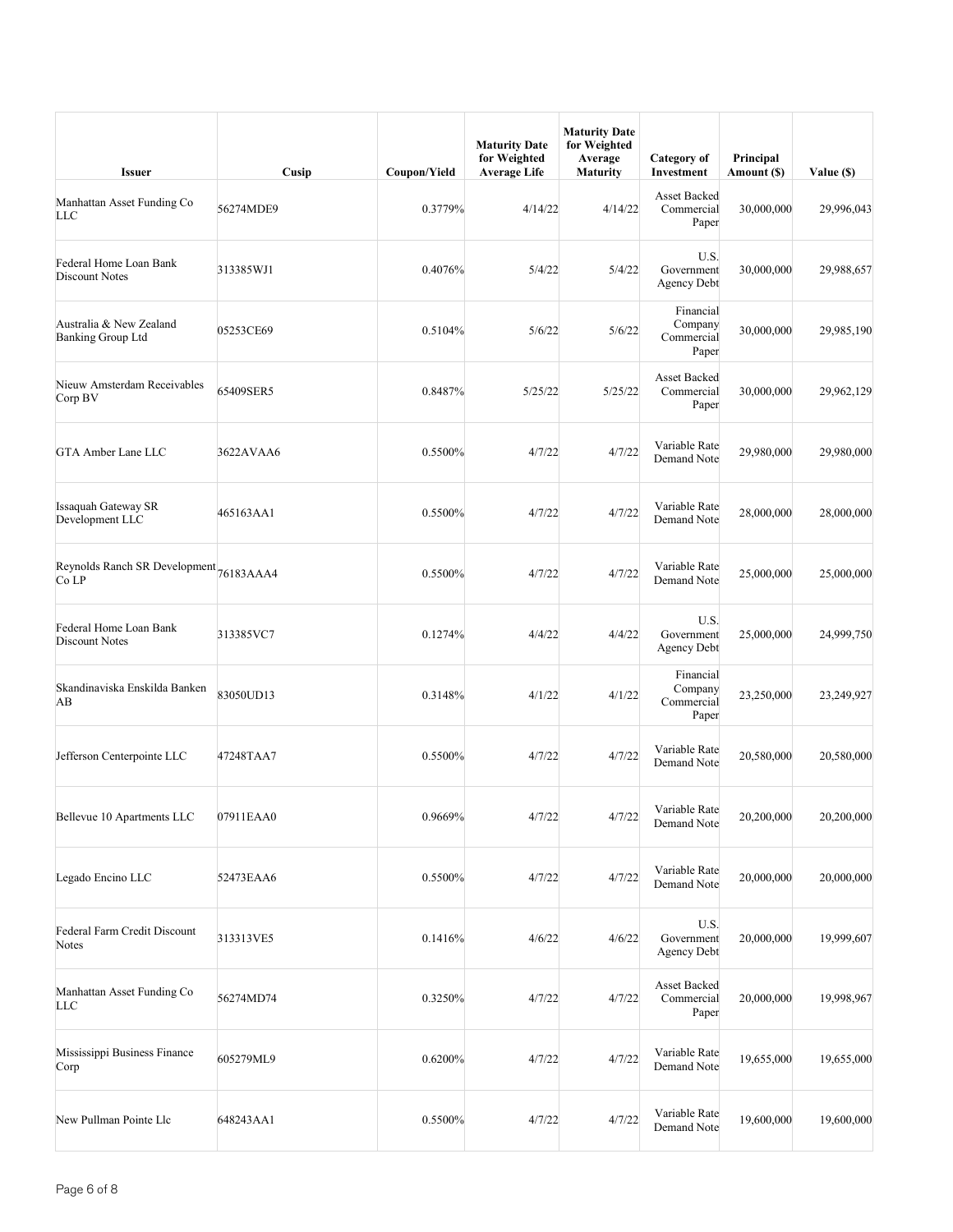| <b>Issuer</b>                                           | Cusip     | Coupon/Yield | <b>Maturity Date</b><br>for Weighted<br><b>Average Life</b> | <b>Maturity Date</b><br>for Weighted<br>Average<br>Maturity | Category of<br>Investment                                                                                                                                         | Principal<br>Amount (\$) | Value (\$) |
|---------------------------------------------------------|-----------|--------------|-------------------------------------------------------------|-------------------------------------------------------------|-------------------------------------------------------------------------------------------------------------------------------------------------------------------|--------------------------|------------|
| Encinitas Senior Living LP                              | 29254AAA7 | 0.5500%      | 4/7/22                                                      | 4/7/22                                                      | Variable Rate<br>Demand Note                                                                                                                                      | 19,205,000               | 19,205,000 |
| New Sawmill Ridge LLC                                   | 648638AA2 | 0.9669%      | 4/7/22                                                      | 4/7/22                                                      | Variable Rate<br>Demand Note                                                                                                                                      | 19,000,000               | 19,000,000 |
| New Polaris LLC                                         | 64812PAA6 | 0.5500%      | 4/7/22                                                      | 4/7/22                                                      | Variable Rate<br>Demand Note                                                                                                                                      | 16,600,000               | 16,600,000 |
| CG-USA Simi Valley LP                                   | 12540HAA2 | 0.5500%      | 4/7/22                                                      | 4/7/22                                                      | Variable Rate<br>Demand Note                                                                                                                                      | 15,000,000               | 15,000,000 |
| Thomas J Nemic 2020<br>Irrevocable Trust                | 884435AA6 | $0.6000\%$   | 4/7/22                                                      | 4/7/22                                                      | Variable Rate<br>Demand Note                                                                                                                                      | 14,455,000               | 14,455,000 |
| Alberta Street Development LLC 01307LAA9                |           | 0.5500%      | 4/7/22                                                      | 4/7/22                                                      | Variable Rate<br>Demand Note                                                                                                                                      | 12,000,000               | 12,000,000 |
| Alper Drive Apts LLC                                    | 02072TAA3 | 0.5800%      | 4/7/22                                                      | 4/7/22                                                      | Variable Rate<br>Demand Note                                                                                                                                      | 12,000,000               | 12,000,000 |
| Irvine Inn Apartments LP                                | 46363PAA6 | 0.5500%      | 4/7/22                                                      | 4/7/22                                                      | Variable Rate<br>Demand Note                                                                                                                                      | 11,500,000               | 11,500,000 |
| Novato Village LP                                       | 669897AA8 | 0.5500%      | 4/7/22                                                      | 4/7/22                                                      | Variable Rate<br>Demand Note                                                                                                                                      | 10,800,000               | 10,800,000 |
| Michael Dennis Sullivan<br>Irrevocable Trust            | 594070AB0 | 0.6000%      | 4/7/22                                                      | 4/7/22                                                      | Variable Rate<br>Demand Note                                                                                                                                      | 10,485,000               | 10,485,000 |
| <b>ASC Admiral Way LLC</b>                              | 00215XAA6 | $0.5500\%$   | 4/7/22                                                      | 4/7/22                                                      | Variable Rate<br>Demand Note                                                                                                                                      | 10,000,000               | 10,000,000 |
| Credit Agricole, New York Joint<br>Repurchase Agreement |           | 0.2800%      | 4/1/22                                                      | 4/1/22                                                      | U.S.<br>Government<br>Agency<br>Repurchase<br>Agreement,<br>collateralized<br>only by U.S.<br>Government<br>Agency<br>securities, U.S.<br>Treasuries, and<br>cash | 10,000,000               | 10,000,000 |
| Eagle Yucaipa 55 LP                                     | 27003CAA1 | 0.5500%      | 4/7/22                                                      | 4/7/22                                                      | Variable Rate<br>Demand Note                                                                                                                                      | 10,000,000               | 10,000,000 |
| Lodi LV Loca LP                                         | 54028AAA0 | 0.5500%      | 4/7/22                                                      | 4/7/22                                                      | Variable Rate<br>Demand Note                                                                                                                                      | 10,000,000               | 10,000,000 |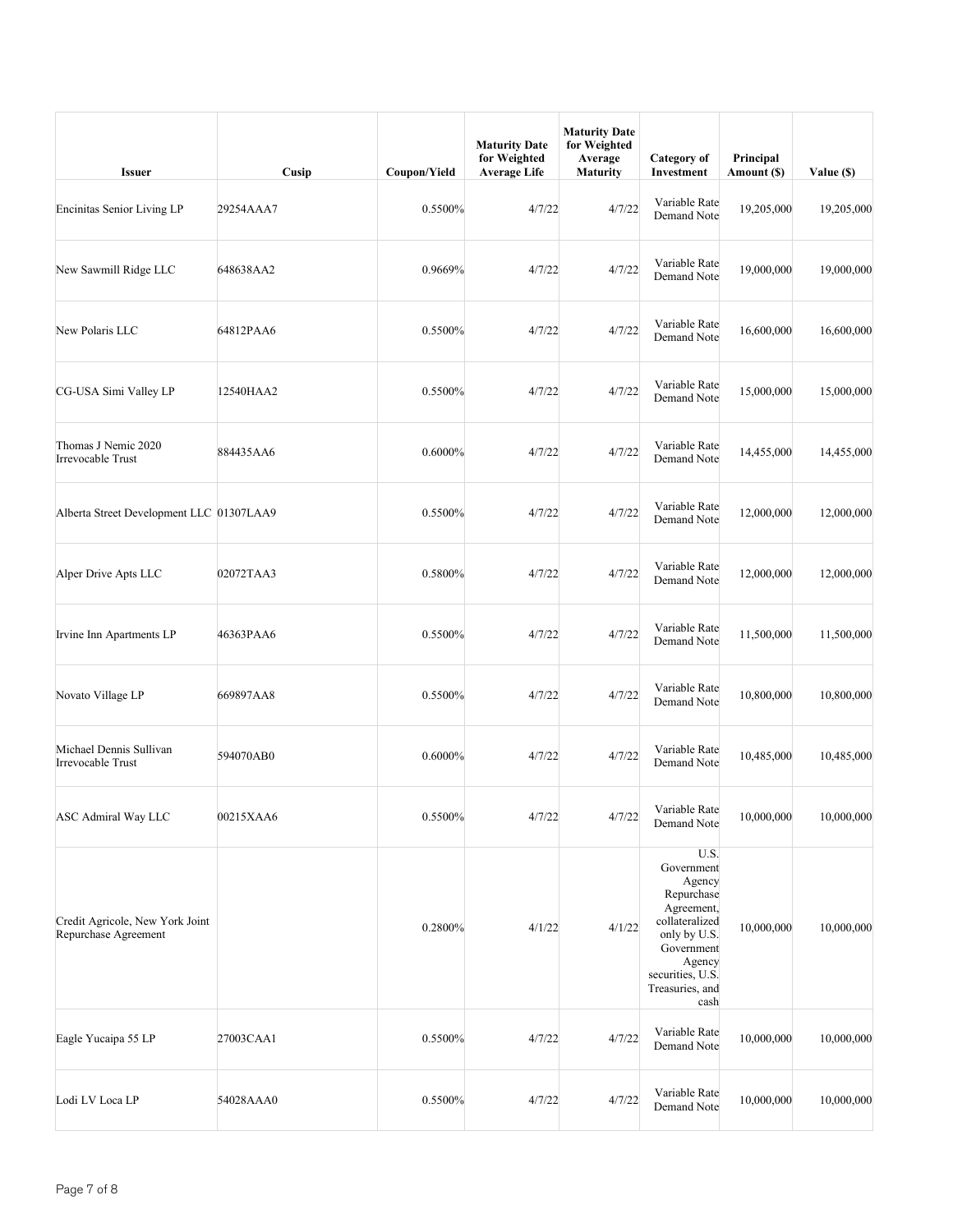| <b>Issuer</b>                                               | Cusip     | Coupon/Yield | <b>Maturity Date</b><br>for Weighted<br><b>Average Life</b> | <b>Maturity Date</b><br>for Weighted<br>Average<br>Maturity | Category of<br>Investment    | Principal<br>Amount (\$) | Value (\$) |
|-------------------------------------------------------------|-----------|--------------|-------------------------------------------------------------|-------------------------------------------------------------|------------------------------|--------------------------|------------|
| Schulder Family 2017 Trust                                  | 808155AB1 | 0.6000%      | 4/7/22                                                      | 4/7/22                                                      | Variable Rate<br>Demand Note | 9,995,000                | 9,995,000  |
| Ventana Housing LP                                          | 922760AA1 | 0.5500%      | 4/7/22                                                      | 4/7/22                                                      | Variable Rate<br>Demand Note | 9,700,000                | 9,700,000  |
| <b>KDF Post Street LP</b>                                   | 48244VAA4 | 0.9669%      | 4/7/22                                                      | 4/7/22                                                      | Variable Rate<br>Demand Note | 9,450,000                | 9,450,000  |
| Jerry L Hodge and Francis M<br>Hodge 2018 Irrevocable Trust | 47653LAA2 | 0.6000%      | 4/7/22                                                      | 4/7/22                                                      | Variable Rate<br>Demand Note | 8,580,000                | 8,580,000  |
| Eagle Hesperia 55 LP                                        | 26960GAA5 | 0.5500%      | 4/7/22                                                      | 4/7/22                                                      | Variable Rate<br>Demand Note | 8,160,000                | 8,160,000  |
| Greenback San Juan Associates<br>LP                         | 393574AA6 | 0.5500%      | 4/7/22                                                      | 4/7/22                                                      | Variable Rate<br>Demand Note | 7,800,000                | 7,800,000  |
| Lou and Eileen Vogt Irrevocable<br>Life Insurance Trust     | 54573QAA4 | $0.6000\%$   | 4/7/22                                                      | 4/7/22                                                      | Variable Rate<br>Demand Note | 6,615,000                | 6,615,000  |
| Olivetree Apartments LP                                     | 681042AA5 | 0.5500%      | 4/7/22                                                      | 4/7/22                                                      | Variable Rate<br>Demand Note | 5,000,000                | 5,000,000  |
| Callewart Life Insurance Trust                              | 13125BAA6 | 0.6000%      | 4/7/22                                                      | 4/7/22                                                      | Variable Rate<br>Demand Note | 4,265,000                | 4,265,000  |
| 6213 Montezuma LLC                                          | 83006QAA0 | 0.5500%      | 4/7/22                                                      | 4/7/22                                                      | Variable Rate<br>Demand Note | 1,000,000                | 1,000,000  |

The weighted average life is a measure of a fund's credit quality risk and is the weighted average maturity of a portfolio's individual securities without taking into account interest rate readjustment dates. The calculation is based on a security's stated final maturity date or, when relevant, the date of the next demand feature when the fund may receive payment of principal and interest.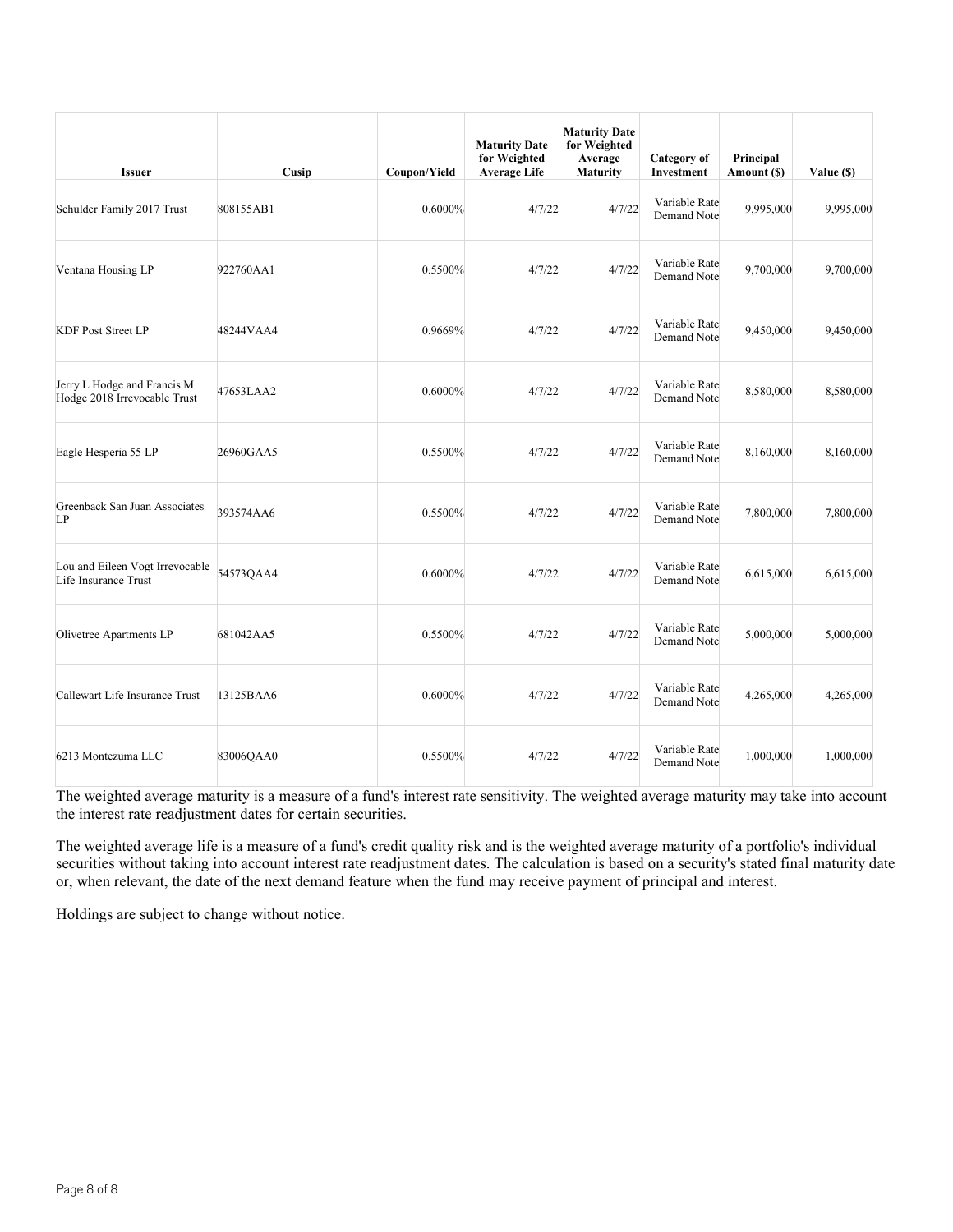# Janus Henderson Cash Liquidity Fund LLC

Full Portfolio Holdings as of 2/28/2022 Net Assets as of 2/28/2022: \$4,147,347,958 Weighted Average Maturity: 12 (days) Weighted Average Life: 12 (days)

A fund for which Janus Henderson Investors US LLC ("Janus") serves as investment adviser may invest its cash in Janus Henderson Cash Liquidity Fund LLC, an unregistered cash management vehicle also managed by Janus. Shares of Janus Henderson Cash Liquidity Fund LLC are not otherwise available for purchase.

| <b>Issuer</b>                                                           | Cusip | Coupon/Yield | <b>Maturity Date</b><br>for Weighted<br><b>Average Life</b> | <b>Maturity Date</b><br>for Weighted<br>Average<br><b>Maturity</b> | <b>Category</b> of<br>Investment                                                                                                                                  | Principal<br>Amount (\$) | Value (\$)  |
|-------------------------------------------------------------------------|-------|--------------|-------------------------------------------------------------|--------------------------------------------------------------------|-------------------------------------------------------------------------------------------------------------------------------------------------------------------|--------------------------|-------------|
| Royal Bank of Canada, NY<br><b>Branch Joint Repurchase</b><br>Agreement |       | 0.0400%      | 3/1/22                                                      | 3/1/22                                                             | U.S.<br>Government<br>Agency<br>Repurchase<br>Agreement,<br>collateralized<br>only by U.S.<br>Government<br>Agency<br>securities, U.S.<br>Treasuries, and<br>cash | 370,600,000              | 370,600,000 |
| Goldman Sachs & Co. Joint<br>Repurchase Agreement                       |       | 0.0400%      | 3/1/22                                                      | 3/1/22                                                             | U.S.<br>Government<br>Agency<br>Repurchase<br>Agreement,<br>collateralized<br>only by U.S.<br>Government<br>Agency<br>securities, U.S.<br>Treasuries, and<br>cash | 370,000,000              | 370,000,000 |
| Royal Bank of Canada, NY<br><b>Branch Joint Repurchase</b><br>Agreement |       | 0.0200%      | 3/1/22                                                      | 3/1/22                                                             | U.S.<br>Government<br>Agency<br>Repurchase<br>Agreement,<br>collateralized<br>only by U.S.<br>Government<br>Agency<br>securities, U.S.<br>Treasuries, and<br>cash | 220,000,000              | 220,000,000 |
| <b>ING Financial Markets LLC Joint</b><br>Repurchase Agreement          |       | 0.0400%      | 3/1/22                                                      | 3/1/22                                                             | U.S.<br>Government<br>Agency<br>Repurchase<br>Agreement,<br>collateralized<br>only by U.S.<br>Government<br>Agency<br>securities, U.S.<br>Treasuries, and<br>cash | 210,000,000              | 210,000,000 |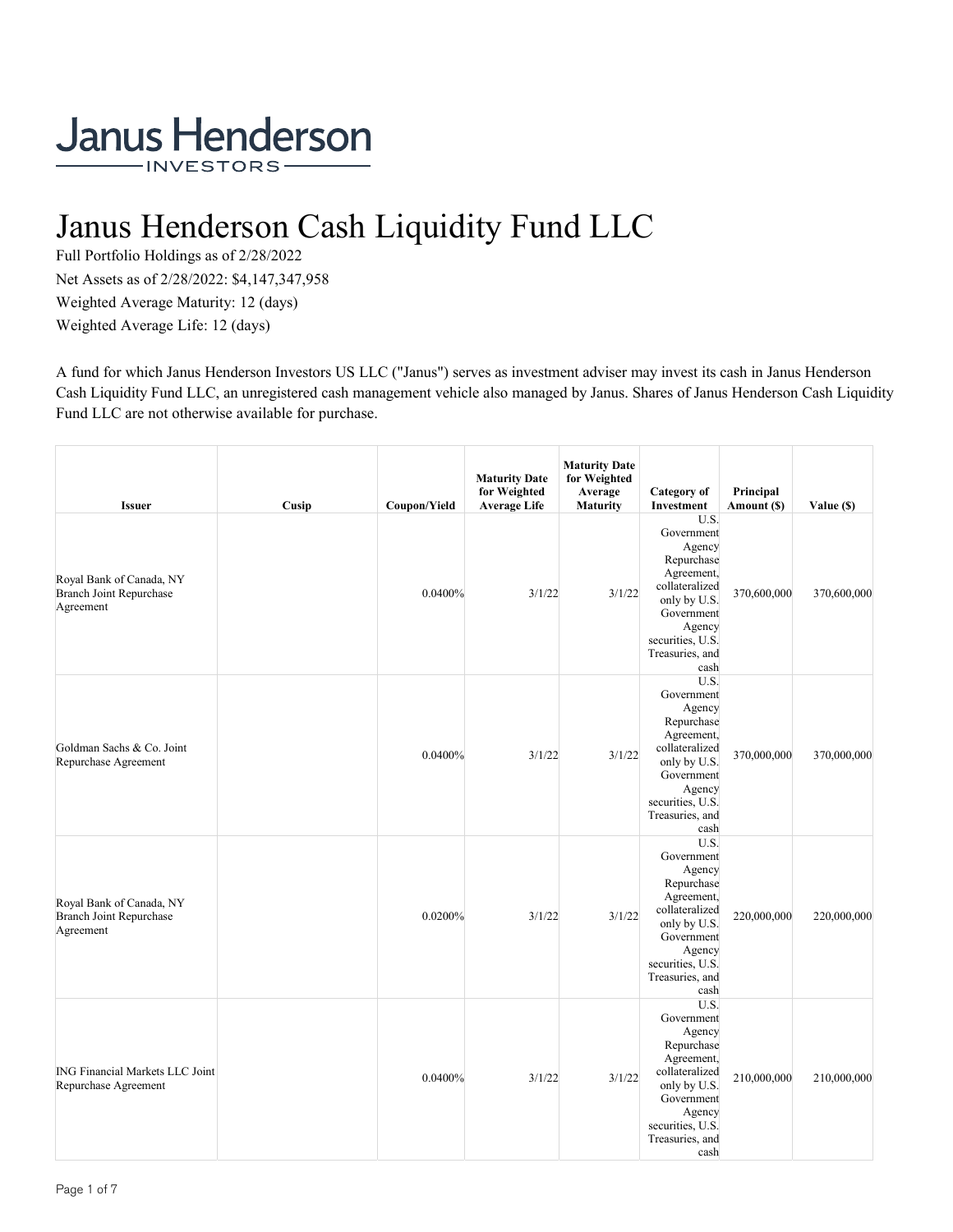| <b>Issuer</b>                                             | Cusip     | Coupon/Yield | <b>Maturity Date</b><br>for Weighted<br><b>Average Life</b> | <b>Maturity Date</b><br>for Weighted<br>Average<br><b>Maturity</b> | Category of<br>Investment                                                                                                                                                      | Principal<br>Amount (\$) | Value (\$)  |
|-----------------------------------------------------------|-----------|--------------|-------------------------------------------------------------|--------------------------------------------------------------------|--------------------------------------------------------------------------------------------------------------------------------------------------------------------------------|--------------------------|-------------|
| <b>ING Financial Markets LLC</b>                          |           | 0.0400%      | 3/1/22                                                      | 3/1/22                                                             | U.S.<br>Government<br>Agency<br>Repurchase<br>Agreement,<br>collateralized<br>only by U.S.<br>Government<br>Agency<br>securities, U.S.<br>Treasuries, and<br>cash              | 151,900,000              | 151,900,000 |
| HSBC Securities (USA), Inc.<br>Joint Repurchase Agreement |           | 0.0400%      | 3/1/22                                                      | 3/1/22                                                             | U.S.<br>Government<br>Agency<br>Repurchase<br>Agreement,<br>collateralized<br>only by U.S.<br>Government<br>Agency<br>securities, U.S.<br>Treasuries, and<br>cash              | 150,000,000              | 150,000,000 |
| Federal Home Loan Bank<br>Discount Notes                  | 313385UZ7 | 0.1554%      | 4/1/22                                                      | 4/1/22                                                             | U.S.<br>Government<br>Agency Debt                                                                                                                                              | 125,000,000              | 124,979,880 |
| Societe Generale SA                                       | 83369CC10 | 0.0507%      | 3/1/22                                                      | 3/1/22                                                             | Financial<br>Company<br>Commercial<br>Paper                                                                                                                                    | 105,000,000              | 105,000,052 |
| Credit Agricole, New York Joint<br>Repurchase Agreement   |           | 0.0300%      | 3/1/22                                                      | 3/1/22                                                             | $\overline{U.S.}$<br>Government<br>Agency<br>Repurchase<br>Agreement,<br>collateralized<br>only by U.S.<br>Government<br>Agency<br>securities, U.S.<br>Treasuries, and<br>cash | 95,000,000               | 95,000,000  |
| ING Financial Markets LLC Joint<br>Repurchase Agreement   |           | 0.0400%      | 3/1/22                                                      | 3/1/22                                                             | U.S.<br>Government<br>Agency<br>Repurchase<br>Agreement,<br>collateralized<br>only by U.S.<br>Government<br>Agency<br>securities, U.S.<br>Treasuries, and<br>cash              | 90,000,000               | 90,000,000  |
| Nieuw Amsterdam Receivables<br>Corp BV                    | 65409SD13 | 0.2640%      | 4/1/22                                                      | 4/1/22                                                             | Asset Backed<br>Commercial<br>Paper                                                                                                                                            | 90,000,000               | 89,981,857  |
| Credit Agricole, New York Joint<br>Repurchase Agreement   |           | 0.0300%      | 3/1/22                                                      | 3/1/22                                                             | U.S.<br>Government<br>Agency<br>Repurchase<br>Agreement,<br>collateralized<br>only by U.S.<br>Government<br>Agency<br>securities, U.S.<br>Treasuries, and                      | 86,700,000               | 86,700,000  |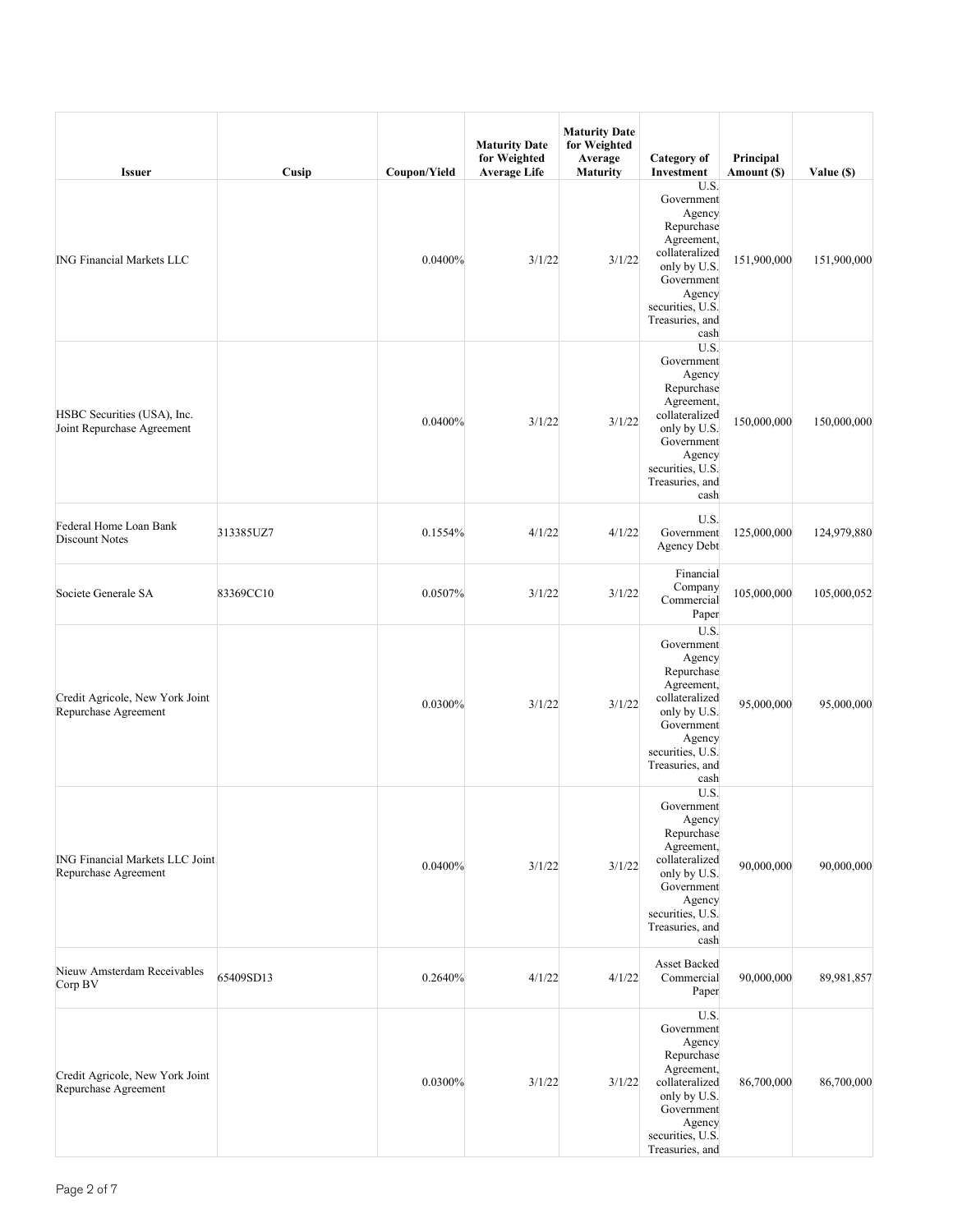| <b>Issuer</b>                                                  | Cusip     | Coupon/Yield | <b>Maturity Date</b><br>for Weighted<br><b>Average Life</b> | <b>Maturity Date</b><br>for Weighted<br>Average<br><b>Maturity</b> | Category of<br>Investment                                                                                                                                         | Principal<br>Amount (\$) | Value (\$) |
|----------------------------------------------------------------|-----------|--------------|-------------------------------------------------------------|--------------------------------------------------------------------|-------------------------------------------------------------------------------------------------------------------------------------------------------------------|--------------------------|------------|
|                                                                |           |              |                                                             |                                                                    | cash                                                                                                                                                              |                          |            |
| Credit Agricole CIB NY                                         | 22533UC19 | 0.0700%      | 3/1/22                                                      | 3/1/22                                                             | Financial<br>Company<br>Commercial<br>Paper                                                                                                                       | 70,000,000               | 69,999,979 |
| <b>ING Financial Markets LLC Joint</b><br>Repurchase Agreement |           | 0.0400%      | 3/1/22                                                      | 3/1/22                                                             | U.S.<br>Government<br>Agency<br>Repurchase<br>Agreement,<br>collateralized<br>only by U.S.<br>Government<br>Agency<br>securities, U.S.<br>Treasuries, and<br>cash | 55,000,000               | 55,000,000 |
| <b>BNP Paribas SA</b>                                          | 09660KC13 | 0.0781%      | 3/1/22                                                      | 3/1/22                                                             | Financial<br>Company<br>Commercial<br>Paper                                                                                                                       | 50,000,000               | 50,000,036 |
| Swedbank AB                                                    | 87019SC28 | 0.0710%      | 3/2/22                                                      | 3/2/22                                                             | Financial<br>Company<br>Commercial<br>Paper                                                                                                                       | 50,000,000               | 49,999,979 |
| Societe Generale SA                                            | 83369CC36 | 0.0507%      | 3/3/22                                                      | 3/3/22                                                             | Financial<br>Company<br>Commercial<br>Paper                                                                                                                       | 50,000,000               | 49,999,889 |
| Toronto-Dominion Bank/The                                      | 89119BC46 | 0.0710%      | 3/4/22                                                      | 3/4/22                                                             | Financial<br>Company<br>Commercial<br>Paper                                                                                                                       | 50,000,000               | 49,999,819 |
| MUFG Bank Ltd/New York NY 62479MCN1                            |           | 0.2101%      | 3/22/22                                                     | 3/22/22                                                            | Financial<br>Company<br>Commercial<br>Paper                                                                                                                       | 50,000,000               | 49,993,858 |
| Societe Generale SA                                            | 83369CC28 | 0.0507%      | 3/2/22                                                      | 3/2/22                                                             | Financial<br>Company<br>Commercial<br>Paper                                                                                                                       | 45,000,000               | 44,999,950 |
| Atlantic Asset Securitization LLC 04821UC26                    |           | 0.1014%      | 3/2/22                                                      | 3/2/22                                                             | Asset Backed<br>Commercial<br>Paper                                                                                                                               | 45,000,000               | 44,999,850 |
| MUFG Bank Ltd/New York NY 62479MCF8                            |           | 0.1481%      | 3/15/22                                                     | 3/15/22                                                            | Financial<br>Company<br>Commercial<br>Paper                                                                                                                       | 45,000,000               | 44,997,619 |
| Atlantic Asset Securitization LLC 04821UCN0                    |           | 0.1441%      | 3/22/22                                                     | 3/22/22                                                            | Asset Backed<br>Commercial<br>Paper                                                                                                                               | 45,000,000               | 44,996,785 |
| MUFG Bank Ltd/New York NY 55380TK33                            |           | 0.1400%      | 3/11/22                                                     | 3/11/22                                                            | Certificate of<br>Deposit                                                                                                                                         | 40,000,000               | 40,000,476 |
| Federal Home Loan Bank<br>Discount Notes                       | 313385TV8 | 0.0343%      | 3/4/22                                                      | 3/4/22                                                             | U.S.<br>Government<br>Agency Debt                                                                                                                                 | 40,000,000               | 39,999,784 |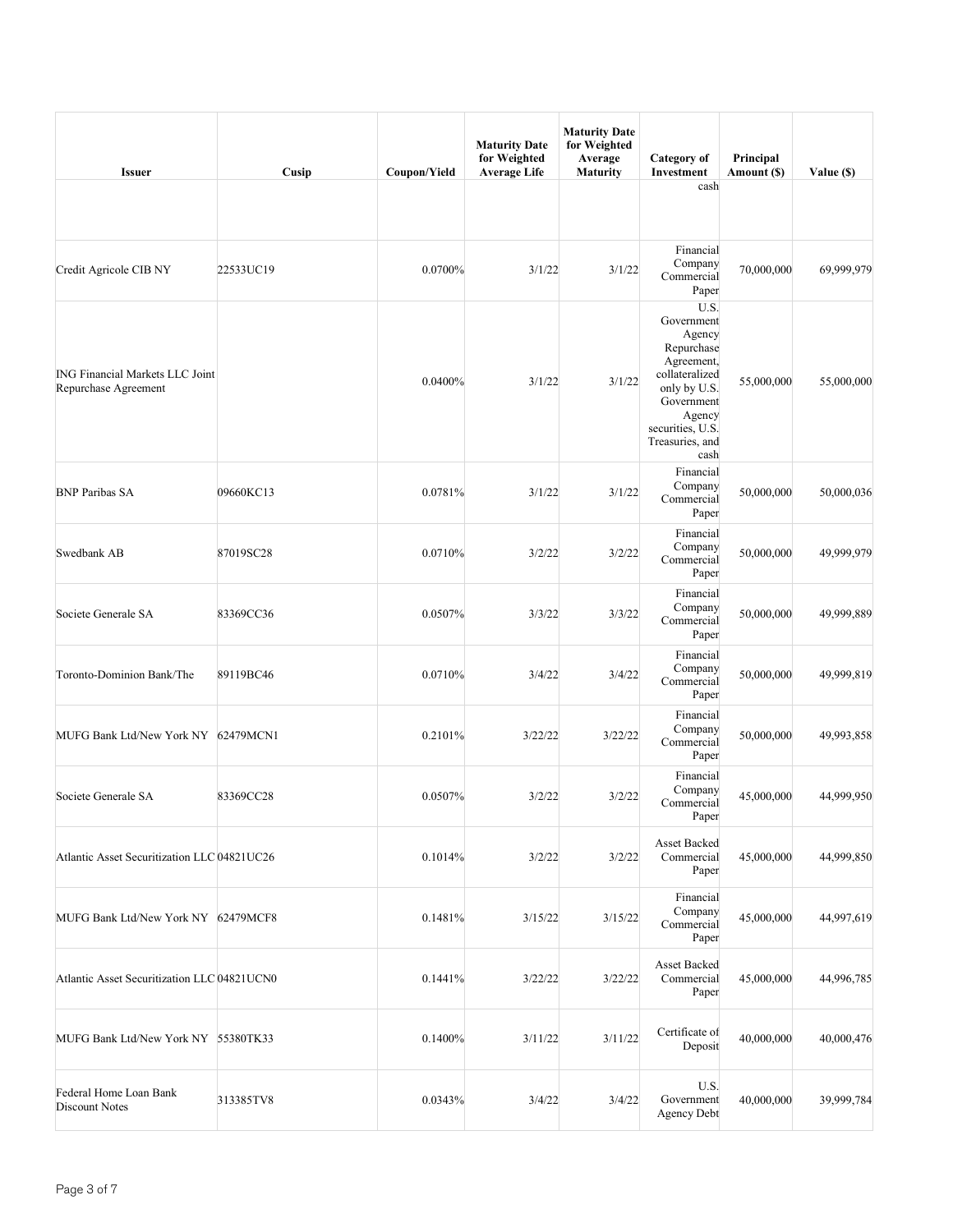| <b>Issuer</b>                                       | Cusip     | Coupon/Yield | <b>Maturity Date</b><br>for Weighted<br><b>Average Life</b> | <b>Maturity Date</b><br>for Weighted<br>Average<br>Maturity | Category of<br>Investment                   | Principal<br>Amount (\$) | Value (\$) |
|-----------------------------------------------------|-----------|--------------|-------------------------------------------------------------|-------------------------------------------------------------|---------------------------------------------|--------------------------|------------|
| Federal Home Loan Bank<br><b>Discount Notes</b>     | 313385UB0 | 0.0461%      | 3/10/22                                                     | 3/10/22                                                     | U.S.<br>Government<br><b>Agency Debt</b>    | 40,000,000               | 39,999,250 |
| MUFG Bank Ltd/New York NY 62479MC76                 |           | 0.0771%      | 3/7/22                                                      | 3/7/22                                                      | Financial<br>Company<br>Commercial<br>Paper | 40,000,000               | 39,999,711 |
| Federal Home Loan Bank<br>Discount Notes            | 313385UN4 | 0.0525%      | 3/21/22                                                     | 3/21/22                                                     | U.S.<br>Government<br><b>Agency Debt</b>    | 40,000,000               | 39,998,278 |
| Royal Bank of Canada                                | 78013WCA6 | 0.0710%      | 3/10/22                                                     | 3/10/22                                                     | Financial<br>Company<br>Commercial<br>Paper | 40,000,000               | 39,999,445 |
| Atlantic Asset Securitization LLC 04821UCH3         |           | 0.1197%      | 3/17/22                                                     | 3/17/22                                                     | Asset Backed<br>Commercial<br>Paper         | 40,000,000               | 39,998,032 |
| Royal Bank of Canada                                | 78013WCM0 | 0.1014%      | 3/21/22                                                     | 3/21/22                                                     | Financial<br>Company<br>Commercial<br>Paper | 40,000,000               | 39,998,056 |
| Federal Home Loan Bank<br>Discount Notes            | 313385VM5 | 0.1591%      | 4/13/22                                                     | 4/13/22                                                     | U.S.<br>Government<br><b>Agency Debt</b>    | 40,000,000               | 39,991,065 |
| Federal Home Loan Bank<br>Discount Notes            | 313385VU7 | 0.1605%      | 4/20/22                                                     | 4/20/22                                                     | U.S.<br>Government<br><b>Agency Debt</b>    | 40,000,000               | 39,989,653 |
| Federal Home Loan Bank<br>Discount Notes            | 313385VS2 | 0.1603%      | 4/18/22                                                     | 4/18/22                                                     | U.S.<br>Government<br><b>Agency Debt</b>    | 40,000,000               | 39,990,137 |
| Swedbank AB                                         | 87019SDJ0 | 0.2386%      | 4/18/22                                                     | 4/18/22                                                     | Financial<br>Company<br>Commercial<br>Paper | 40,000,000               | 39,986,607 |
| Nieuw Amsterdam Receivables<br>Corp BV              | 65409SDL9 | 0.4187%      | 4/20/22                                                     | 4/20/22                                                     | Asset Backed<br>Commercial<br>Paper         | 40,000,000               | 39,978,280 |
| <b>BNP Paribas SA</b>                               | 09660KDK0 | 0.2620%      | 4/19/22                                                     | 4/19/22                                                     | Financial<br>Company<br>Commercial<br>Paper | 40,000,000               | 39,985,111 |
| Australia & New Zealand<br><b>Banking Group Ltd</b> | 05253CDS2 | 0.2640%      | 4/26/22                                                     | 4/26/22                                                     | Financial<br>Company<br>Commercial<br>Paper | 40,000,000               | 39,977,679 |
| Australia & New Zealand<br><b>Banking Group Ltd</b> | 05253CE28 | 0.3129%      | 5/2/22                                                      | 5/2/22                                                      | Financial<br>Company<br>Commercial<br>Paper | 40,000,000               | 39,972,700 |
| Gotham Funding Corp                                 | 38346MD43 | 0.2376%      | 4/4/22                                                      | 4/4/22                                                      | Asset Backed<br>Commercial<br>Paper         | 36,500,000               | 36,492,903 |
| Svenska Handelsbanken/New<br>York NY                | 86960KC18 | 0.0710%      | 3/1/22                                                      | 3/1/22                                                      | Financial<br>Company<br>Commercial<br>Paper | 36,000,000               | 36,000,050 |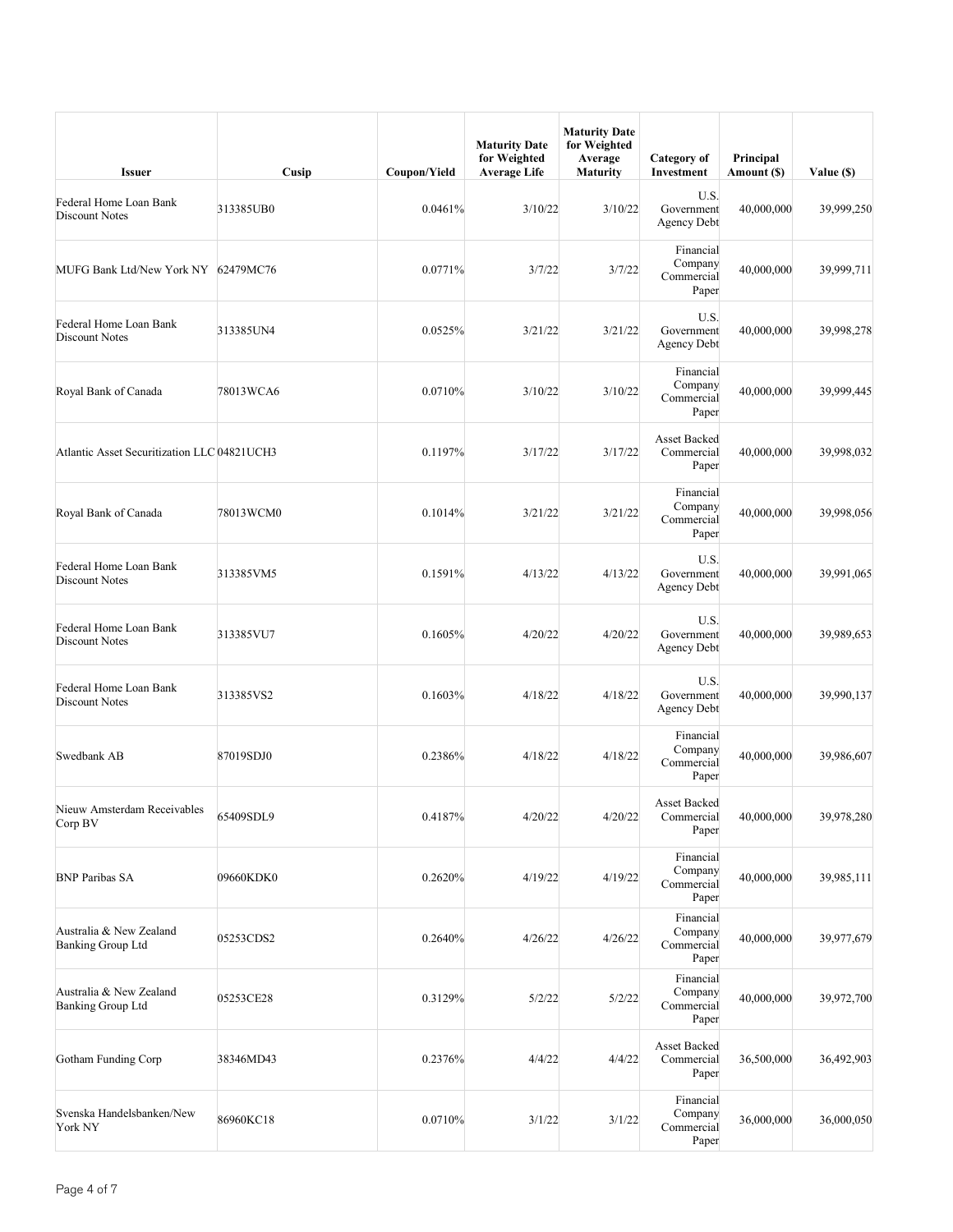| <b>Issuer</b>                                    | Cusip     | Coupon/Yield | <b>Maturity Date</b><br>for Weighted<br><b>Average Life</b> | <b>Maturity Date</b><br>for Weighted<br>Average<br>Maturity | <b>Category</b> of<br>Investment            | Principal<br>Amount (\$) | Value (\$) |
|--------------------------------------------------|-----------|--------------|-------------------------------------------------------------|-------------------------------------------------------------|---------------------------------------------|--------------------------|------------|
| <b>BNP Paribas SA</b>                            | 09660KCH8 | 0.1085%      | 3/17/22                                                     | 3/17/22                                                     | Financial<br>Company<br>Commercial<br>Paper | 35,000,000               | 34,998,123 |
| Manhattan Asset Funding Co<br>LLC                | 56274MCR1 | 0.1614%      | 3/25/22                                                     | 3/25/22                                                     | Asset Backed<br>Commercial<br>Paper         | 35,000,000               | 34,996,704 |
| Five Points Housing LP                           | 33834RAA1 | 0.2100%      | 3/7/22                                                      | 3/7/22                                                      | Variable Rate<br>Demand Note                | 33,110,000               | 33,110,000 |
| Cellmark Inc                                     | 15118CAA8 | 0.2000%      | 3/7/22                                                      | 3/7/22                                                      | Variable Rate<br>Demand Note                | 30,000,000               | 30,000,000 |
| Federal Home Loan Bank<br><b>Discount Notes</b>  | 313385UK0 | 0.0514%      | 3/18/22                                                     | 3/18/22                                                     | U.S.<br>Government<br>Agency Debt           | 30,000,000               | 29,998,908 |
| Atlantic Asset Securitization LLC 04821UCJ9      |           | 0.1217%      | 3/18/22                                                     | 3/18/22                                                     | Asset Backed<br>Commercial<br>Paper         | 30,000,000               | 29,998,408 |
| Nieuw Amsterdam Receivables<br>Corp BV           | 65409SD47 | 0.2884%      | 4/4/22                                                      | 4/4/22                                                      | Asset Backed<br>Commercial<br>Paper         | 30,000,000               | 29,992,625 |
| Federal Home Loan Bank<br>Discount Notes         | 313385VW3 | 0.1609%      | 4/22/22                                                     | 4/22/22                                                     | U.S.<br>Government<br>Agency Debt           | 30,000,000               | 29,991,923 |
| Federal Home Loan Bank<br>Discount Notes         | 313385WJ1 | 0.3154%      | 5/4/22                                                      | 5/4/22                                                      | U.S.<br>Government<br>Agency Debt           | 30,000,000               | 29,984,209 |
| Australia & New Zealand<br>Banking Group Ltd     | 05253CE69 | 0.3454%      | 5/6/22                                                      | 5/6/22                                                      | Financial<br>Company<br>Commercial<br>Paper | 30,000,000               | 29,977,191 |
| Nieuw Amsterdam Receivables<br>Corp BV           | 65409SER5 | 0.5963%      | 5/25/22                                                     | 5/25/22                                                     | Asset Backed<br>Commercial<br>Paper         | 30,000,000               | 29,959,243 |
| <b>Issaquah Gateway SR</b><br>Development LLC    | 465163AA1 | 0.2100%      | 3/7/22                                                      | 3/7/22                                                      | Variable Rate<br>Demand Note                | 28,000,000               | 28,000,000 |
| <b>GTA Amber Lane LLC</b>                        | 3622AVAA6 | 0.2100%      | 3/7/22                                                      | 3/7/22                                                      | Variable Rate<br>Demand Note                | 26,465,000               | 26,465,000 |
| Reynolds Ranch SR Development 76183AAA4<br>Co LP |           | 0.2100%      | 3/7/22                                                      | 3/7/22                                                      | Variable Rate<br>Demand Note                | 25,000,000               | 25,000,000 |
| Commonwealth Bank of Australia20272ECQ9          |           | 0.1187%      | 3/24/22                                                     | 3/24/22                                                     | Financial<br>Company<br>Commercial<br>Paper | 23,440,000               | 23,438,032 |
| Skandinaviska Enskilda Banken<br>AB              | 83050UD13 | 0.1522%      | 4/1/22                                                      | 4/1/22                                                      | Financial<br>Company<br>Commercial<br>Paper | 23,250,000               | 23,246,593 |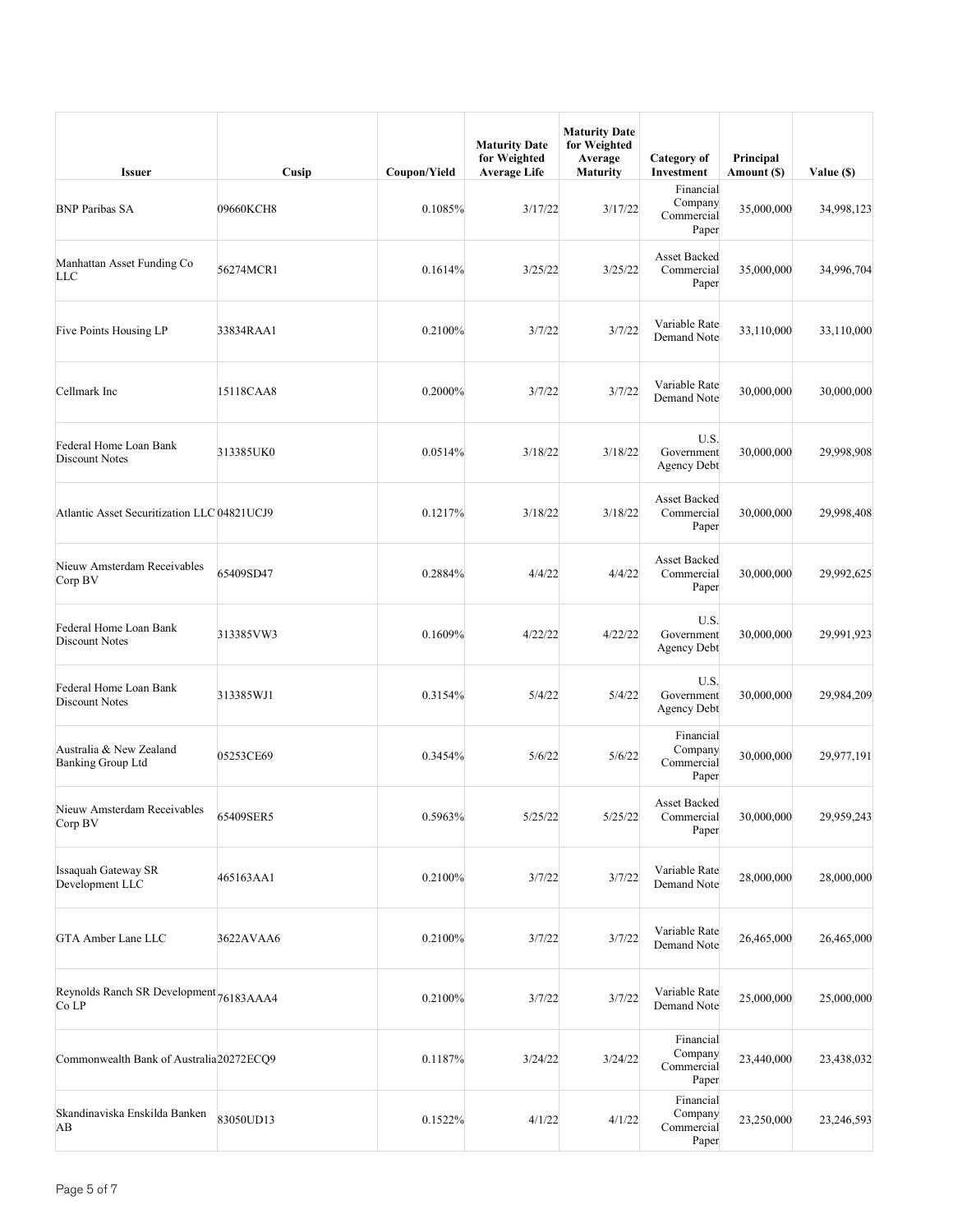| <b>Issuer</b>                                | Cusip     | Coupon/Yield | <b>Maturity Date</b><br>for Weighted<br><b>Average Life</b> | <b>Maturity Date</b><br>for Weighted<br>Average<br><b>Maturity</b> | Category of<br>Investment           | Principal<br>Amount (\$) | Value (\$) |
|----------------------------------------------|-----------|--------------|-------------------------------------------------------------|--------------------------------------------------------------------|-------------------------------------|--------------------------|------------|
| Bellevue 10 Apartments LLC                   | 07911EAA0 | 0.2400%      | 3/7/22                                                      | 3/7/22                                                             | Variable Rate<br>Demand Note        | 20,200,000               | 20,200,000 |
| Legado Encino LLC                            | 52473EAA6 | 0.2100%      | 3/7/22                                                      | 3/7/22                                                             | Variable Rate<br>Demand Note        | 20,000,000               | 20,000,000 |
| Mississippi Business Finance<br>Corp         | 605279ML9 | 0.3200%      | 3/7/22                                                      | 3/7/22                                                             | Variable Rate<br>Demand Note        | 19,655,000               | 19,655,000 |
| New Pullman Pointe Llc                       | 648243AA1 | 0.2100%      | 3/7/22                                                      | 3/7/22                                                             | Variable Rate<br>Demand Note        | 19,600,000               | 19,600,000 |
| Encinitas Senior Living LP                   | 29254AAA7 | 0.2100%      | 3/7/22                                                      | 3/7/22                                                             | Variable Rate<br>Demand Note        | 19,205,000               | 19,205,000 |
| New Sawmill Ridge LLC                        | 648638AA2 | 0.2100%      | 3/7/22                                                      | 3/7/22                                                             | Variable Rate<br>Demand Note        | 19,000,000               | 19,000,000 |
| Jefferson Centerpointe LLC                   | 47248TAA7 | 0.2100%      | 3/7/22                                                      | 3/7/22                                                             | Variable Rate<br>Demand Note        | 17,480,000               | 17,480,000 |
| New Polaris LLC                              | 64812PAA6 | 0.2100%      | 3/7/22                                                      | 3/7/22                                                             | Variable Rate<br>Demand Note        | 16,600,000               | 16,600,000 |
| CG-USA Simi Valley LP                        | 12540HAA2 | 0.2100%      | 3/7/22                                                      | 3/7/22                                                             | Variable Rate<br>Demand Note        | 15,000,000               | 15,000,000 |
| Manhattan Asset Funding Co<br><b>LLC</b>     | 56274MCN0 | 0.1441%      | 3/22/22                                                     | 3/22/22                                                            | Asset Backed<br>Commercial<br>Paper | 15,000,000               | 14,998,900 |
| Thomas J Nemic 2020<br>Irrevocable Trust     | 884435AA6 | 0.2000%      | 3/7/22                                                      | 3/7/22                                                             | Variable Rate<br>Demand Note        | 14,455,000               | 14,455,000 |
| Irvine Inn Apartments LP                     | 46363PAA6 | 0.2100%      | 3/7/22                                                      | 3/7/22                                                             | Variable Rate<br>Demand Note        | 11,500,000               | 11,500,000 |
| Alberta Street Development LLC 01307LAA9     |           | 0.2100%      | 3/7/22                                                      | 3/7/22                                                             | Variable Rate<br>Demand Note        | 11,000,000               | 11,000,000 |
| Novato Village LP                            | 669897AA8 | 0.2100%      | 3/7/22                                                      | 3/7/22                                                             | Variable Rate<br>Demand Note        | 10,800,000               | 10,800,000 |
| Michael Dennis Sullivan<br>Irrevocable Trust | 594070AB0 | 0.2000%      | 3/7/22                                                      | 3/7/22                                                             | Variable Rate<br>Demand Note        | 10,485,000               | 10,485,000 |
| ASC Admiral Way LLC                          | 00215XAA6 | 0.2100%      | 3/7/22                                                      | 3/7/22                                                             | Variable Rate<br>Demand Note        | 10,000,000               | 10,000,000 |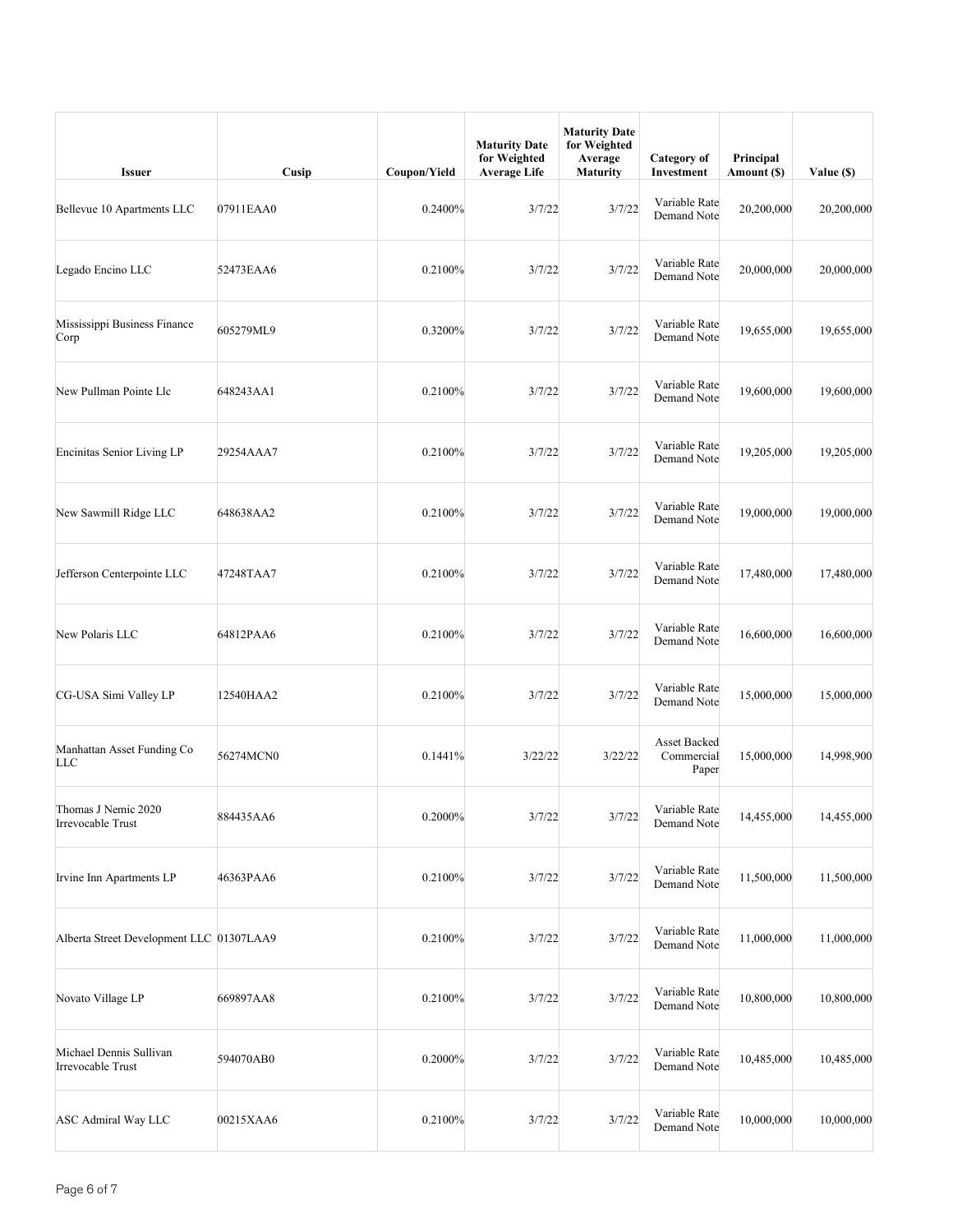| <b>Issuer</b>                                               | Cusip     | Coupon/Yield | <b>Maturity Date</b><br>for Weighted<br><b>Average Life</b> | <b>Maturity Date</b><br>for Weighted<br>Average<br><b>Maturity</b> | Category of<br>Investment           | Principal<br>Amount (\$) | Value (\$) |
|-------------------------------------------------------------|-----------|--------------|-------------------------------------------------------------|--------------------------------------------------------------------|-------------------------------------|--------------------------|------------|
| Eagle Yucaipa 55 LP                                         | 27003CAA1 | 0.2100%      | 3/7/22                                                      | 3/7/22                                                             | Variable Rate<br>Demand Note        | 10,000,000               | 10,000,000 |
| Lodi LV Loca LP                                             | 54028AAA0 | 0.2100%      | 3/7/22                                                      | 3/7/22                                                             | Variable Rate<br>Demand Note        | 10,000,000               | 10,000,000 |
| Atlantic Asset Securitization LLC 04821UCG5                 |           | 0.1187%      | 3/16/22                                                     | 3/16/22                                                            | Asset Backed<br>Commercial<br>Paper | 10,000,000               | 9,999,544  |
| Schulder Family 2017 Trust                                  | 808155AB1 | 0.2000%      | 3/7/22                                                      | 3/7/22                                                             | Variable Rate<br>Demand Note        | 9,995,000                | 9,995,000  |
| Ventana Housing LP                                          | 922760AA1 | 0.2100%      | 3/7/22                                                      | 3/7/22                                                             | Variable Rate<br>Demand Note        | 9,700,000                | 9,700,000  |
| <b>KDF Post Street LP</b>                                   | 48244VAA4 | 0.2100%      | 3/7/22                                                      | 3/7/22                                                             | Variable Rate<br>Demand Note        | 9,450,000                | 9,450,000  |
| Jerry L Hodge and Francis M<br>Hodge 2018 Irrevocable Trust | 47653LAA2 | 0.2000%      | 3/7/22                                                      | 3/7/22                                                             | Variable Rate<br>Demand Note        | 8,580,000                | 8,580,000  |
| Eagle Hesperia 55 LP                                        | 26960GAA5 | 0.2100%      | 3/7/22                                                      | 3/7/22                                                             | Variable Rate<br>Demand Note        | 8,160,000                | 8,160,000  |
| Alper Drive Apts LLC                                        | 02072TAA3 | 0.2400%      | 3/7/22                                                      | 3/7/22                                                             | Variable Rate<br>Demand Note        | 8,000,000                | 8,000,000  |
| Greenback San Juan Associates<br>LP                         | 393574AA6 | 0.2100%      | 3/7/22                                                      | 3/7/22                                                             | Variable Rate<br>Demand Note        | 7,800,000                | 7,800,000  |
| Lou and Eileen Vogt Irrevocable<br>Life Insurance Trust     | 54573QAA4 | 0.2000%      | 3/7/22                                                      | 3/7/22                                                             | Variable Rate<br>Demand Note        | 6,615,000                | 6,615,000  |
| Olivetree Apartments LP                                     | 681042AA5 | 0.2100%      | 3/7/22                                                      | 3/7/22                                                             | Variable Rate<br>Demand Note        | 5,000,000                | 5,000,000  |
| Callewart Life Insurance Trust                              | 13125BAA6 | 0.2000%      | 3/7/22                                                      | 3/7/22                                                             | Variable Rate<br>Demand Note        | 4,265,000                | 4,265,000  |
| 6213 Montezuma LLC                                          | 83006QAA0 | 0.0000%      | 3/7/22                                                      | 3/7/22                                                             | Variable Rate<br>Demand Note        | 1,000,000                | 1,000,000  |

The weighted average life is a measure of a fund's credit quality risk and is the weighted average maturity of a portfolio's individual securities without taking into account interest rate readjustment dates. The calculation is based on a security's stated final maturity date or, when relevant, the date of the next demand feature when the fund may receive payment of principal and interest.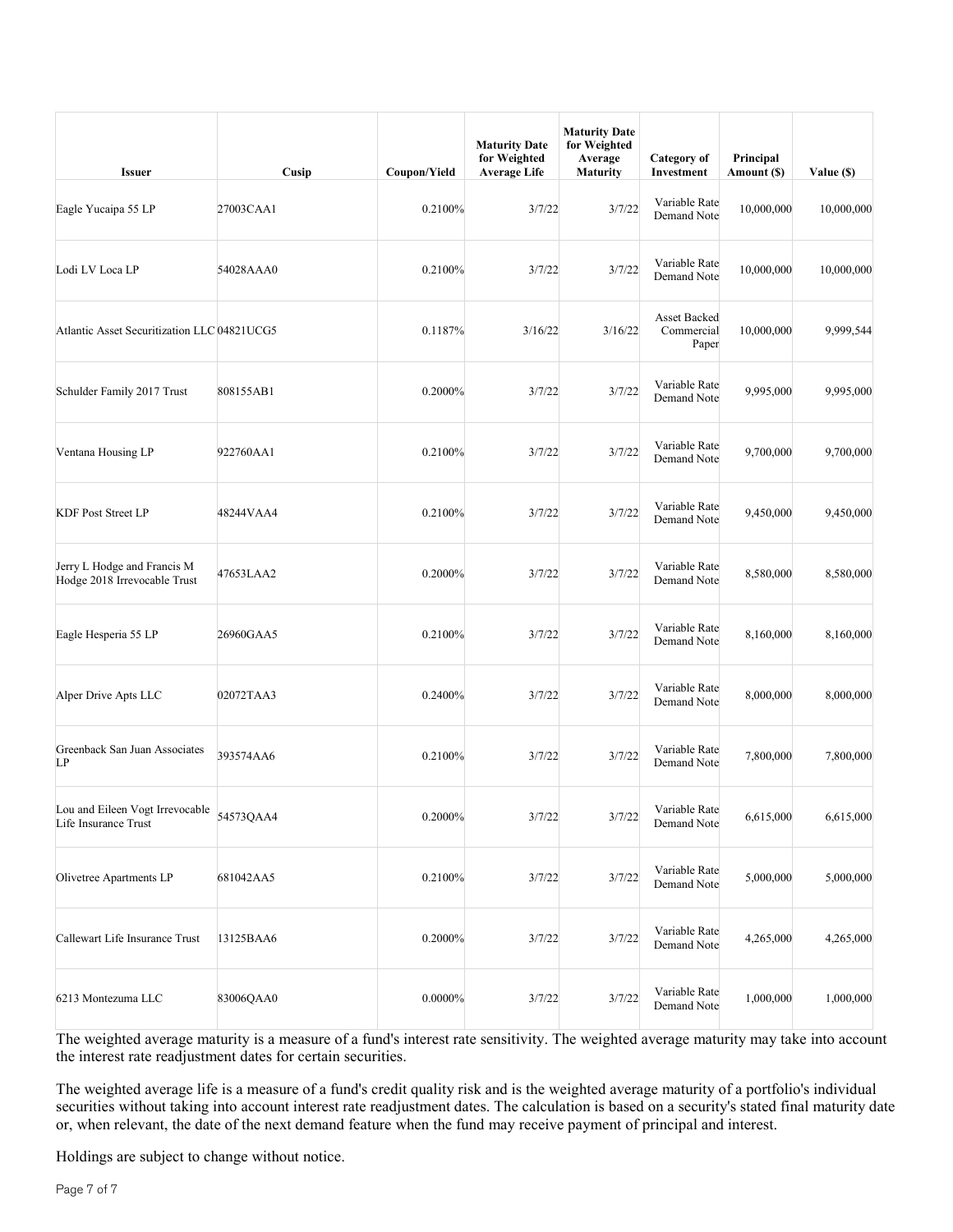# Janus Henderson Cash Liquidity Fund LLC

Full Portfolio Holdings as of 1/31/2022 Net Assets as of 1/31/2022: \$4,098,289,959 Weighted Average Maturity: 14 (days) Weighted Average Life: 14 (days)

A fund for which Janus Henderson Investors US LLC ("Janus") serves as investment adviser may invest its cash in Janus Henderson Cash Liquidity Fund LLC, an unregistered cash management vehicle also managed by Janus. Shares of Janus Henderson Cash Liquidity Fund LLC are not otherwise available for purchase.

| <b>Issuer</b>                                                           | Cusip | Coupon/Yield | <b>Maturity Date</b><br>for Weighted<br><b>Average Life</b> | <b>Maturity Date</b><br>for Weighted<br>Average<br><b>Maturity</b> | Category of<br>Investment                                                                                                                                         | Principal<br>Amount (\$) | Value (\$)  |
|-------------------------------------------------------------------------|-------|--------------|-------------------------------------------------------------|--------------------------------------------------------------------|-------------------------------------------------------------------------------------------------------------------------------------------------------------------|--------------------------|-------------|
| Goldman Sachs & Co. Joint<br>Repurchase Agreement                       |       | 0.0400%      | 2/1/22                                                      | 2/1/22                                                             | U.S.<br>Government<br>Agency<br>Repurchase<br>Agreement,<br>collateralized<br>only by U.S.<br>Government<br>Agency<br>securities, U.S.<br>Treasuries, and<br>cash | 375,000,000              | 375,000,000 |
| Royal Bank of Canada, NY<br>Branch Joint Repurchase<br>Agreement        |       | 0.0400%      | 2/1/22                                                      | 2/1/22                                                             | U.S.<br>Government<br>Agency<br>Repurchase<br>Agreement,<br>collateralized<br>only by U.S.<br>Government<br>Agency<br>securities, U.S.<br>Treasuries, and<br>cash | 372,200,000              | 372,200,000 |
| Royal Bank of Canada, NY<br><b>Branch Joint Repurchase</b><br>Agreement |       | 0.0200%      | 2/1/22                                                      | 2/1/22                                                             | U.S.<br>Government<br>Agency<br>Repurchase<br>Agreement,<br>collateralized<br>only by U.S.<br>Government<br>Agency<br>securities, U.S.<br>Treasuries, and<br>cash | 225,000,000              | 225,000,000 |
| <b>ING Financial Markets LLC Joint</b><br>Repurchase Agreement          |       | 0.0200%      | 2/1/22                                                      | 2/1/22                                                             | U.S.<br>Government<br>Agency<br>Repurchase<br>Agreement,<br>collateralized<br>only by U.S.<br>Government<br>Agency<br>securities, U.S.<br>Treasuries, and<br>cash | 195,000,000              | 195,000,000 |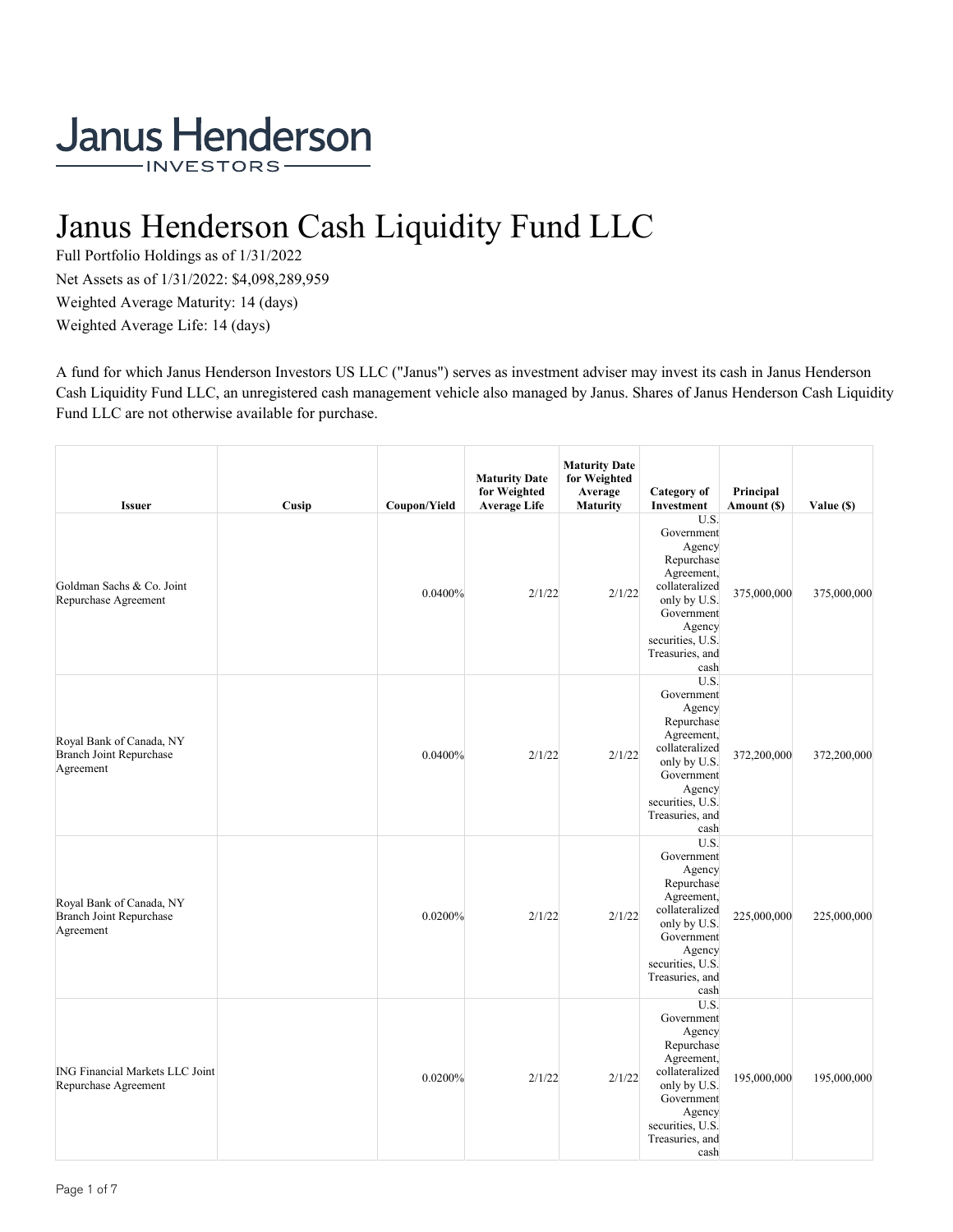| <b>Issuer</b>                                                    | Cusip     | Coupon/Yield | <b>Maturity Date</b><br>for Weighted<br><b>Average Life</b> | <b>Maturity Date</b><br>for Weighted<br>Average<br><b>Maturity</b> | Category of<br>Investment                                                                                                                                         | Principal<br>Amount (\$) | Value (\$)  |
|------------------------------------------------------------------|-----------|--------------|-------------------------------------------------------------|--------------------------------------------------------------------|-------------------------------------------------------------------------------------------------------------------------------------------------------------------|--------------------------|-------------|
| <b>BNP Paribas SA</b>                                            | 09660KB14 | 0.0610%      | 2/1/22                                                      | 2/1/22                                                             | Financial<br>Company<br>Commercial<br>Paper                                                                                                                       | 160,000,000              | 160,000,020 |
| HSBC Securities (USA), Inc.<br>Joint Repurchase Agreement        |           | 0.0400%      | 2/1/22                                                      | 2/1/22                                                             | U.S.<br>Government<br>Agency<br>Repurchase<br>Agreement,<br>collateralized<br>only by U.S.<br>Government<br>Agency<br>securities, U.S.<br>Treasuries, and<br>cash | 150,000,000              | 150,000,000 |
| <b>ING Financial Markets LLC Joint</b><br>Repurchase Agreement   |           | 0.0200%      | 2/1/22                                                      | 2/1/22                                                             | U.S.<br>Government<br>Agency<br>Repurchase<br>Agreement,<br>collateralized<br>only by U.S.<br>Government<br>Agency<br>securities, U.S.<br>Treasuries, and<br>cash | 125,000,000              | 125,000,000 |
| Credit Agricole Corporate and<br><b>Investment Bank/New York</b> | 22533UB10 | 0.0708%      | 2/1/22                                                      | 2/1/22                                                             | Financial<br>Company<br>Commercial<br>Paper                                                                                                                       | 120,000,000              | 119,999,968 |
| Credit Agricole, New York Joint<br>Repurchase Agreement          |           | 0.0300%      | 2/1/22                                                      | 2/1/22                                                             | U.S.<br>Government<br>Agency<br>Repurchase<br>Agreement,<br>collateralized<br>only by U.S.<br>Government<br>Agency<br>securities, U.S.<br>Treasuries, and<br>cash | 110,000,000              | 110,000,000 |
| Credit Agricole, New York Joint<br>Repurchase Agreement          |           | 0.0300%      | 2/1/22                                                      | 2/1/22                                                             | U.S.<br>Government<br>Agency<br>Repurchase<br>Agreement,<br>collateralized<br>only by U.S.<br>Government<br>Agency<br>securities, U.S.<br>Treasuries, and<br>cash | 107,700,000              | 107,700,000 |
| Bank of Montreal/Chicago IL                                      | 06367CNE3 | 0.1300%      | 2/2/22                                                      | 2/2/22                                                             | Certificate of<br>Deposit                                                                                                                                         | 60,000,000               | 60,000,167  |
| Societe Generale SA                                              | 83369CB29 | 0.0710%      | 2/2/22                                                      | 2/2/22                                                             | Financial<br>Company<br>Commercial<br>Paper                                                                                                                       | 60,000,000               | 59,999,883  |
| <b>ING Financial Markets LLC</b>                                 |           | 0.0300%      | 2/1/22                                                      | 2/1/22                                                             | U.S.<br>Government<br>Agency<br>Repurchase<br>Agreement,<br>collateralized<br>only by U.S.                                                                        | 58,900,000               | 58,900,000  |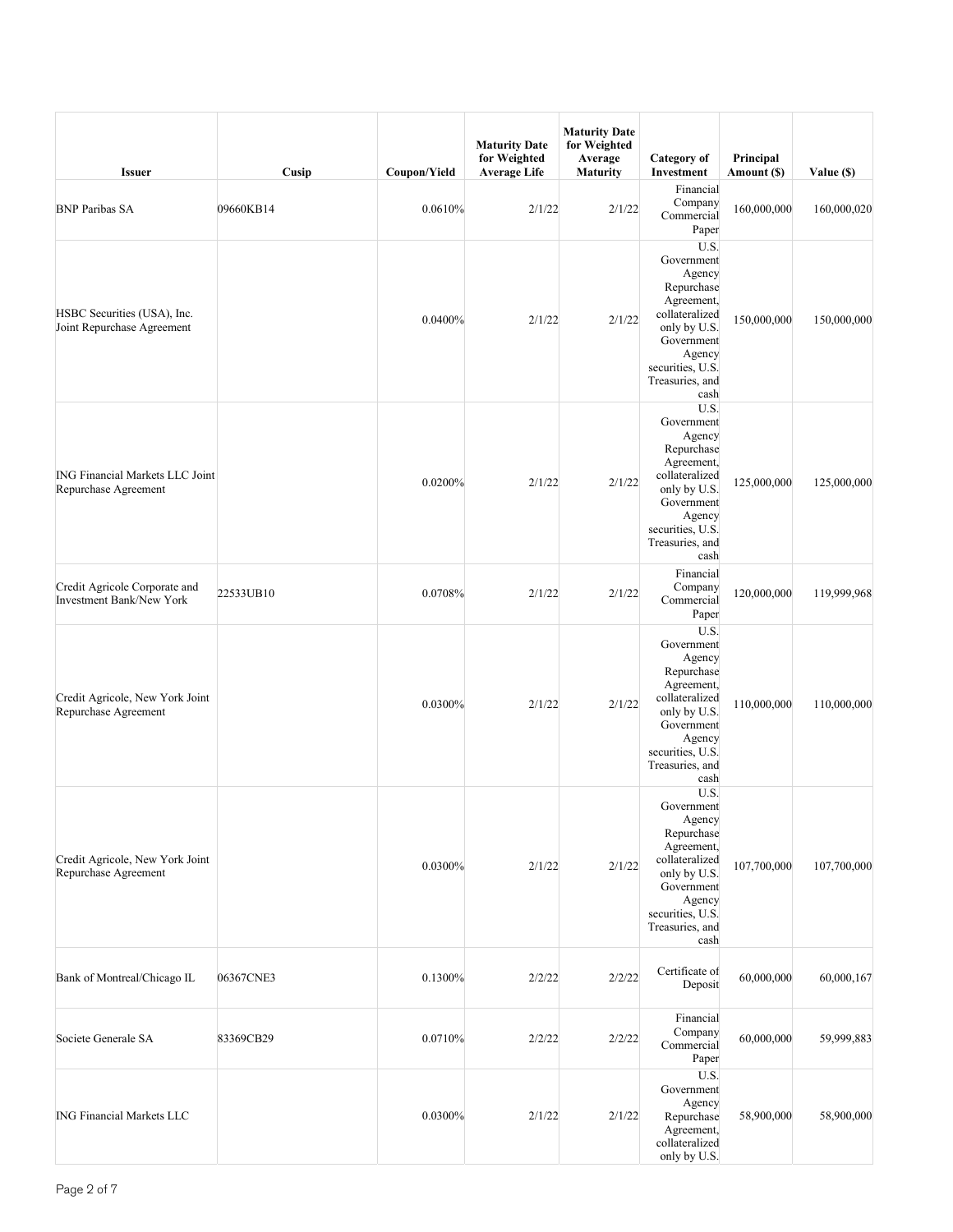| <b>Issuer</b>                                                  | Cusip     | Coupon/Yield | <b>Maturity Date</b><br>for Weighted<br><b>Average Life</b> | <b>Maturity Date</b><br>for Weighted<br>Average<br><b>Maturity</b> | Category of<br>Investment                                                                                                                                         | Principal<br>Amount (\$) | Value (\$) |
|----------------------------------------------------------------|-----------|--------------|-------------------------------------------------------------|--------------------------------------------------------------------|-------------------------------------------------------------------------------------------------------------------------------------------------------------------|--------------------------|------------|
|                                                                |           |              |                                                             |                                                                    | Government<br>Agency<br>securities, U.S.<br>Treasuries, and<br>cash                                                                                               |                          |            |
| <b>ING Financial Markets LLC Joint</b><br>Repurchase Agreement |           | 0.0300%      | 2/1/22                                                      | 2/1/22                                                             | U.S.<br>Government<br>Agency<br>Repurchase<br>Agreement,<br>collateralized<br>only by U.S.<br>Government<br>Agency<br>securities, U.S.<br>Treasuries, and<br>cash | 55,000,000               | 55,000,000 |
| Nieuw Amsterdam Receivables<br>Corp BV                         | 65409SB15 | 0.0811%      | 2/1/22                                                      | 2/1/22                                                             | <b>Asset Backed</b><br>Commercial<br>Paper                                                                                                                        | 50,000,000               | 50,000,056 |
| Federal Home Loan Bank<br>Discount Notes                       | 313385SR8 | 0.0150%      | 2/4/22                                                      | 2/4/22                                                             | U.S.<br>Government<br><b>Agency Debt</b>                                                                                                                          | 50,000,000               | 49,999,985 |
| MUFG Bank Ltd/New York NY 62479MB36                            |           | 0.0507%      | 2/3/22                                                      | 2/3/22                                                             | Financial<br>Company<br>Commercial<br>Paper                                                                                                                       | 50,000,000               | 49,999,903 |
| MUFG Bank Ltd/New York NY 62479MB44                            |           | 0.0507%      | 2/4/22                                                      | 2/4/22                                                             | Financial<br>Company<br>Commercial<br>Paper                                                                                                                       | 50,000,000               | 49,999,833 |
| Nieuw Amsterdam Receivables<br>Corp BV                         | 65409SB31 | 0.0812%      | 2/3/22                                                      | 2/3/22                                                             | <b>Asset Backed</b><br>Commercial<br>Paper                                                                                                                        | 50,000,000               | 49,999,861 |
| MUFG Bank Ltd/New York NY 62479MB77                            |           | 0.0507%      | 2/7/22                                                      | 2/7/22                                                             | Financial<br>Company<br>Commercial<br>Paper                                                                                                                       | 50,000,000               | 49,999,625 |
| Toronto-Dominion Bank/The                                      | 89119BBB1 | 0.0710%      | 2/11/22                                                     | 2/11/22                                                            | Financial<br>Company<br>Commercial<br>Paper                                                                                                                       | 50,000,000               | 49,999,097 |
| Toronto-Dominion Bank/The                                      | 89119BBJ4 | 0.0710%      | 2/18/22                                                     | 2/18/22                                                            | Financial<br>Company<br>Commercial<br>Paper                                                                                                                       | 50,000,000               | 49,998,444 |
| Swedbank AB                                                    | 87019SBO6 | 0.0933%      | 2/24/22                                                     | 2/24/22                                                            | Financial<br>Company<br>Commercial<br>Paper                                                                                                                       | 50,000,000               | 49,997,142 |
| Swedbank AB                                                    | 87019SC28 | 0.1014%      | 3/2/22                                                      | 3/2/22                                                             | Financial<br>Company<br>Commercial<br>Paper                                                                                                                       | 50,000,000               | 49,996,007 |
| Toronto-Dominion Bank/The                                      | 89119BC46 | 0.0751%      | 3/4/22                                                      | 3/4/22                                                             | Financial<br>Company<br>Commercial<br>Paper                                                                                                                       | 50,000,000               | 49,996,919 |
| Toronto-Dominion Bank/The                                      | 89119BBN5 | 0.0710%      | 2/22/22                                                     | 2/22/22                                                            | Financial<br>Company<br>Commercial<br>Paper                                                                                                                       | 45,000,000               | 44,998,250 |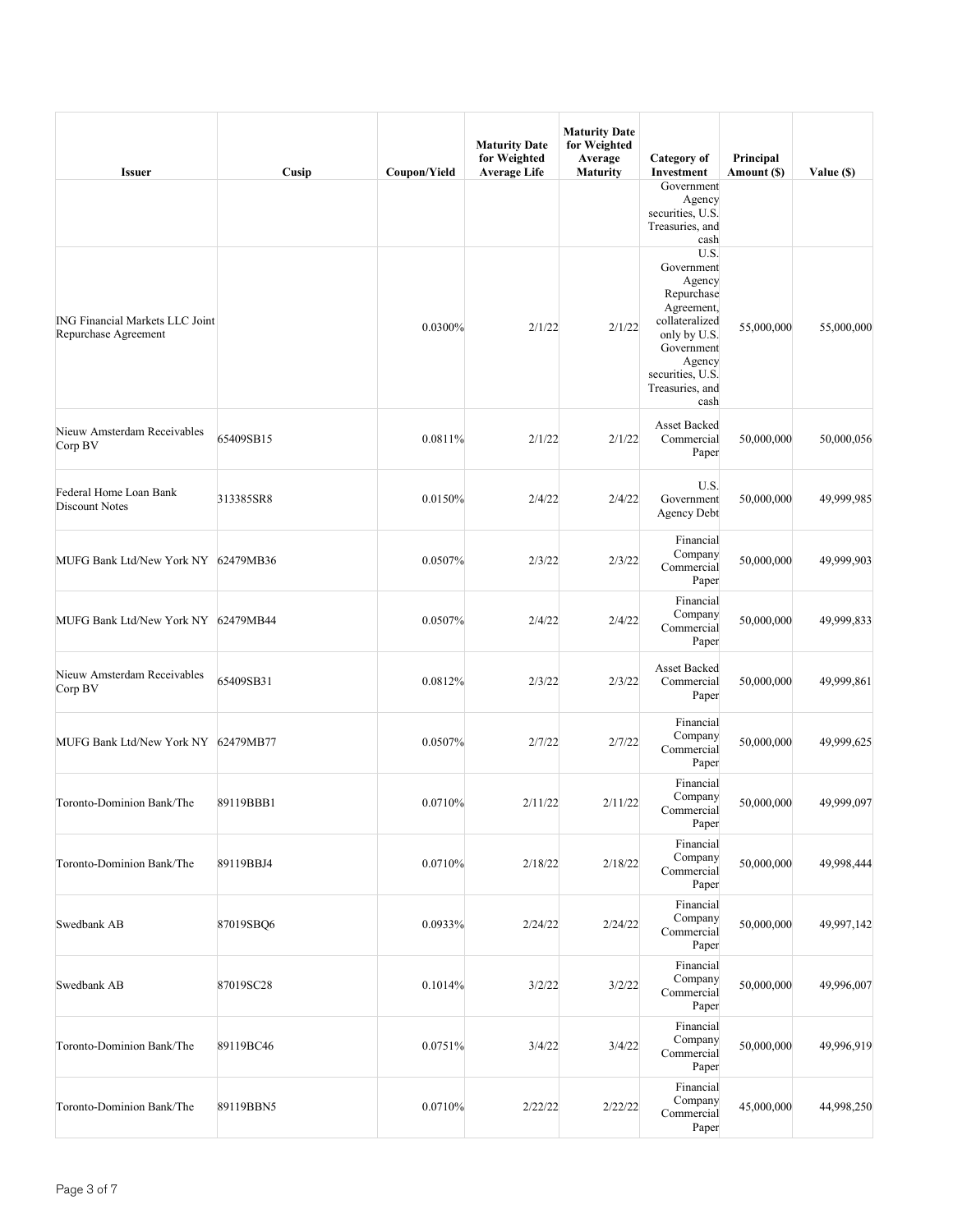| <b>Issuer</b>                                       | Cusip     | Coupon/Yield | <b>Maturity Date</b><br>for Weighted<br><b>Average Life</b> | <b>Maturity Date</b><br>for Weighted<br>Average<br><b>Maturity</b> | Category of<br>Investment                   | Principal<br>Amount (\$) | Value (\$) |
|-----------------------------------------------------|-----------|--------------|-------------------------------------------------------------|--------------------------------------------------------------------|---------------------------------------------|--------------------------|------------|
| MUFG Bank Ltd/New York NY 55380TF39                 |           | 0.1100%      | 2/25/22                                                     | 2/25/22                                                            | Certificate of<br>Deposit                   | 40,000,000               | 40,000,305 |
| Federal Home Loan Bank<br>Discount Notes            | 313385TF3 | 0.0189%      | 2/18/22                                                     | 2/18/22                                                            | U.S.<br>Government<br>Agency Debt           | 40,000,000               | 39,999,667 |
| Federal Home Loan Bank<br>Discount Notes            | 313385TR7 | 0.0193%      | 2/28/22                                                     | 2/28/22                                                            | U.S.<br>Government<br><b>Agency Debt</b>    | 40,000,000               | 39,999,445 |
| Federal Home Loan Bank<br><b>Discount Notes</b>     | 313385TV8 | 0.0969%      | 3/4/22                                                      | 3/4/22                                                             | U.S.<br>Government<br><b>Agency Debt</b>    | 40,000,000               | 39,996,608 |
| Federal Home Loan Bank<br>Discount Notes            | 313385UB0 | 0.0974%      | 3/10/22                                                     | 3/10/22                                                            | U.S.<br>Government<br>Agency Debt           | 40,000,000               | 39,995,941 |
| Federal Home Loan Bank<br><b>Discount Notes</b>     | 313385UN4 | 0.0980%      | 3/21/22                                                     | 3/21/22                                                            | U.S.<br>Government<br><b>Agency Debt</b>    | 40,000,000               | 39,994,725 |
| Royal Bank of Canada                                | 78013WCM0 | 0.1228%      | 3/21/22                                                     | 3/21/22                                                            | Financial<br>Company<br>Commercial<br>Paper | 40,000,000               | 39,993,568 |
| Royal Bank of Canada                                | 78013WCA6 | 0.1025%      | 3/10/22                                                     | 3/10/22                                                            | Financial<br>Company<br>Commercial<br>Paper | 40,000,000               | 39,995,958 |
| Federal Home Loan Bank<br>Discount Notes            | 313385VM5 | 0.1874%      | 4/13/22                                                     | 4/13/22                                                            | U.S.<br>Government<br><b>Agency Debt</b>    | 40,000,000               | 39,985,161 |
| Federal Home Loan Bank<br>Discount Notes            | 313385VU7 | 0.1876%      | 4/20/22                                                     | 4/20/22                                                            | U.S.<br>Government<br>Agency Debt           | 40,000,000               | 39,983,749 |
| Swedbank AB                                         | 87019SDJ0 | 0.1898%      | 4/18/22                                                     | 4/18/22                                                            | Financial<br>Company<br>Commercial<br>Paper | 40,000,000               | 39,984,273 |
| Nieuw Amsterdam Receivables<br>Corp BV              | 65409SDL9 | 0.2651%      | 4/20/22                                                     | 4/20/22                                                            | Asset Backed<br>Commercial<br>Paper         | 40,000,000               | 39,977,357 |
| <b>BNP Paribas SA</b>                               | 09660KDK0 | 0.2213%      | 4/19/22                                                     | 4/19/22                                                            | Financial<br>Company<br>Commercial<br>Paper | 40,000,000               | 39,981,385 |
| Australia & New Zealand<br><b>Banking Group Ltd</b> | 05253CDS2 | 0.1797%      | 4/26/22                                                     | 4/26/22                                                            | Financial<br>Company<br>Commercial<br>Paper | 40,000,000               | 39,983,572 |
| Australia & New Zealand<br><b>Banking Group Ltd</b> | 05253CE28 | 0.1959%      | 5/2/22                                                      | 5/2/22                                                             | Financial<br>Company<br>Commercial<br>Paper | 40,000,000               | 39,980,766 |
| Svenska Handelsbanken/New<br>York NY                | 86960KC18 | 0.0710%      | 3/1/22                                                      | 3/1/22                                                             | Financial<br>Company<br>Commercial<br>Paper | 36,000,000               | 35,998,090 |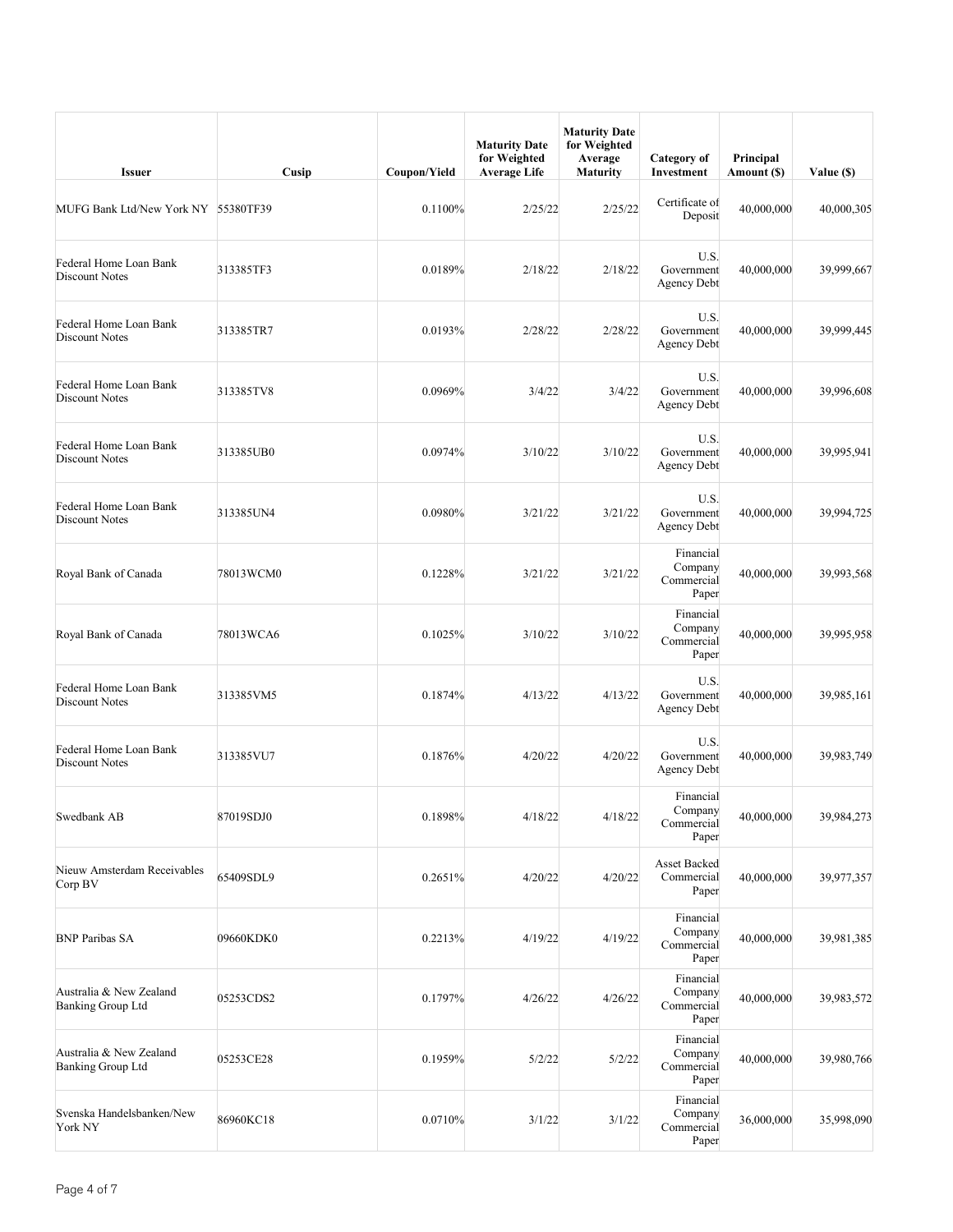| <b>Issuer</b>                                    | Cusip     | Coupon/Yield | <b>Maturity Date</b><br>for Weighted<br><b>Average Life</b> | <b>Maturity Date</b><br>for Weighted<br>Average<br>Maturity | Category of<br>Investment                   | Principal<br>Amount (\$) | Value (\$) |
|--------------------------------------------------|-----------|--------------|-------------------------------------------------------------|-------------------------------------------------------------|---------------------------------------------|--------------------------|------------|
| SVENSKA HANDELSBANKEN <sub>86960KBH4</sub><br>AB |           | 0.0710%      | 2/17/22                                                     | 2/17/22                                                     | Financial<br>Company<br>Commercial<br>Paper | 35,000,000               | 34,998,969 |
| Federal Home Loan Bank<br>Discount Notes         | 313385UZ7 | 0.1868%      | 4/1/22                                                      | 4/1/22                                                      | U.S.<br>Government<br><b>Agency Debt</b>    | 35,000,000               | 34,989,165 |
| Five Points Housing LP                           | 33834RAA1 | 0.1200%      | 2/7/22                                                      | 2/7/22                                                      | Variable Rate<br>Demand Note                | 33,110,000               | 33,110,000 |
| Cellmark Inc                                     | 15118CAA8 | 0.1200%      | 2/7/22                                                      | 2/7/22                                                      | Variable Rate<br>Demand Note                | 30,000,000               | 30,000,000 |
| Atlantic Asset Securitization LLC 04821UBF8      |           | 0.0913%      | 2/15/22                                                     | 2/15/22                                                     | <b>Asset Backed</b><br>Commercial<br>Paper  | 30,000,000               | 29,998,967 |
| Atlantic Asset Securitization LLC 04821UBH4      |           | 0.0913%      | 2/17/22                                                     | 2/17/22                                                     | Asset Backed<br>Commercial<br>Paper         | 30,000,000               | 29,998,808 |
| Federal Home Loan Bank<br>Discount Notes         | 313385UK0 | 0.0978%      | 3/18/22                                                     | 3/18/22                                                     | U.S.<br>Government<br>Agency Debt           | 30,000,000               | 29,996,293 |
| Federal Home Loan Bank<br>Discount Notes         | 313385VW3 | 0.1877%      | 4/22/22                                                     | 4/22/22                                                     | U.S.<br>Government<br><b>Agency Debt</b>    | 30,000,000               | 29,987,496 |
| <b>Issaquah Gateway SR</b><br>Development LLC    | 465163AA1 | 0.1200%      | 2/7/22                                                      | 2/7/22                                                      | Variable Rate<br>Demand Note                | 28,000,000               | 28,000,000 |
| Reynolds Ranch SR Development 76183AAA4<br>Co LP |           | 0.1200%      | 2/7/22                                                      | 2/7/22                                                      | Variable Rate<br>Demand Note                | 25,000,000               | 25,000,000 |
| Commonwealth Bank of Australia 20272ECQ9         |           | 0.1136%      | 3/24/22                                                     | 3/24/22                                                     | Financial<br>Company<br>Commercial<br>Paper | 23,440,000               | 23,436,319 |
| GTA Amber Lane LLC                               | 3622AVAA6 | 0.1200%      | 2/7/22                                                      | 2/7/22                                                      | Variable Rate<br>Demand Note                | 22,825,000               | 22,825,000 |
| Bellevue 10 Apartments LLC                       | 07911EAA0 | 0.1500%      | 2/7/22                                                      | 2/7/22                                                      | Variable Rate<br>Demand Note                | 20,200,000               | 20,200,000 |
| Legado Encino LLC                                | 52473EAA6 | 0.1200%      | 2/7/22                                                      | 2/7/22                                                      | Variable Rate<br>Demand Note                | 20,000,000               | 20,000,000 |
| Nieuw Amsterdam Receivables<br>Corp BV           | 65409SB72 | 0.0812%      | 2/7/22                                                      | 2/7/22                                                      | Asset Backed<br>Commercial<br>Paper         | 20,000,000               | 19,999,783 |
| Mississippi Business Finance<br>Corp             | 605279ML9 | 0.2100%      | 2/7/22                                                      | 2/7/22                                                      | Variable Rate<br>Demand Note                | 19,655,000               | 19,655,000 |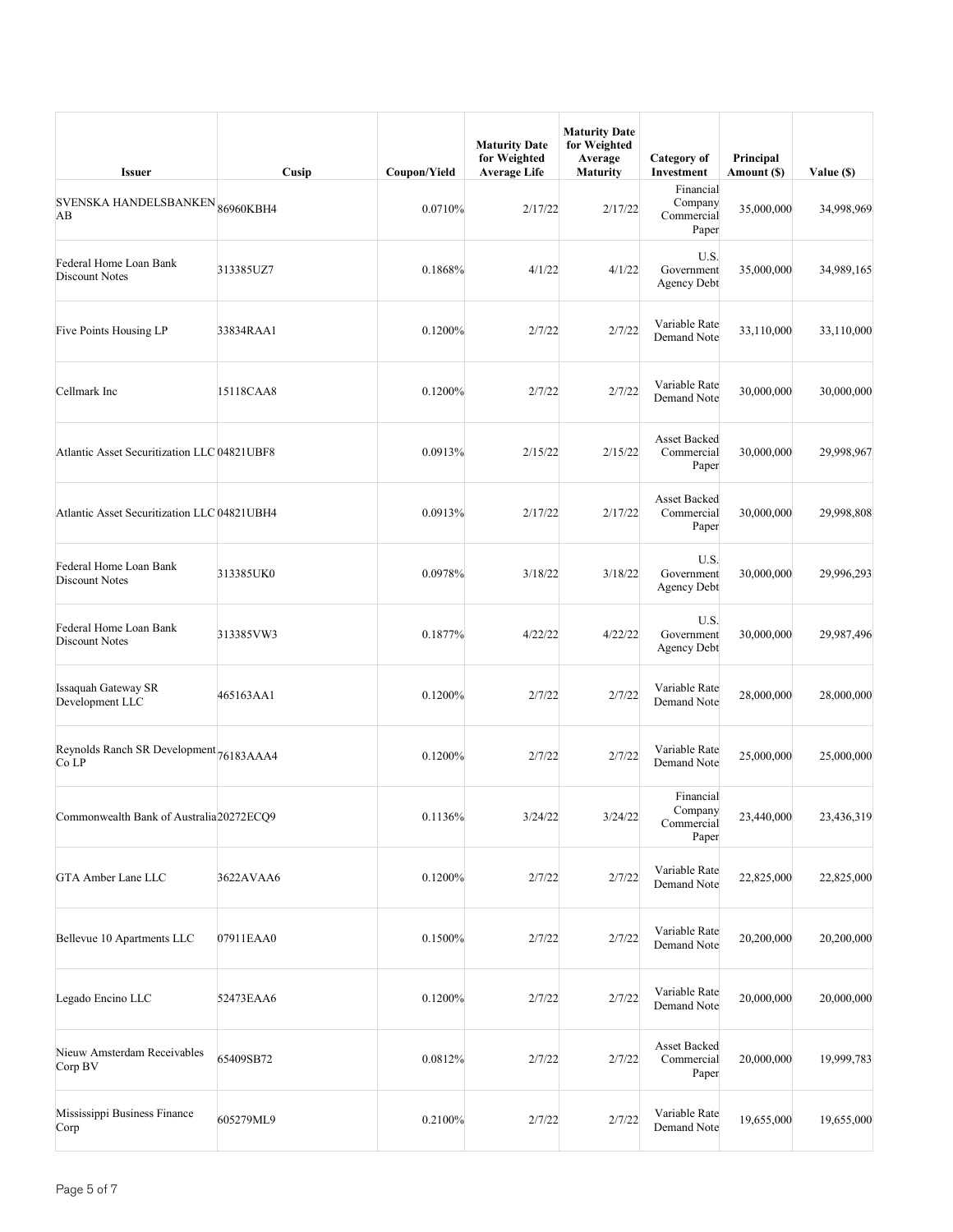| <b>Issuer</b>                                   | Cusip     | Coupon/Yield | <b>Maturity Date</b><br>for Weighted<br><b>Average Life</b> | <b>Maturity Date</b><br>for Weighted<br>Average<br>Maturity | Category of<br>Investment    | Principal<br>Amount (\$) | Value (\$) |
|-------------------------------------------------|-----------|--------------|-------------------------------------------------------------|-------------------------------------------------------------|------------------------------|--------------------------|------------|
| New Pullman Pointe Llc                          | 648243AA1 | 0.1200%      | 2/7/22                                                      | 2/7/22                                                      | Variable Rate<br>Demand Note | 19,600,000               | 19,600,000 |
| Encinitas Senior Living LP                      | 29254AAA7 | 0.1200%      | 2/7/22                                                      | 2/7/22                                                      | Variable Rate<br>Demand Note | 19,205,000               | 19,205,000 |
| New Sawmill Ridge LLC                           | 648638AA2 | 0.1200%      | 2/7/22                                                      | 2/7/22                                                      | Variable Rate<br>Demand Note | 19,000,000               | 19,000,000 |
| New Polaris LLC                                 | 64812PAA6 | 0.1200%      | 2/7/22                                                      | 2/7/22                                                      | Variable Rate<br>Demand Note | 16,600,000               | 16,600,000 |
| Jefferson Centerpointe LLC                      | 47248TAA7 | 0.1200%      | 2/7/22                                                      | 2/7/22                                                      | Variable Rate<br>Demand Note | 15,380,000               | 15,380,000 |
| CG-USA Simi Valley LP                           | 12540HAA2 | 0.1200%      | 2/7/22                                                      | 2/7/22                                                      | Variable Rate<br>Demand Note | 15,000,000               | 15,000,000 |
| Thomas J Nemic 2020<br><b>Irrevocable Trust</b> | 884435AA6 | 0.1200%      | 2/7/22                                                      | 2/7/22                                                      | Variable Rate<br>Demand Note | 14,455,000               | 14,455,000 |
| Irvine Inn Apartments LP                        | 46363PAA6 | 0.1200%      | 2/7/22                                                      | 2/7/22                                                      | Variable Rate<br>Demand Note | 11,500,000               | 11,500,000 |
| Novato Village LP                               | 669897AA8 | 0.1200%      | 2/7/22                                                      | 2/7/22                                                      | Variable Rate<br>Demand Note | 10,800,000               | 10,800,000 |
| Michael Dennis Sullivan<br>Irrevocable Trust    | 594070AB0 | 0.1200%      | 2/7/22                                                      | 2/7/22                                                      | Variable Rate<br>Demand Note | 10,485,000               | 10,485,000 |
| ASC Admiral Way LLC                             | 00215XAA6 | 0.1200%      | 2/7/22                                                      | 2/7/22                                                      | Variable Rate<br>Demand Note | 10,000,000               | 10,000,000 |
| Eagle Yucaipa 55 LP                             | 27003CAA1 | 0.1200%      | 2/7/22                                                      | 2/7/22                                                      | Variable Rate<br>Demand Note | 10,000,000               | 10,000,000 |
| Lodi LV Loca LP                                 | 54028AAA0 | 0.1200%      | 2/7/22                                                      | 2/7/22                                                      | Variable Rate<br>Demand Note | 10,000,000               | 10,000,000 |
| Schulder Family 2017 Trust                      | 808155AB1 | 0.1200%      | 2/7/22                                                      | 2/7/22                                                      | Variable Rate<br>Demand Note | 9,995,000                | 9,995,000  |
| Ventana Housing LP                              | 922760AA1 | 0.1200%      | 2/7/22                                                      | 2/7/22                                                      | Variable Rate<br>Demand Note | 9,700,000                | 9,700,000  |
| <b>KDF Post Street LP</b>                       | 48244VAA4 | 0.1200%      | 2/7/22                                                      | 2/7/22                                                      | Variable Rate<br>Demand Note | 9,450,000                | 9,450,000  |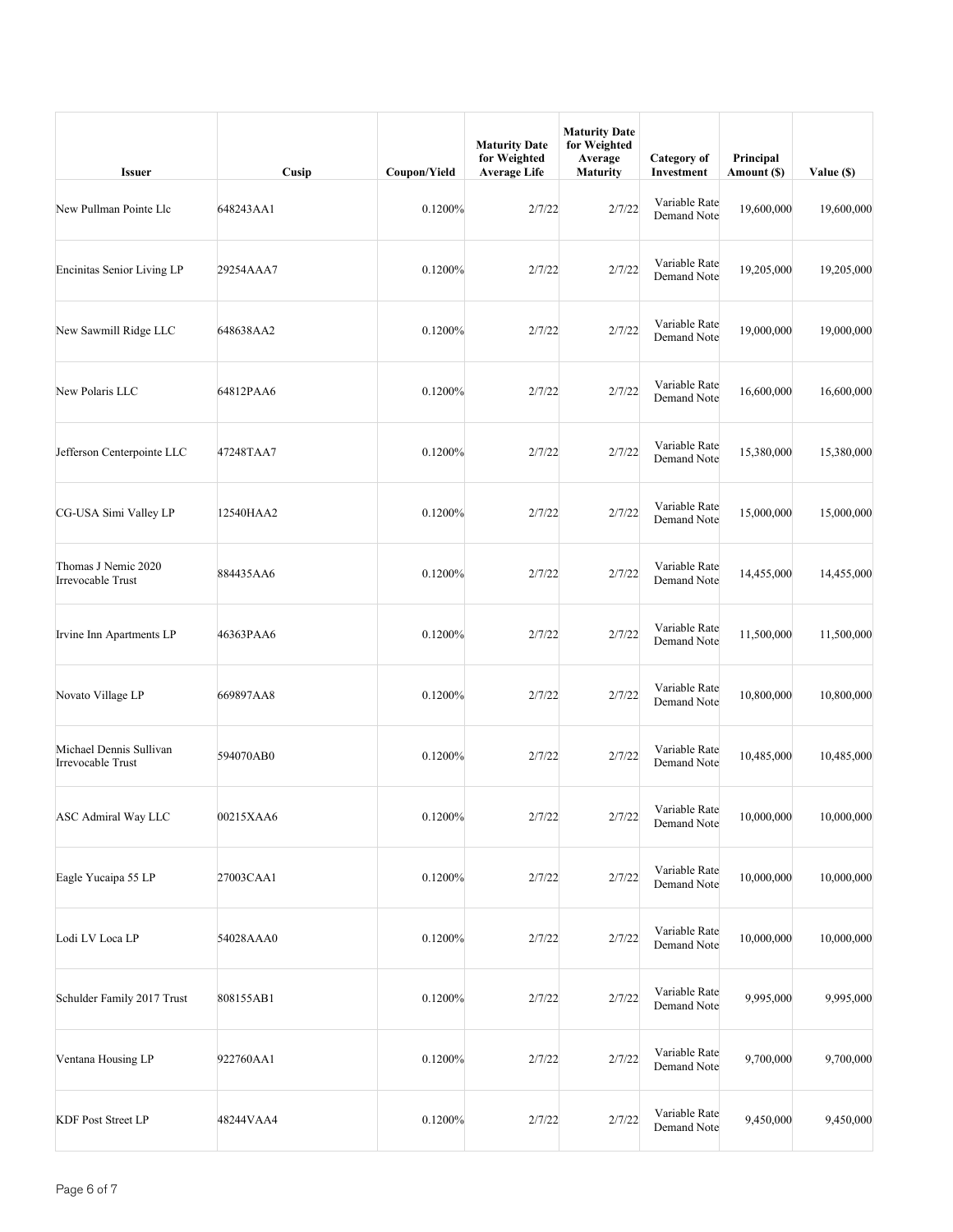| <b>Issuer</b>                                                           | Cusip     | Coupon/Yield | <b>Maturity Date</b><br>for Weighted<br><b>Average Life</b> | <b>Maturity Date</b><br>for Weighted<br>Average<br><b>Maturity</b> | Category of<br>Investment                                                                                                                                         | Principal<br>Amount (\$) | Value (\$) |
|-------------------------------------------------------------------------|-----------|--------------|-------------------------------------------------------------|--------------------------------------------------------------------|-------------------------------------------------------------------------------------------------------------------------------------------------------------------|--------------------------|------------|
| Alberta Street Development LLC 01307LAA9                                |           | 0.1200%      | 2/7/22                                                      | 2/7/22                                                             | Variable Rate<br>Demand Note                                                                                                                                      | 9,000,000                | 9,000,000  |
| Jerry L Hodge and Francis M<br>Hodge 2018 Irrevocable Trust             | 47653LAA2 | 0.1200%      | 2/7/22                                                      | 2/7/22                                                             | Variable Rate<br>Demand Note                                                                                                                                      | 8,580,000                | 8,580,000  |
| Eagle Hesperia 55 LP                                                    | 26960GAA5 | 0.1200%      | 2/7/22                                                      | 2/7/22                                                             | Variable Rate<br>Demand Note                                                                                                                                      | 8,160,000                | 8,160,000  |
| Greenback San Juan Associates<br>LP                                     | 393574AA6 | 0.1200%      | 2/7/22                                                      | 2/7/22                                                             | Variable Rate<br>Demand Note                                                                                                                                      | 7,800,000                | 7,800,000  |
| Lou and Eileen Vogt Irrevocable<br>Life Insurance Trust                 | 54573QAA4 | 0.1200%      | 2/7/22                                                      | 2/7/22                                                             | Variable Rate<br>Demand Note                                                                                                                                      | 6,615,000                | 6,615,000  |
| Olivetree Apartments LP                                                 | 681042AA5 | 0.1200%      | 2/7/22                                                      | 2/7/22                                                             | Variable Rate<br>Demand Note                                                                                                                                      | 5,000,000                | 5,000,000  |
| Royal Bank of Canada, NY<br><b>Branch Joint Repurchase</b><br>Agreement |           | 0.0200%      | 2/1/22                                                      | 2/1/22                                                             | U.S.<br>Government<br>Agency<br>Repurchase<br>Agreement,<br>collateralized<br>only by U.S.<br>Government<br>Agency<br>securities, U.S.<br>Treasuries, and<br>cash | 5,000,000                | 5,000,000  |
| Callewart Life Insurance Trust                                          | 13125BAA6 | 0.1200%      | 2/7/22                                                      | 2/7/22                                                             | Variable Rate<br>Demand Note                                                                                                                                      | 4,265,000                | 4,265,000  |
| Alper Drive Apts LLC                                                    | 02072TAA3 | 0.0000%      | 2/7/22                                                      | 2/7/22                                                             | Variable Rate<br>Demand Note                                                                                                                                      | 4,000,000                | 4,000,000  |

The weighted average life is a measure of a fund's credit quality risk and is the weighted average maturity of a portfolio's individual securities without taking into account interest rate readjustment dates. The calculation is based on a security's stated final maturity date or, when relevant, the date of the next demand feature when the fund may receive payment of principal and interest.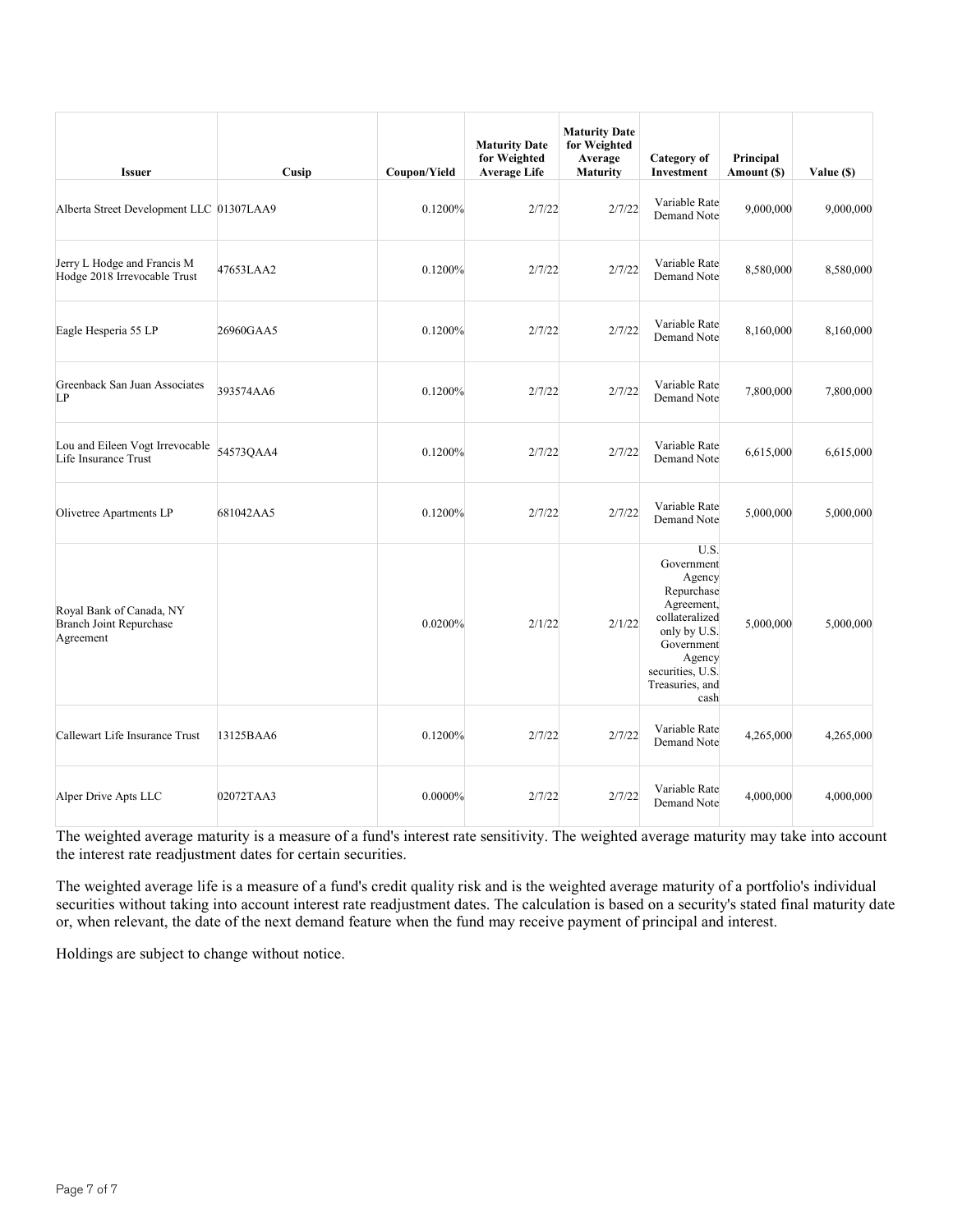## Janus Henderson Cash Liquidity Fund LLC

Full Portfolio Holdings as of 12/31/2021 Net Assets as of 12/31/2021: \$4,150,144,148 Weighted Average Maturity: 15 (days) Weighted Average Life: 15 (days)

A fund for which Janus Capital Management LLC ("Janus") serves as investment adviser may invest its cash in Janus Henderson Cash Liquidity Fund LLC, an unregistered cash management vehicle also managed by Janus. Shares of Janus Henderson Cash Liquidity Fund LLC are not otherwise available for purchase.

| <b>Issuer</b>                                                           | Cusip | Coupon/Yield | <b>Maturity Date</b><br>for Weighted<br><b>Average Life</b> | <b>Maturity Date</b><br>for Weighted<br>Average<br><b>Maturity</b> | Category of<br>Investment                                                                                                                                         | Principal<br>Amount (\$) | Value (\$)  |
|-------------------------------------------------------------------------|-------|--------------|-------------------------------------------------------------|--------------------------------------------------------------------|-------------------------------------------------------------------------------------------------------------------------------------------------------------------|--------------------------|-------------|
| Royal Bank of Canada, NY<br><b>Branch Joint Repurchase</b><br>Agreement |       | 0.0200%      | 1/3/22                                                      | 1/3/22                                                             | U.S.<br>Government<br>Agency<br>Repurchase<br>Agreement,<br>collateralized<br>only by U.S.<br>Government<br>Agency<br>securities, U.S.<br>Treasuries, and<br>cash | 395,000,000              | 395,000,000 |
| Royal Bank of Canada, NY<br><b>Branch Joint Repurchase</b><br>Agreement |       | 0.0400%      | 1/3/22                                                      | 1/3/22                                                             | U.S.<br>Government<br>Agency<br>Repurchase<br>Agreement,<br>collateralized<br>only by U.S.<br>Government<br>Agency<br>securities, U.S.<br>Treasuries, and<br>cash | 354,900,000              | 354,900,000 |
| Goldman Sachs & Co. Joint<br>Repurchase Agreement                       |       | 0.0400%      | 1/3/22                                                      | 1/3/22                                                             | U.S.<br>Government<br>Agency<br>Repurchase<br>Agreement,<br>collateralized<br>only by U.S.<br>Government<br>Agency<br>securities, U.S.<br>Treasuries, and<br>cash | 285,000,000              | 285,000,000 |
| <b>ING Financial Markets LLC Joint</b><br>Repurchase Agreement          |       | 0.0200%      | 1/3/22                                                      | 1/3/22                                                             | U.S.<br>Government<br>Agency<br>Repurchase<br>Agreement,<br>collateralized<br>only by U.S.<br>Government<br>Agency<br>securities, U.S.<br>Treasuries, and<br>cash | 155,000,000              | 155,000,000 |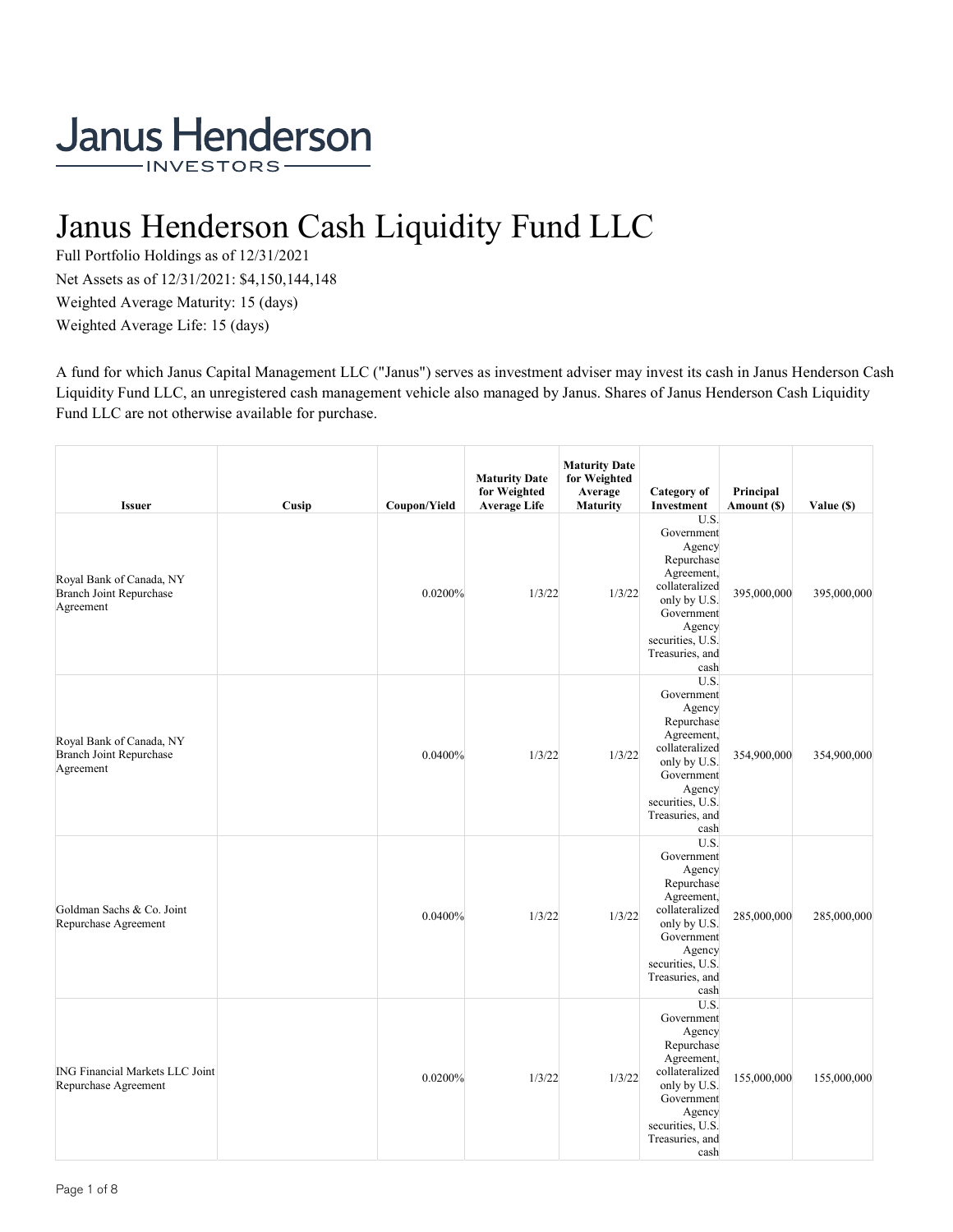| <b>Issuer</b>                                                  | Cusip     | Coupon/Yield | <b>Maturity Date</b><br>for Weighted<br><b>Average Life</b> | <b>Maturity Date</b><br>for Weighted<br>Average<br><b>Maturity</b> | Category of<br>Investment                                                                                                                                         | Principal<br>Amount (\$) | Value (\$)  |
|----------------------------------------------------------------|-----------|--------------|-------------------------------------------------------------|--------------------------------------------------------------------|-------------------------------------------------------------------------------------------------------------------------------------------------------------------|--------------------------|-------------|
| HSBC Securities (USA), Inc.<br>Joint Repurchase Agreement      |           | 0.0400%      | 1/3/22                                                      | 1/3/22                                                             | U.S.<br>Government<br>Agency<br>Repurchase<br>Agreement,<br>collateralized<br>only by U.S.<br>Government<br>Agency<br>securities, U.S.<br>Treasuries, and<br>cash | 140,000,000              | 140,000,000 |
| Swedbank AB                                                    | 87019SA38 | 0.0405%      | 1/3/22                                                      | 1/3/22                                                             | Financial<br>Company<br>Commercial<br>Paper                                                                                                                       | 110,000,000              | 110,000,234 |
| MUFG Bank Ltd/New York NY 62479MA37                            |           | 0.0507%      | 1/3/22                                                      | 1/3/22                                                             | Financial<br>Company<br>Commercial<br>Paper                                                                                                                       | 100,000,000              | 100,000,050 |
| <b>ING Financial Markets LLC Joint</b><br>Repurchase Agreement |           | 0.0200%      | 1/3/22                                                      | 1/3/22                                                             | U.S.<br>Government<br>Agency<br>Repurchase<br>Agreement,<br>collateralized<br>only by U.S.<br>Government<br>Agency<br>securities, U.S.<br>Treasuries, and<br>cash | 85,000,000               | 85,000,000  |
| Credit Agricole, New York Joint<br>Repurchase Agreement        |           | 0.0300%      | 1/3/22                                                      | 1/3/22                                                             | U.S.<br>Government<br>Agency<br>Repurchase<br>Agreement,<br>collateralized<br>only by U.S.<br>Government<br>Agency<br>securities, U.S.<br>Treasuries, and<br>cash | 76,600,000               | 76,600,000  |
| Federal Home Loan Bank<br><b>Discount Notes</b>                | 313385RH1 | $0.0000\%$   | 1/3/22                                                      | 1/3/22                                                             | U.S.<br>Government<br>Agency Debt                                                                                                                                 | 75,000,000               | 75,000,250  |
| Federal Home Loan Bank<br>Discount Notes                       | 313385RJ7 | 0.0025%      | 1/4/22                                                      | 1/4/22                                                             | U.S.<br>Government<br><b>Agency Debt</b>                                                                                                                          | 75,000,000               | 75,000,229  |
| Goldman Sachs & Co. Joint<br>Repurchase Agreement              |           | 0.0100%      | 1/3/22                                                      | 1/3/22                                                             | U.S.<br>Government<br>Agency<br>Repurchase<br>Agreement,<br>collateralized<br>only by U.S.<br>Government<br>Agency<br>securities, U.S.<br>Treasuries, and<br>cash | 70,000,000               | 70,000,000  |
| Australia & New Zealand<br><b>Banking Group Ltd</b>            | 05253CA55 | 0.0710%      | 1/5/22                                                      | 1/5/22                                                             | Financial<br>Company<br>Commercial<br>Paper                                                                                                                       | 70,000,000               | 69,999,870  |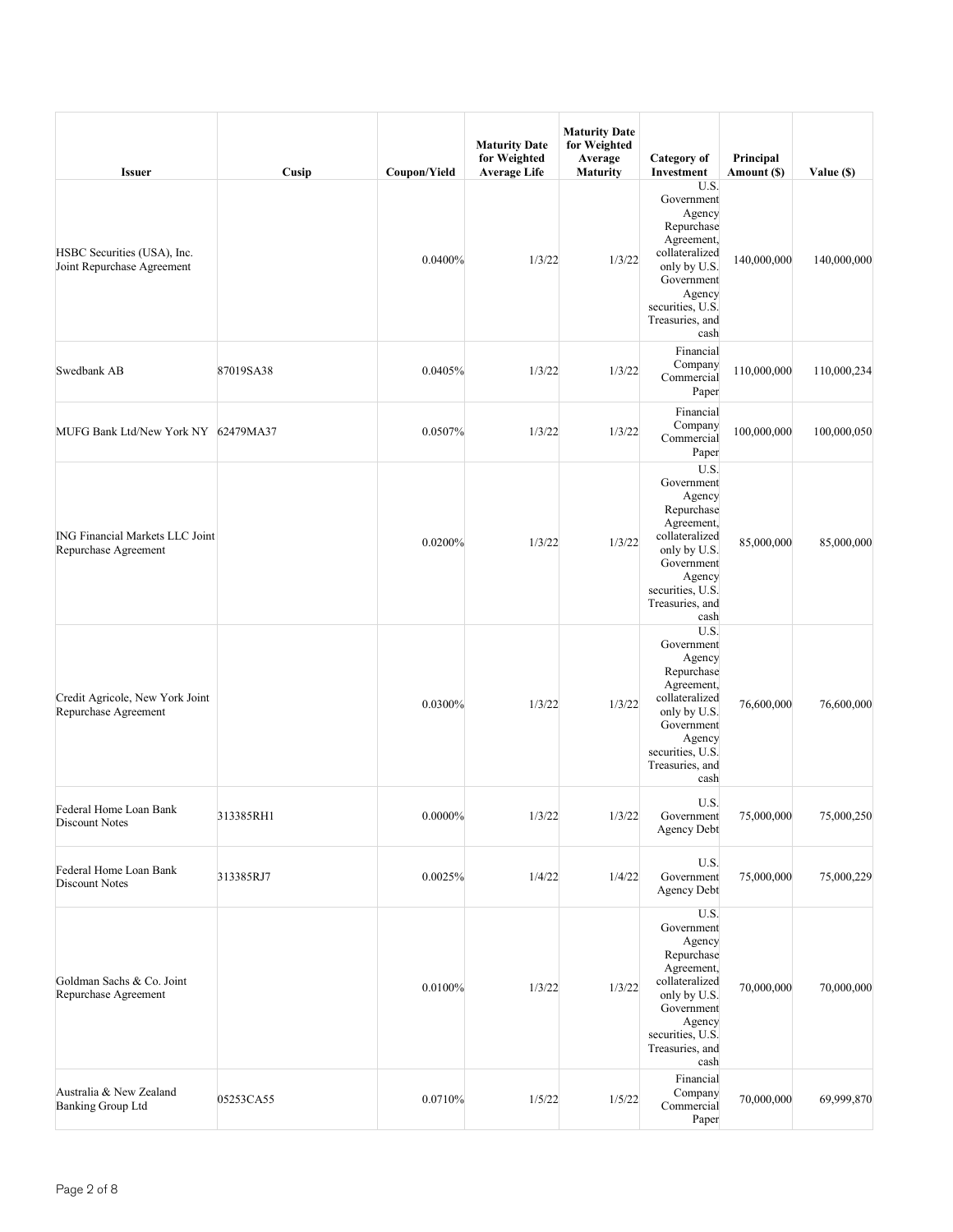| <b>Issuer</b>                                       | Cusip     | Coupon/Yield | <b>Maturity Date</b><br>for Weighted<br><b>Average Life</b> | <b>Maturity Date</b><br>for Weighted<br>Average<br><b>Maturity</b> | Category of<br>Investment                   | Principal<br>Amount (\$) | Value (\$) |
|-----------------------------------------------------|-----------|--------------|-------------------------------------------------------------|--------------------------------------------------------------------|---------------------------------------------|--------------------------|------------|
| Bank of Montreal/Chicago IL                         | 06367CNE3 | 0.1300%      | 2/2/22                                                      | 2/2/22                                                             | Certificate of<br>Deposit                   | 60,000,000               | 60,001,869 |
| Canadian Imperial Bank of<br>Commerce/New York NY   | 13606CY99 | 0.1000%      | 1/11/22                                                     | 1/11/22                                                            | Certificate of<br>Deposit                   | 60,000,000               | 60,000,348 |
| Canadian Imperial Bank of<br>Commerce/New York NY   | 13606CZ56 | 0.0600%      | 1/4/22                                                      | 1/4/22                                                             | Certificate of<br>Deposit                   | 50,000,000               | 49,999,889 |
| Canadian Imperial Bank of<br>Commerce/New York NY   | 13606CYS7 | 0.1100%      | 1/13/22                                                     | 1/13/22                                                            | Certificate of<br>Deposit                   | 50,000,000               | 50,000,506 |
| MUFG Bank Ltd/New York NY 62479MA45                 |           | 0.0507%      | 1/4/22                                                      | 1/4/22                                                             | Financial<br>Company<br>Commercial<br>Paper | 50,000,000               | 49,999,889 |
| JP Morgan Securities LLC                            | 46640QAA9 | 0.1126%      | 1/10/22                                                     | 1/10/22                                                            | Financial<br>Company<br>Commercial<br>Paper | 50,000,000               | 49,998,959 |
| Australia & New Zealand<br><b>Banking Group Ltd</b> | 05253CAC0 | 0.0710%      | 1/12/22                                                     | 1/12/22                                                            | Financial<br>Company<br>Commercial<br>Paper | 50,000,000               | 49,999,246 |
| Federal Home Loan Bank<br>Discount Notes            | 313385SR8 | 0.0183%      | 2/4/22                                                      | 2/4/22                                                             | U.S.<br>Government<br>Agency Debt           | 50,000,000               | 49,999,317 |
| Atlantic Asset Securitization LLC 04821UAK8         |           | 0.0903%      | 1/19/22                                                     | 1/19/22                                                            | Asset Backed<br>Commercial<br>Paper         | 50,000,000               | 49,998,152 |
| JP Morgan Securities LLC                            | 46640QAQ4 | 0.1349%      | 1/24/22                                                     | 1/24/22                                                            | Financial<br>Company<br>Commercial<br>Paper | 50,000,000               | 49,996,067 |
| Nieuw Amsterdam Receivables<br>Corp BV              | 65409SB15 | 0.1258%      | 2/1/22                                                      | 2/1/22                                                             | Asset Backed<br>Commercial<br>Paper         | 50,000,000               | 49,994,989 |
| Nieuw Amsterdam Receivables<br>Corp BV              | 65409SB31 | 0.1299%      | 2/3/22                                                      | 2/3/22                                                             | Asset Backed<br>Commercial<br>Paper         | 50,000,000               | 49,994,539 |
| Toronto-Dominion Bank/The                           | 89119BBB1 | 0.0954%      | 2/11/22                                                     | 2/11/22                                                            | Financial<br>Company<br>Commercial<br>Paper | 50,000,000               | 49,995,017 |
| Toronto-Dominion Bank/The                           | 89119BBJ4 | 0.1096%      | 2/18/22                                                     | 2/18/22                                                            | Financial<br>Company<br>Commercial<br>Paper | 50,000,000               | 49,993,233 |
| Swedbank AB                                         | 87019SC28 | 0.1228%      | 3/2/22                                                      | 3/2/22                                                             | Financial<br>Company<br>Commercial<br>Paper | 50,000,000               | 49,990,269 |
| Swedbank AB                                         | 87019SBQ6 | 0.1086%      | 2/24/22                                                     | 2/24/22                                                            | Financial<br>Company<br>Commercial<br>Paper | 50,000,000               | 49,992,451 |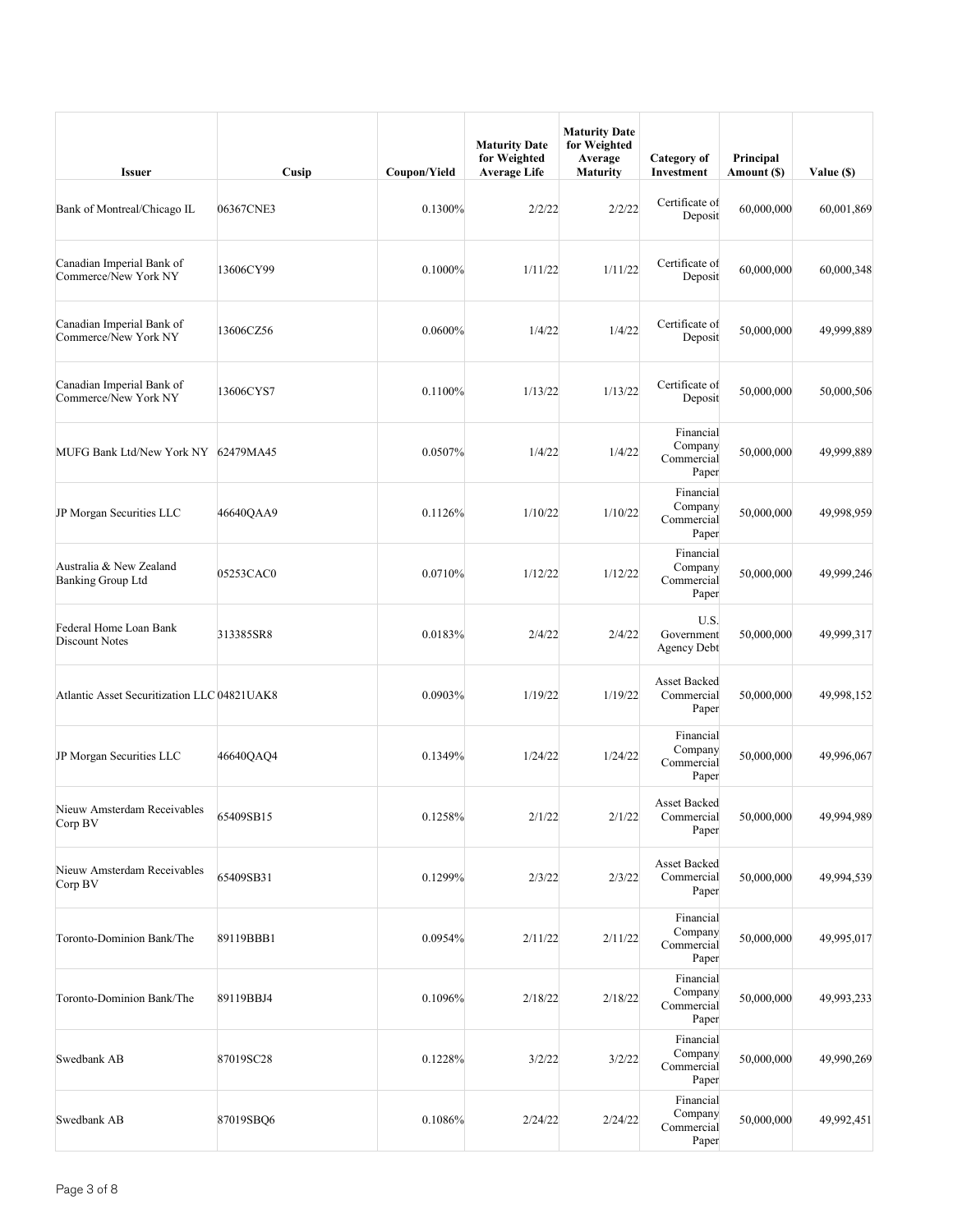| <b>Issuer</b>                                       | Cusip     | Coupon/Yield | <b>Maturity Date</b><br>for Weighted<br><b>Average Life</b> | <b>Maturity Date</b><br>for Weighted<br>Average<br><b>Maturity</b> | Category of<br>Investment                                                                                                                                         | Principal<br>Amount (\$) | Value (\$) |
|-----------------------------------------------------|-----------|--------------|-------------------------------------------------------------|--------------------------------------------------------------------|-------------------------------------------------------------------------------------------------------------------------------------------------------------------|--------------------------|------------|
| Toronto-Dominion Bank/The                           | 89119BC46 | 0.1380%      | 3/4/22                                                      | 3/4/22                                                             | Financial<br>Company<br>Commercial<br>Paper                                                                                                                       | 50,000,000               | 49,988,725 |
| <b>ING Financial Markets LLC</b>                    |           | 0.0300%      | 1/3/22                                                      | 1/3/22                                                             | U.S.<br>Government<br>Agency<br>Repurchase<br>Agreement,<br>collateralized<br>only by U.S.<br>Government<br>Agency<br>securities, U.S.<br>Treasuries, and<br>cash | 48,000,000               | 48,000,000 |
| Federal Home Loan Bank<br>Discount Notes            | 313385SB3 | 0.0086%      | 1/21/22                                                     | 1/21/22                                                            | U.S.<br>Government<br><b>Agency Debt</b>                                                                                                                          | 45,000,000               | 44,999,942 |
| Federal Home Loan Bank<br>Discount Notes            | 313385SG2 | 0.0088%      | 1/26/22                                                     | 1/26/22                                                            | U.S.<br>Government<br>Agency Debt                                                                                                                                 | 45,000,000               | 44,999,883 |
| Toronto-Dominion Bank/The                           | 89119BAL0 | 0.0710%      | 1/20/22                                                     | 1/20/22                                                            | Financial<br>Company<br>Commercial<br>Paper                                                                                                                       | 45,000,000               | 44,998,625 |
| Toronto-Dominion Bank/The                           | 89119BBN5 | 0.1177%      | 2/22/22                                                     | 2/22/22                                                            | Financial<br>Company<br>Commercial<br>Paper                                                                                                                       | 45,000,000               | 44,992,840 |
| Nieuw Amsterdam Receivables<br>Corp BV              | 65409SA40 | 0.0812%      | 1/4/22                                                      | 1/4/22                                                             | Asset Backed<br>Commercial<br>Paper                                                                                                                               | 40,000,000               | 39,999,978 |
| Federal Home Loan Bank<br>Discount Notes            | 313385RM0 | 0.0057%      | 1/7/22                                                      | 1/7/22                                                             | U.S.<br>Government<br>Agency Debt                                                                                                                                 | 40,000,000               | 40,000,099 |
| Australia & New Zealand<br><b>Banking Group Ltd</b> | 05253CA63 | 0.0710%      | 1/6/22                                                      | 1/6/22                                                             | Financial<br>Company<br>Commercial<br>Paper                                                                                                                       | 40,000,000               | 39,999,867 |
| Federal Home Loan Bank<br>Discount Notes            | 313385RS7 | 0.0075%      | 1/12/22                                                     | 1/12/22                                                            | U.S.<br>Government<br><b>Agency Debt</b>                                                                                                                          | 40,000,000               | 40,000,042 |
| Royal Bank of Canada                                | 78013WAJ9 | 0.0710%      | 1/18/22                                                     | 1/18/22                                                            | Financial<br>Company<br>Commercial<br>Paper                                                                                                                       | 40,000,000               | 39,999,067 |
| Royal Bank of Canada                                | 78013WCM0 | 0.1959%      | 3/21/22                                                     | 3/21/22                                                            | Financial<br>Company<br>Commercial<br>Paper                                                                                                                       | 40,000,000               | 39,983,311 |
| Royal Bank of Canada                                | 78013WCA6 | 0.1664%      | 3/10/22                                                     | 3/10/22                                                            | Financial<br>Company<br>Commercial<br>Paper                                                                                                                       | 40,000,000               | 39,988,093 |
| Svenska Handelsbanken/New<br>York NY                | 86960KC18 | 0.1319%      | 3/1/22                                                      | 3/1/22                                                             | Financial<br>Company<br>Commercial<br>Paper                                                                                                                       | 36,000,000               | 35,992,560 |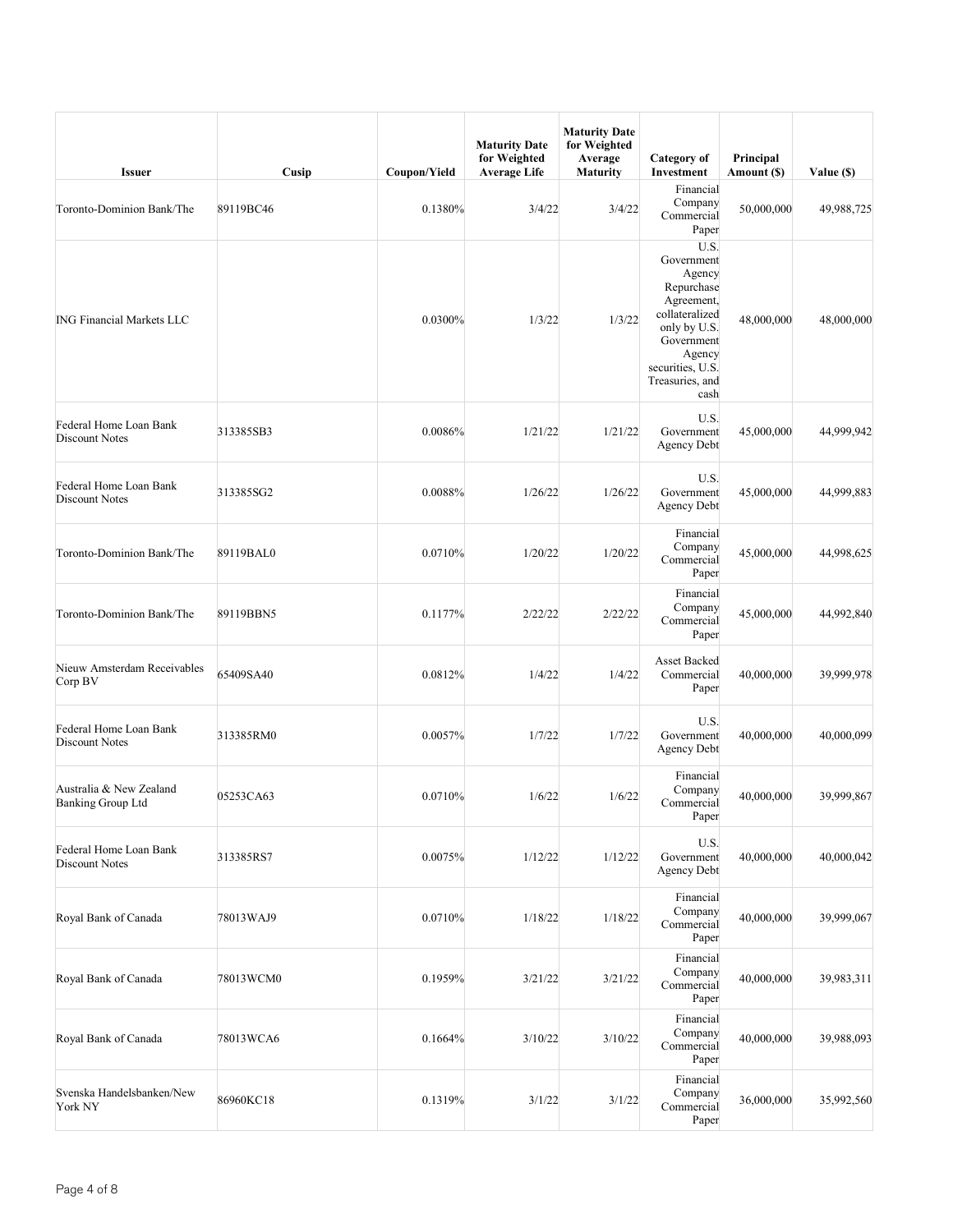| <b>Issuer</b>                                                  | Cusip     | Coupon/Yield | <b>Maturity Date</b><br>for Weighted<br><b>Average Life</b> | <b>Maturity Date</b><br>for Weighted<br>Average<br><b>Maturity</b> | Category of<br>Investment                                                                                                              | Principal<br>Amount (\$) | Value (\$) |
|----------------------------------------------------------------|-----------|--------------|-------------------------------------------------------------|--------------------------------------------------------------------|----------------------------------------------------------------------------------------------------------------------------------------|--------------------------|------------|
| Nieuw Amsterdam Receivables<br>Corp BV                         | 65409SAJ7 | 0.0872%      | 1/18/22                                                     | 1/18/22                                                            | Asset Backed<br>Commercial<br>Paper                                                                                                    | 35,000,000               | 34,998,816 |
| Federal Home Loan Bank<br><b>Discount Notes</b>                | 313385UZ7 | 0.0870%      | 4/1/22                                                      | 4/1/22                                                             | U.S.<br>Government<br><b>Agency Debt</b>                                                                                               | 35,000,000               | 34,992,395 |
| SVENSKA HANDELSBANKEN <sub>86960KBH4</sub><br>AB               |           | 0.1075%      | 2/17/22                                                     | 2/17/22                                                            | Financial<br>Company<br>Commercial<br>Paper                                                                                            | 35,000,000               | 34,995,433 |
| Five Points Housing LP                                         | 33834RAA1 | 0.1100%      | 1/7/22                                                      | 1/7/22                                                             | Variable Rate<br>Demand Note                                                                                                           | 33,110,000               | 33,110,000 |
| Cellmark Inc                                                   | 15118CAA8 | 0.1300%      | 1/7/22                                                      | 1/7/22                                                             | Variable Rate<br>Demand Note                                                                                                           | 30,000,000               | 30,000,000 |
| MUFG Bank Ltd/New York NY 55380TB58                            |           | 0.1000%      | 1/11/22                                                     | 1/11/22                                                            | Certificate of<br>Deposit                                                                                                              | 30,000,000               | 30,000,385 |
| Svenska Handelsbanken AB                                       | 86960KAK8 | 0.0710%      | 1/19/22                                                     | 1/19/22                                                            | Financial<br>Company<br>Commercial<br>Paper                                                                                            | 30,000,000               | 29,999,217 |
| Nieuw Amsterdam Receivables<br>Corp BV                         | 65409SAL2 | 0.0872%      | 1/20/22                                                     | 1/20/22                                                            | Asset Backed<br>Commercial<br>Paper                                                                                                    | 30,000,000               | 29,998,942 |
| <b>Issaquah Gateway SR</b><br>Development LLC                  | 465163AA1 | 0.1300%      | 1/7/22                                                      | 1/7/22                                                             | Variable Rate<br>Demand Note                                                                                                           | 28,000,000               | 28,000,000 |
| Reynolds Ranch SR Development 76183AAA4<br>Co LP               |           | 0.1100%      | 1/7/22                                                      | 1/7/22                                                             | Variable Rate<br>Demand Note                                                                                                           | 25,000,000               | 25,000,000 |
| Nieuw Amsterdam Receivables<br>Corp BV                         | 65409SAA6 | 0.0832%      | 1/10/22                                                     | 1/10/22                                                            | Asset Backed<br>Commercial<br>Paper                                                                                                    | 25,000,000               | 24,999,639 |
| Commonwealth Bank of Australia <sub>20272ECQ9</sub>            |           | 0.1736%      | 3/24/22                                                     | 3/24/22                                                            | Financial<br>Company<br>Commercial<br>Paper                                                                                            | 23,440,000               | 23,431,091 |
| GTA Amber Lane LLC                                             | 3622AVAA6 | $0.0000\%$   | 1/7/22                                                      | 1/7/22                                                             | Variable Rate<br>Demand Note                                                                                                           | 20,500,000               | 20,500,000 |
| Bellevue 10 Apartments LLC                                     | 07911EAA0 | 0.1400%      | 1/7/22                                                      | 1/7/22                                                             | Variable Rate<br>Demand Note                                                                                                           | 20,200,000               | 20,200,000 |
| <b>ING Financial Markets LLC Joint</b><br>Repurchase Agreement |           | 0.0300%      | 1/3/22                                                      | 1/3/22                                                             | U.S.<br>Government<br>Agency<br>Repurchase<br>Agreement,<br>collateralized<br>only by U.S.<br>Government<br>Agency<br>securities, U.S. | 20,000,000               | 20,000,000 |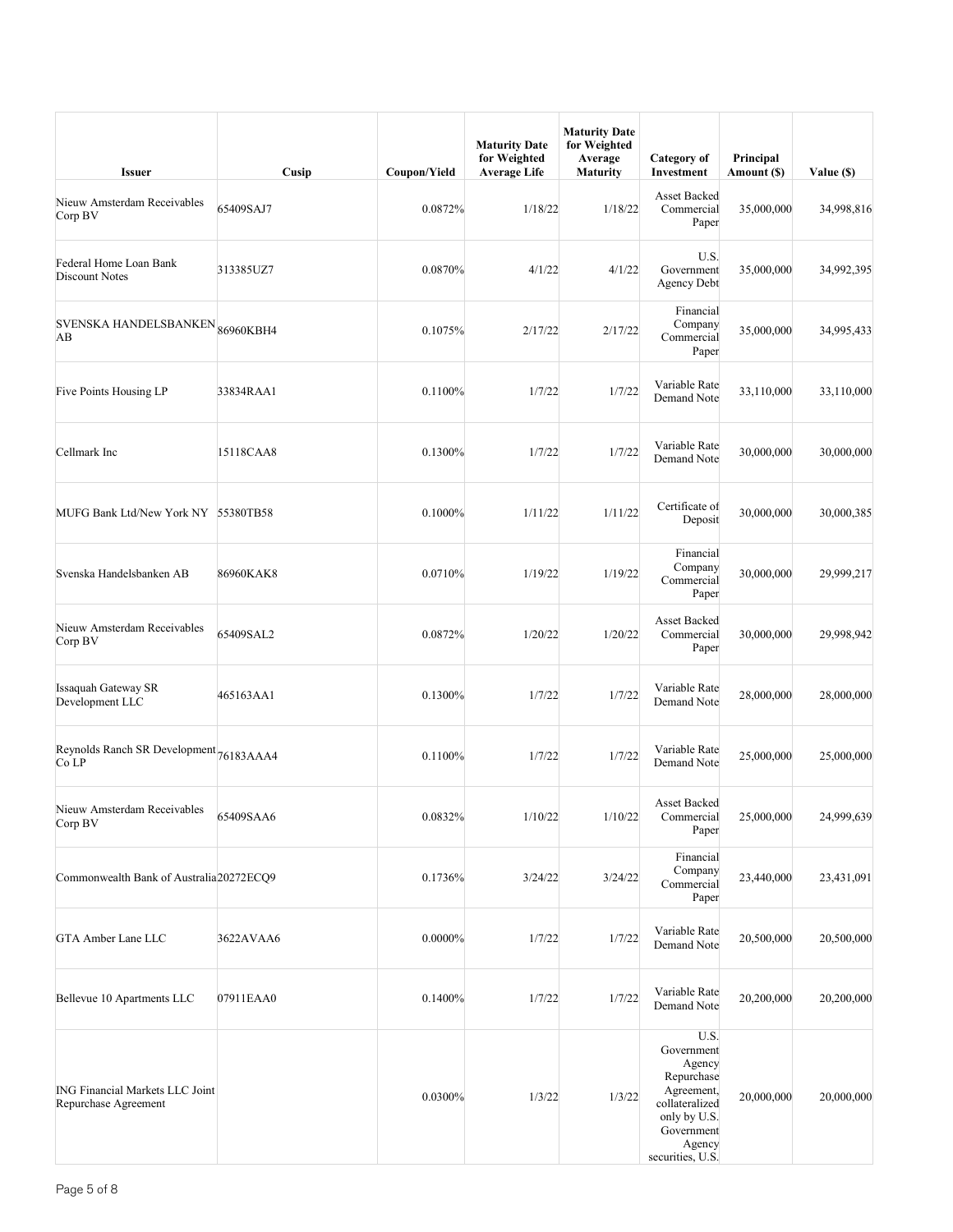| <b>Issuer</b>                                       | Cusip     | Coupon/Yield | <b>Maturity Date</b><br>for Weighted<br><b>Average Life</b> | <b>Maturity Date</b><br>for Weighted<br>Average<br><b>Maturity</b> | Category of<br>Investment                   | Principal<br>Amount (\$) | Value (\$) |
|-----------------------------------------------------|-----------|--------------|-------------------------------------------------------------|--------------------------------------------------------------------|---------------------------------------------|--------------------------|------------|
|                                                     |           |              |                                                             |                                                                    | Treasuries, and<br>cash                     |                          |            |
| Legado Encino LLC                                   | 52473EAA6 | 0.1100%      | 1/7/22                                                      | 1/7/22                                                             | Variable Rate<br>Demand Note                | 20,000,000               | 20,000,000 |
| Nieuw Amsterdam Receivables<br>Corp BV              | 65409SB72 | 0.1380%      | 2/7/22                                                      | 2/7/22                                                             | <b>Asset Backed</b><br>Commercial<br>Paper  | 20,000,000               | 19,997,412 |
| Mississippi Business Finance<br>Corp                | 605279ML9 | 0.2300%      | 1/7/22                                                      | 1/7/22                                                             | Variable Rate<br>Demand Note                | 19,655,000               | 19,655,000 |
| New Pullman Pointe Llc                              | 648243AA1 | 0.1100%      | 1/7/22                                                      | 1/7/22                                                             | Variable Rate<br>Demand Note                | 19,600,000               | 19,600,000 |
| Encinitas Senior Living LP                          | 29254AAA7 | 0.1100%      | 1/7/22                                                      | 1/7/22                                                             | Variable Rate<br>Demand Note                | 19,205,000               | 19,205,000 |
| New Sawmill Ridge LLC                               | 648638AA2 | 0.1100%      | 1/7/22                                                      | 1/7/22                                                             | Variable Rate<br>Demand Note                | 19,000,000               | 19,000,000 |
| New Polaris LLC                                     | 64812PAA6 | 0.1100%      | 1/7/22                                                      | 1/7/22                                                             | Variable Rate<br>Demand Note                | 16,600,000               | 16,600,000 |
| CG-USA Simi Valley LP                               | 12540HAA2 | 0.1100%      | 1/7/22                                                      | 1/7/22                                                             | Variable Rate<br>Demand Note                | 15,000,000               | 15,000,000 |
| Australia & New Zealand<br><b>Banking Group Ltd</b> | 05253CAQ9 | 0.0710%      | 1/24/22                                                     | 1/24/22                                                            | Financial<br>Company<br>Commercial<br>Paper | 15,000,000               | 14,999,425 |
| Thomas J Nemic 2020<br>Irrevocable Trust            | 884435AA6 | 0.1300%      | 1/7/22                                                      | 1/7/22                                                             | Variable Rate<br>Demand Note                | 14,455,000               | 14,455,000 |
| Jefferson Centerpointe LLC                          | 47248TAA7 | 0.1100%      | 1/7/22                                                      | 1/7/22                                                             | Variable Rate<br>Demand Note                | 12,780,000               | 12,780,000 |
| Irvine Inn Apartments LP                            | 46363PAA6 | 0.1100%      | 1/7/22                                                      | 1/7/22                                                             | Variable Rate<br>Demand Note                | 11,500,000               | 11,500,000 |
| Novato Village LP                                   | 669897AA8 | 0.1100%      | 1/7/22                                                      | 1/7/22                                                             | Variable Rate<br>Demand Note                | 10,800,000               | 10,800,000 |
| Michael Dennis Sullivan<br>Irrevocable Trust        | 594070AB0 | 0.1300%      | 1/7/22                                                      | 1/7/22                                                             | Variable Rate<br>Demand Note                | 10,485,000               | 10,485,000 |
| ASC Admiral Way LLC                                 | 00215XAA6 | 0.1100%      | 1/7/22                                                      | 1/7/22                                                             | Variable Rate<br>Demand Note                | 10,000,000               | 10,000,000 |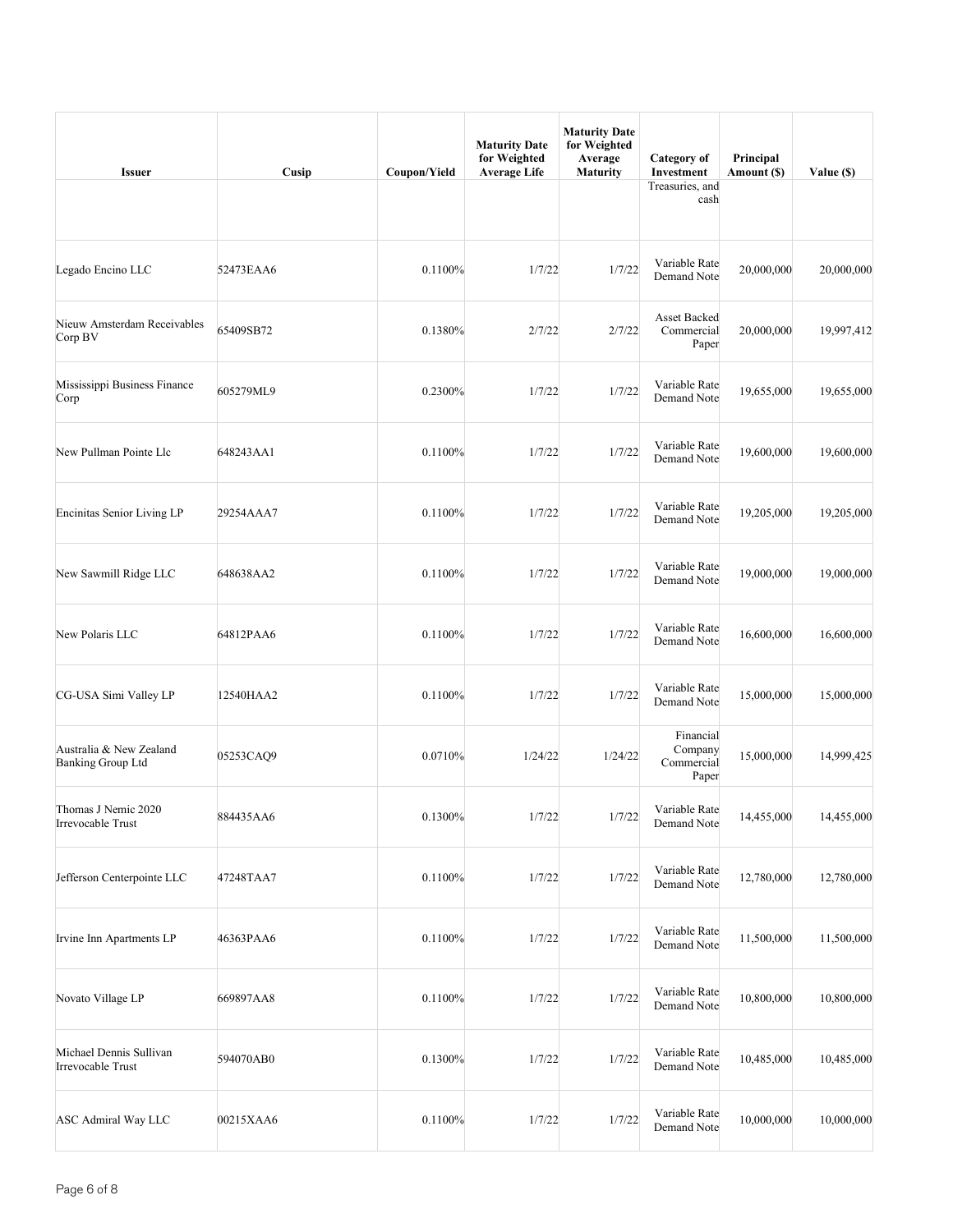| <b>Issuer</b>                                               | Cusip     | Coupon/Yield | <b>Maturity Date</b><br>for Weighted<br><b>Average Life</b> | <b>Maturity Date</b><br>for Weighted<br>Average<br><b>Maturity</b> | Category of<br>Investment                                                                                                                                         | Principal<br>Amount (\$) | Value (\$) |
|-------------------------------------------------------------|-----------|--------------|-------------------------------------------------------------|--------------------------------------------------------------------|-------------------------------------------------------------------------------------------------------------------------------------------------------------------|--------------------------|------------|
| Eagle Yucaipa 55 LP                                         | 27003CAA1 | 0.1100%      | 1/7/22                                                      | 1/7/22                                                             | Variable Rate<br>Demand Note                                                                                                                                      | 10,000,000               | 10,000,000 |
| Lodi LV Loca LP                                             | 54028AAA0 | 0.1100%      | 1/7/22                                                      | 1/7/22                                                             | Variable Rate<br>Demand Note                                                                                                                                      | 10,000,000               | 10,000,000 |
| Schulder Family 2017 Trust                                  | 808155AB1 | 0.1300%      | 1/7/22                                                      | 1/7/22                                                             | Variable Rate<br>Demand Note                                                                                                                                      | 9,995,000                | 9,995,000  |
| Ventana Housing LP                                          | 922760AA1 | 0.1100%      | 1/7/22                                                      | 1/7/22                                                             | Variable Rate<br>Demand Note                                                                                                                                      | 9,700,000                | 9,700,000  |
| <b>KDF Post Street LP</b>                                   | 48244VAA4 | 0.1100%      | 1/7/22                                                      | 1/7/22                                                             | Variable Rate<br>Demand Note                                                                                                                                      | 9,450,000                | 9,450,000  |
| Jerry L Hodge and Francis M<br>Hodge 2018 Irrevocable Trust | 47653LAA2 | 0.1300%      | 1/7/22                                                      | 1/7/22                                                             | Variable Rate<br>Demand Note                                                                                                                                      | 8,580,000                | 8,580,000  |
| Eagle Hesperia 55 LP                                        | 26960GAA5 | 0.1100%      | 1/7/22                                                      | 1/7/22                                                             | Variable Rate<br>Demand Note                                                                                                                                      | 8,160,000                | 8,160,000  |
| Alberta Street Development LLC 01307LAA9                    |           | 0.1100%      | 1/7/22                                                      | 1/7/22                                                             | Variable Rate<br>Demand Note                                                                                                                                      | 8,000,000                | 8,000,000  |
| Greenback San Juan Associates<br>LP                         | 393574AA6 | 0.1100%      | 1/7/22                                                      | 1/7/22                                                             | Variable Rate<br>Demand Note                                                                                                                                      | 7,800,000                | 7,800,000  |
| Lou and Eileen Vogt Irrevocable<br>Life Insurance Trust     | 54573QAA4 | 0.1300%      | 1/7/22                                                      | 1/7/22                                                             | Variable Rate<br>Demand Note                                                                                                                                      | 6,615,000                | 6,615,000  |
| Credit Agricole, New York Joint<br>Repurchase Agreement     |           | 0.0300%      | 1/3/22                                                      | 1/3/22                                                             | U.S.<br>Government<br>Agency<br>Repurchase<br>Agreement,<br>collateralized<br>only by U.S.<br>Government<br>Agency<br>securities, U.S.<br>Treasuries, and<br>cash | 5,000,000                | 5,000,000  |
| Olivetree Apartments LP                                     | 681042AA5 | 0.1100%      | 1/7/22                                                      | 1/7/22                                                             | Variable Rate<br>Demand Note                                                                                                                                      | 5,000,000                | 5,000,000  |
| Callewart Life Insurance Trust                              | 13125BAA6 | 0.1300%      | 1/7/22                                                      | 1/7/22                                                             | Variable Rate<br>Demand Note                                                                                                                                      | 4,265,000                | 4,265,000  |
| Alper Drive Apts LLC                                        | 02072TAA3 | $0.0000\%$   | 1/7/22                                                      | 1/7/22                                                             | Variable Rate<br>Demand Note                                                                                                                                      | 2,000,000                | 2,000,000  |